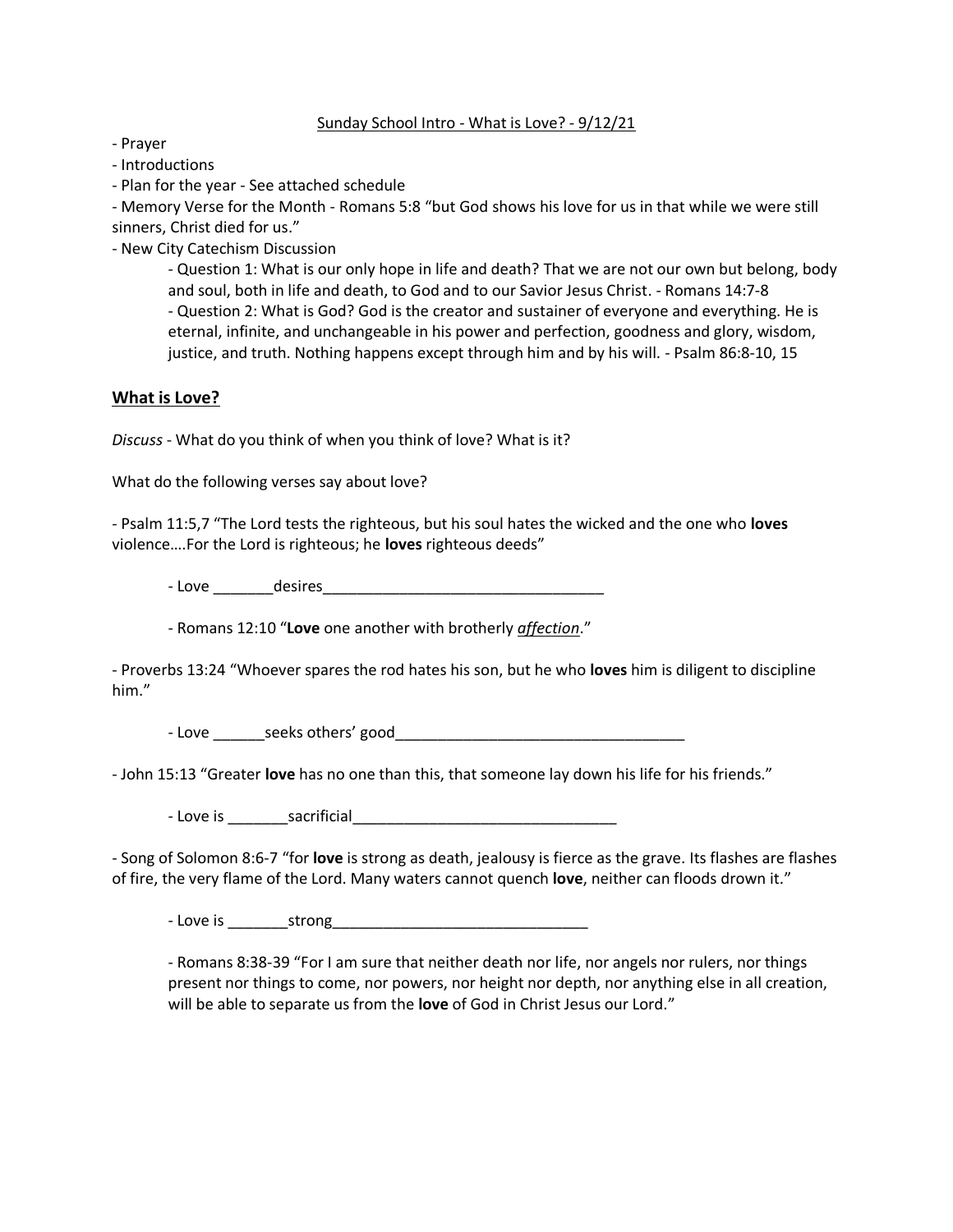- Matthew 6:24 "No one can serve two masters, for either he will hate the one and **love** the other, or he will be devoted to the one and despise the other. You cannot serve God and money."

- Love \_\_\_\_\_\_serves\_\_\_\_\_\_\_\_\_\_\_\_\_\_\_\_\_\_\_\_\_\_\_\_\_\_\_\_\_\_\_\_

- Galatians 5:13 "through **love** serve one another."

- Luke 6:27 "**Love** your enemies, do good to those who hate you"

- John 14:15 "If you **love** me, you will keep my commandments."

*Love is an active, strong, and sacrificial affection for another and desire for their good.*

Read together 1 Corinthians 13 (the love chapter)

- Prayer

## *For Next Time: - Memorize Romans 5:8 "but God shows his love for us in that while we were still sinners, Christ died for us."*

Important Dates

- Youth Group every 2<sup>nd</sup> and 4<sup>th</sup> Wednesday of the month (not during Thanksgiving and Christmas weeks) - 9/22, 10/13, 10/27, 11/10, 12/8, 1/12, 1/26, 2/9, 2/23, 3/9, 3/23, 4/13, 4/27, 5/11, and 5/25.

- Ignite Youth Conference – 3/11-12

(takes pleasure in/delights in, desires good for, sacrificial, strong, serves)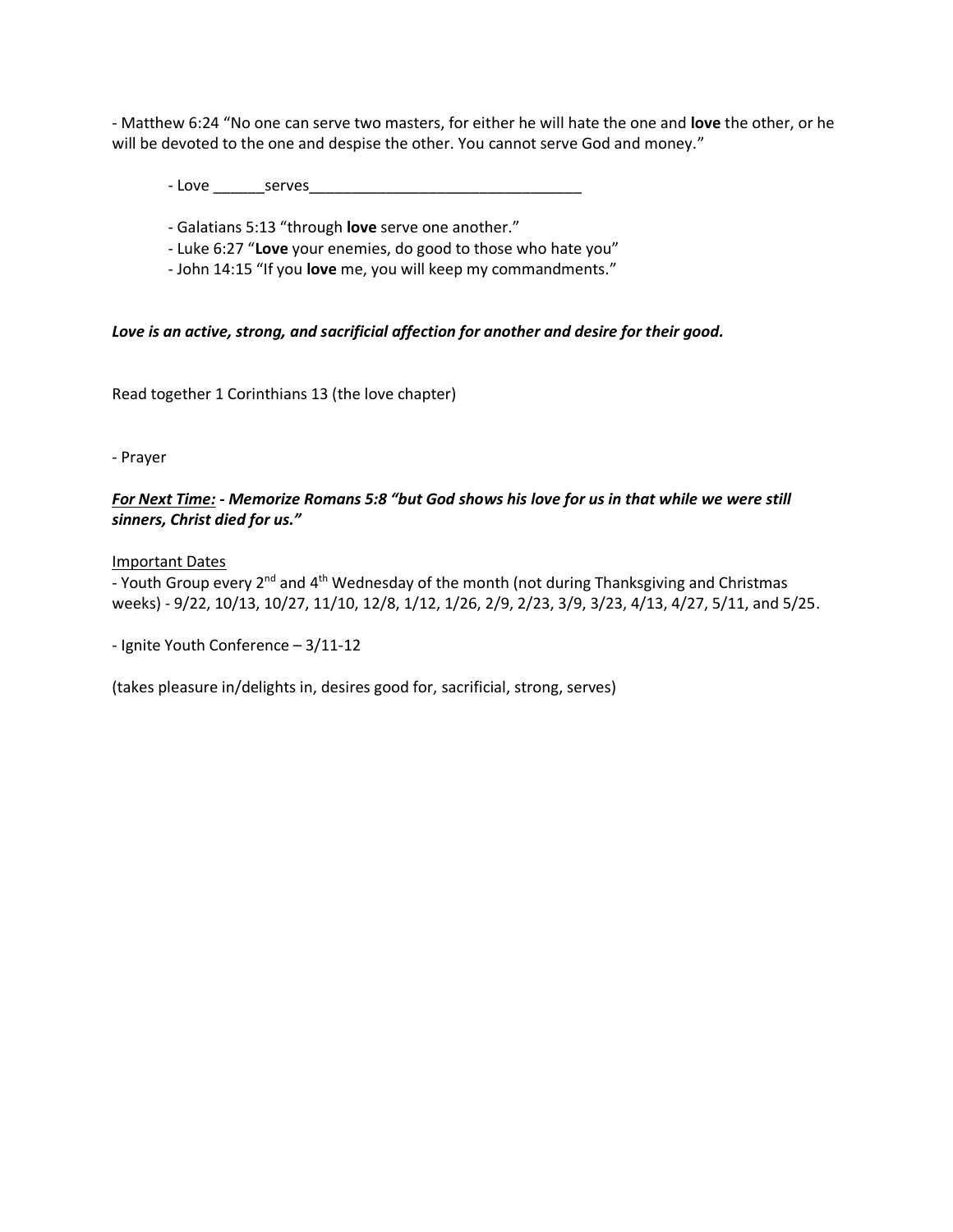## Sunday School - The Supremacy of Love - 9/26/21

- Prayer

- Memory Verse for the Month - Romans 5:8 "but God shows his love for us in that while we were still sinners, Christ died for us."

- New City Catechism Discussion

- Question 5: What else did God create? God created all things by his powerful Word, and all his creation was very good; everything flourished under his loving rule. - Genesis 1:31

- Question 6: How can we glorify God? We glorify God by enjoying him, loving him, trusting him, and by obeying his will, commands, and law. - Deuteronomy 11:1

# *Review - Love is an active, strong, and sacrificial affection for another and desire for their good.* **The Supremacy of Love**

In Galatians 5:22-23 we see the fruit of the Spirit.

- "But the fruit of the Spirit is love, joy, peace, patience, kindness, goodness, faithfulness, gentleness, self-control"

- Which character trait is listed first? Why do you think that is?

In the following verses, discuss how important love is compared to other things.

- 1 Corinthians 13:1-3 "If I speak in the tongues of men and of angels, but have not love, I am a noisy gong or a clanging cymbal. And if I have prophetic powers, and understand all mysteries and all knowledge, and if I have all faith, so as to remove mountains, but have not love, I am nothing. If I give away all I have, and if I deliver up my body to be burned, but have not love, I gain nothing."
- Colossians 3:12-14 "Put on then, as God's chosen ones, holy and beloved, compassionate hearts, kindness, humility, meekness, and patience, bearing with one another and, if one has a complaint against another, forgiving each other; as the Lord has forgiven you, so you also must forgive. And above all these put on love, which binds everything together in perfect harmony."
- Galatians 5:14 "For the whole law is fulfilled in one word: "You shall love your neighbor as yourself.""
- Matthew 22:34-39 "But when the Pharisees heard that he had silenced the Sadducees, they gathered together. And one of them, a lawyer, asked him a question to test him. "Teacher, which is the great commandment in the Law?" And he said to him, "You shall love the Lord your God with all your heart and with all your soul and with all your mind. This is the great and first commandment. And a second is like it: You shall love your neighbor as yourself."
- 1 John 4:8 "Anyone who does not love does not know God, because God is love."
	- o What character trait most clearly defines God?
	- $\circ$  In order to define love, we look at who God is. Everything God does comes from love.
- Turn to and read Psalm 136. What is it that the author wants us to know about God?
	- $\circ$  How has God demonstrated his love for us? [If you know the memory verse, you know the answer to this question…]
	- o How do we enter into His love?

- Prayer - Including: confession - ways we have not loved others or God, adoration - praise for God being love, thanksgiving - thankfulness for what God has done to show his love, supplication - for us/our church to grow in love, for those who hear the sermon to know God's love and enter into it

*For Next Time: - \*\*\*Complete the Bible study worksheet for next week on 1 Corinthians 13:1-3.\*\*\* - Memorize Romans 5:8 "but God shows his love for us in that while we were still sinners, Christ died for us."*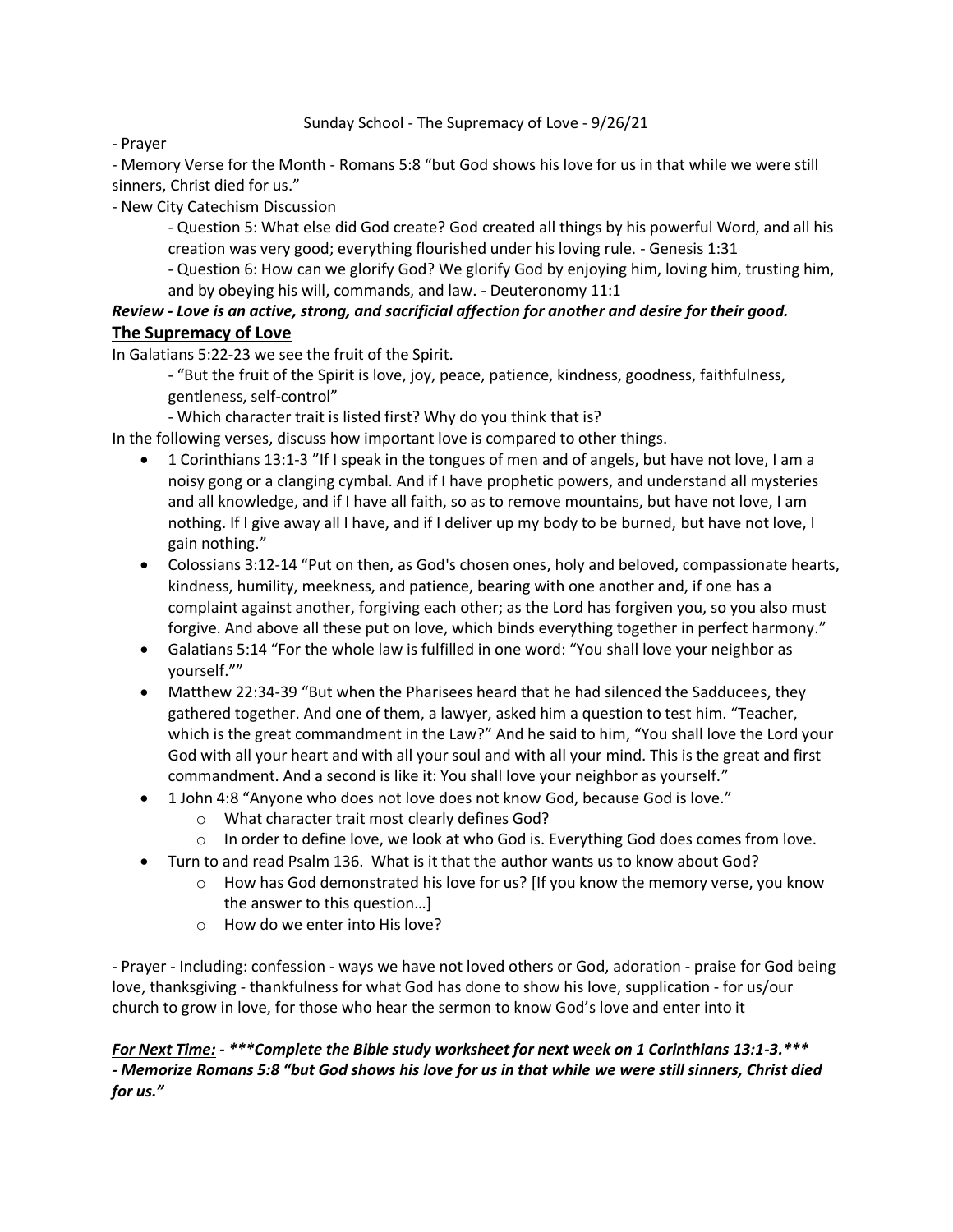### Sunday School - Aspects of God's Love - 10/10/21

#### - Prayer

- Memory Verse for the Month - 1 John 4:8 "Anyone who does not love does not know God, because God is love."

- Review Romans 5:8

- New City Catechism Discussion

- Question 7: What does the law of God require? Personal, perfect, and perpetual obedience; that we love God with all our heart, soul, mind, and strength; and love our neighbor as ourselves. What God forbids should never be done and what God commands should always be done. - Matthew 22:37-40

- Question 8: What is the law of God stated in the ten commandments? You shall have no other gods before me. You shall not make for yourself an idol in the form of anything in heaven above or on the earth beneath or in the waters below—you shall not bow down to them or worship them. You shall not misuse the name of the Lord your God. Remember the Sabbath day by keeping it holy. Honor your father and your mother. You shall not murder. You shall not commit adultery. You shall not steal. You shall not give false testimony. You shall not covet. (Exodus 20)

# *Review - Love is an active, strong, and sacrificial affection for another and desire for their good.* **5 Aspects of God's love**

God's love is very complex. It has many different attributes and forms and is not shown in the same way in all situations. Here are 5 different ways the Bible talks about God's love.

### **1. The special love of the Father for the Son and the Son for the Father.**

- John 3:35 "The Father loves the Son and has given all things into his hand."
- John 5:20 "For the Father loves the Son and shows him all that he himself is doing."

- John 14:31 "I do as the Father has commanded me, so that the world may know that I love the Father."

- Matthew 3:16-17 "And when Jesus was baptized, immediately he went up from the water, and behold, the heavens were opened to him, and he saw the Spirit of God descending like a dove and coming to rest on him; and behold, a voice from heaven said, "This is my beloved Son, with whom I am well pleased."

- Why does it matter that the Father and the Son love each other? (because then we know they are capable of loving us, they saved us to bring us into their love, if the members of the trinity didn't love each other then God wouldn't be a loving God and would not love us or save us, etc.)

### **2. God's love for all he has made**.

- Genesis 1:31 "And God saw everything that he had made, and behold, it was very good."

- Matthew 6:26 "Look at the birds of the air: they neither sow nor reap nor gather into barns, and yet your heavenly Father feeds them."

- Matthew 6:28-30 "Consider the lilies of the field, how they grow: they neither toil nor spin, yet I tell you, even Solomon in all his glory was not arrayed like one of these. But if God so clothes the grass of the field"

- On your own time, you can read Job 38-39 to see the love God put into all He made.

- Why is it encouraging that God loves His creation so much? (because it means he loves us that much more as those made in his image > that is what Jesus is arguing in Matthew 6, God takes so much care of little things and so won't let little things in our lives go without care, etc.)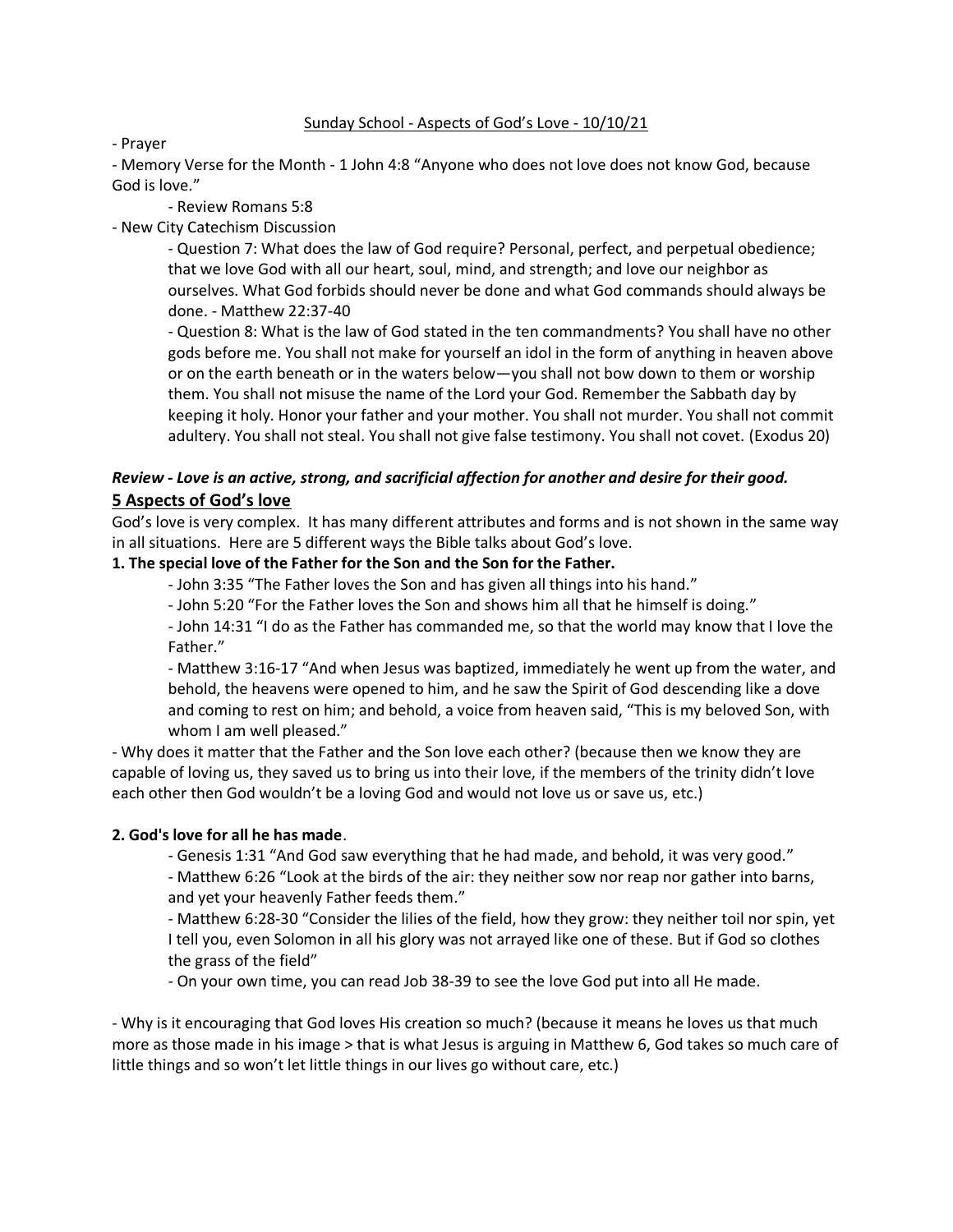### **3. God's salvation-offering love for His fallen world.**

- John 3:16 "For God so loved the world, that he gave his only Son, that whoever believes in him should not perish but have eternal life."

- 1 John 2:2 "He is the propitiation for our sins, and not for ours only but also for the sins of the whole world." Propitiation means "wrath-absorbing sacrifice"

- How does God show His love for the whole world? (offering Jesus to any who would believe in Him for salvation, the common graces of good things in the world like creation/pleasures of life, etc.)

**4. God's particular, effective, selecting love toward his elect.** [what is elect?] (those who are elect have been chosen by God to be saved/adopted as His children to live with him forever and inherit all things in Christ)

- God's love is for His children is not the same as for the whole world. John 15:19 "If you were of the world, the world would love you as its own; but because you are not of the world, but I chose you out of the world".

- Deuteromony 7:7-8 "It was not because you were more in number than any other people that the Lord set his love on you and chose you, for you were the fewest of all peoples, 8 but it is because the Lord loves you"

- Ephesians 1:4-5 "he chose us in him before the foundation of the world, that we should be holy and blameless before him. In love 5 he predestined us for adoption to himself as sons through Jesus Christ, according to the purpose of his will,"

- Ephesians 5:29-30 "For no one ever hated his own flesh, but nourishes and cherishes it, just as Christ does the church, 30 because we are members of his body."

- *The distinguishing factor between God's elect and others is not merit but God's love*.

- In other words, Christians didn't earn God's love, it's not based on us. How does God show love towards His elect that He doesn't show to unsaved people [can reference above verses]? (adoption, made holy and blameless, nourished and cherished, eternity with Him in heaven, etc.)

### **5. God's love towards his people conditioned on obedience**.

- It doesn't have to do with becoming saved but with our relationship with him once we are. For example, for parents with their children love feels very different when being punished than when enjoying something together even though the parents do both out of love.

- Exodus 20:6 "showing steadfast love to thousands of those who love me and keep my commandments."

- Psalm 103:13, 17-18 "As a father shows compassion to his children, so the Lord shows compassion to those who fear him…But the steadfast love of the Lord is from everlasting to everlasting on those who fear him, and his righteousness to children's children, 18 to those who keep his covenant and remember to do his commandments."

- Colossians 1:10 "walk in a manner worthy of the Lord, fully pleasing to him"

- How can we walk more fully in God's love? (obedience)

- Prayer - Including: confession - disobedience to God/not walking in His love, adoration - praise for God's different aspects of love, thanksgiving - thankfulness for what God has done to display his love, supplication - for us to walk more fully in His love/show God's love to others

### *For Next Time:*

*- Memorize 1 John 4:8 "Anyone who does not love does not know God, because God is love."*

*- Review Romans 5:8.*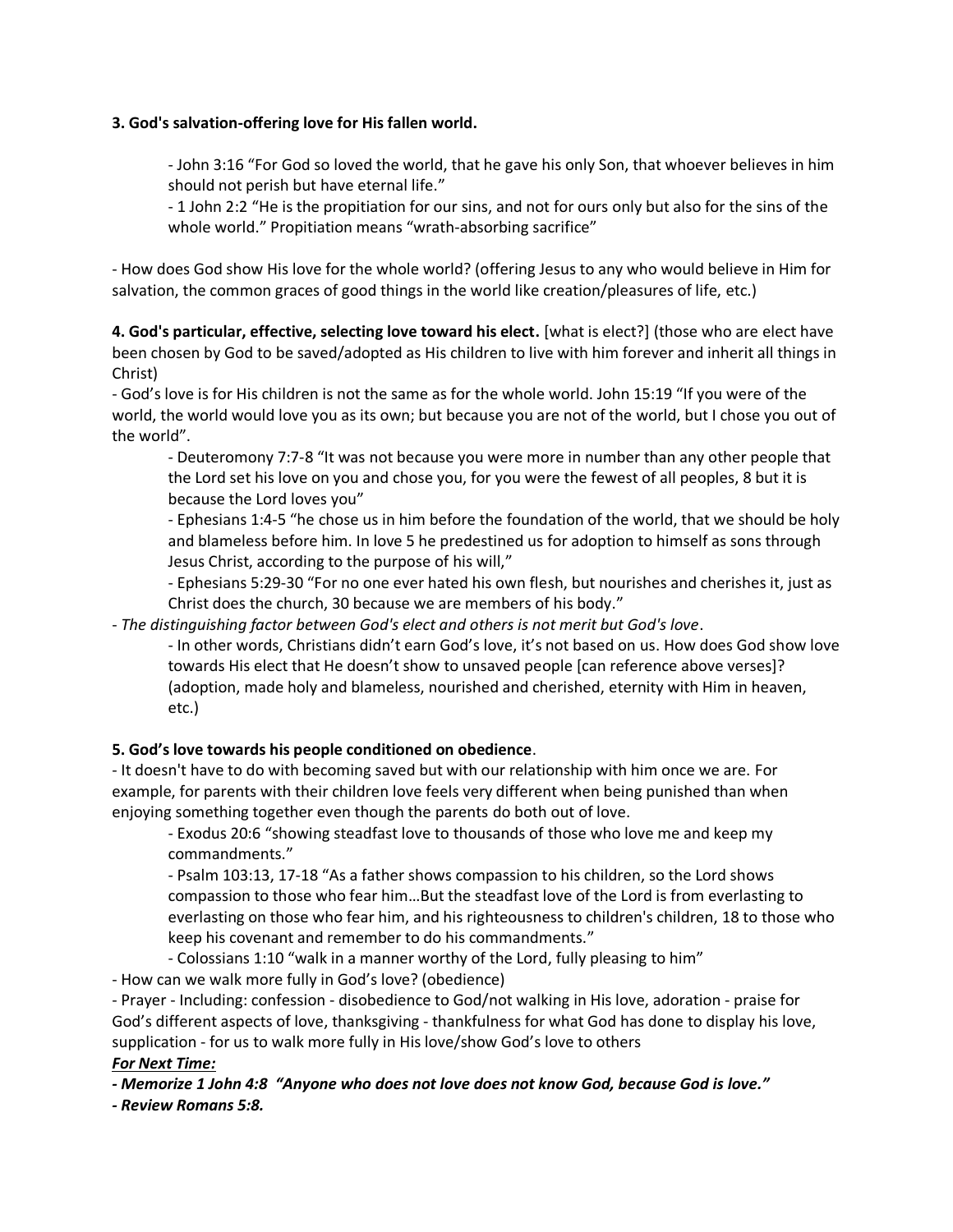#### Sunday School - God's Love for God - 10/17/21 - Leader

#### - Prayer

- Memory Verse for the Month - 1 John 4:8 "Anyone who does not love does not know God, because God is love."

- Review Romans 5:8

- New City Catechism Discussion

- Question 9: What does God require in the first, second, and third commandments? First, that we know and trust God as the only true and living God. Second, that we avoid all idolatry and do not worship God improperly. Third, that we treat God's name with fear and reverence, honoring also his Word and works. (Deuteronomy 6:13-14)

- Question 10: What does God require in the fourth and fifth commandments? Fourth, that on the Sabbath day we spend time in public and private worship of God, rest from routine employment, serve the Lord and others, and so anticipate the eternal Sabbath. Fifth, that we love and honor our father and our mother, submitting to their godly discipline and direction. (Leviticus 19:3)

### *Review - Love is an active, strong, and sacrificial affection for another and desire for their good.*

## **God's Love for God**

We as humans mimic things that we love. For example, we mimic things people say or do or dress. We mimic attitudes and styles and priorities. We love something, and then we mimic it. Our sense of self takes shape around it so that what we love actually shapes us.

- What are some examples from your lives where you or someone else has mimicked something you loved?

- As we are influenced by others it is often hard to tell where we (our thoughts, attitudes, beliefs, priorites) end and others (who have influenced us) begin. What are some ways you think/act that have been shaped in you by others?

- Jesus describes this same mimicry of the Father: John 5:19 "Very truly I tell you, the Son can do nothing by himself; he can do only what he sees his Father doing, because whatever the Father does the Son also does."

- How do we grow in our mimicking Jesus? (by continuing to have him before us [in prayer, the Word, fellowship, worship, etc.] which influences us and shapes us, we have to see it in order to mimic it)

- Mimicking shapes our thinking to be like others. When we don't know where our thinking begins and theirs ends, we know we are being indwelled by others. This idea can help us think about the Trinity, where the Father, Son and Spirit indwell each other completely, sharing one nature and essence yet are distinct persons.

What is the Trinity? (that God is 3 persons, each person is fully God, and there is 1 God)

- The Trinity is unique to Christianity alone, and a triune God is the only God that could be love. Why does God need to be a Trinity in order to be loving? (because God must eternally have others to love if he is to actually be loving in His nature)

"The first thing that is true because of the trinity is that God is Love. Love is who God is, and this is only possible because he was always loving. He was always loving the other members of the trinity. Think about a single-person God such as in Islam. A single-person God has been alone for all eternity. That god is fundamentally self-centered and self-gratifying because he is all that exists. That god does not have love in his nature...A God of love needs others to love. A single-person God, because he is all alone, is not love and does not love. It isn't who he is. And for the same reason, a single-person god is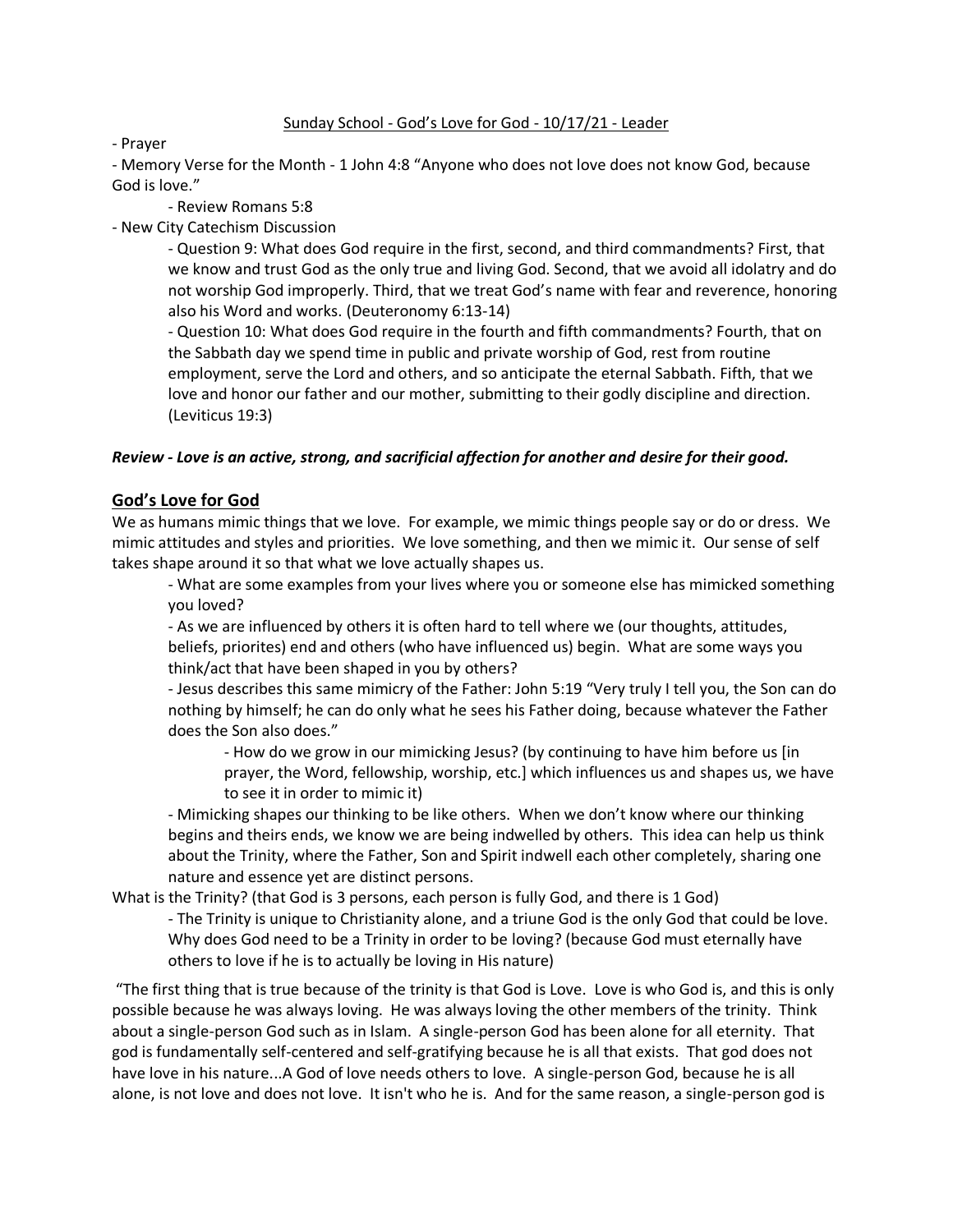not compassionate, not merciful, not generous, not kind, and on and on. But our God, the trinitarian God of eternal love doesn't need to make humans in order to be himself. His love for you doesn't depend on you."

- The Trinity also means that God's passion for His own glory and praise is actually not selfcentered or arrogant since it is a passion for the other members of the Trinity.

- God's love always exalts God's own glory, and this is wonderful news for us because God's glory is the most satisfying and joy-producing thing of all time.

- Psalm 16:11 "in your presence there is fullness of joy; at your right hand are pleasures forevermore."

- How does God being glorified/exalted bring us satisfaction and joy? (people being saved means they are glorifying God AND saved from wrath, the eternal worship of God forever will be the most joyful thing we can experience, our growth in Christ brings us more joy and God more glory, etc.)

## **- God's glory and our good are not opposed to each other. He doesn't have to pick between the two. They always go together.**

It is the same way with God's glory as it is with his God-centered love. When God the Father loves God the Son for God's sake, the whole universe gains. Indeed, the whole universe gets created in the first place!

- Why does God's love overflow into creation? (He wants others to share in His love, He wants His Son to get more glory from created beings, etc.)

- John 3:35 "The Father loves the Son and has given all things into his hand."

- We must also love others for God's sake. For example, with children, if we love ultimately for our own sake, we exploit them. If we love them ultimately for their sake, we spoil them. We must love them for God's sake. How can we love others for God's sake? (be concerned with their eternal good, be concerned with how they glorify God, be concerned with their salvation in Christ, be concerned with God's glory rather than your own, etc.)

- We want others to glorify God more and to see God in us as we love them.

Read Philippians 2:5-11.

- Christ gave his life for who's glory? (the Father)

- Who does the Father exalt to rule over all things? (the Son)
- Who wins in this Christ-exalting God-glorifying situation? (God, Christ, us)

- Why do we win? (because we get to live in the loving presence of God himself forever, because everyone will bow down someday and we won't need to have our legs broken to do it)

**God's love for God is the foundation of all the good in the world and of all love. It is vital to everything good that God loves God most because…**

**1. Without it, He wouldn't be God.**

- **2. God's glory is what brings ultimate joy and satisfaction.**
- **3. It is why He created us and saved us.**

- Prayer - Including: confession - things we have done for our own glory, adoration - praise for God's worthiness of all glory and honor and praise, thanksgiving - thankfulness for what Jesus did for the glory of the Father and what the Father did to exalt the Son, supplication - for us to live more for God's glory and not our own

### *For Next Time:*

*- Memorize 1 John 4:8 "Anyone who does not love does not know God, because God is love."*

*- Review Romans 5:8.*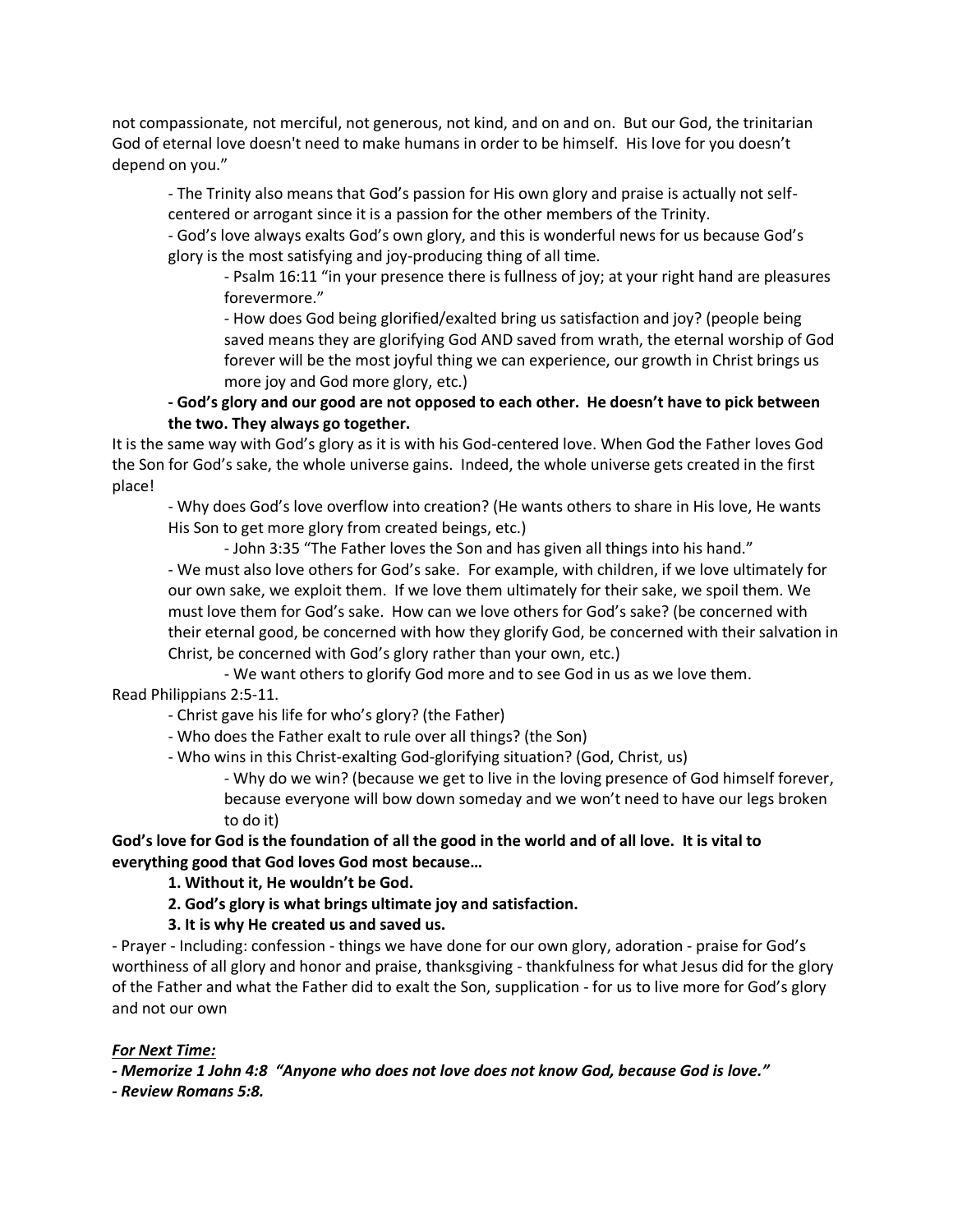### Sunday School - Loving One Another - 11/28/21 - Leader

- Memory Verse for the Month - John 13:35 "By this all people will know that you are my disciples, if you have love for one another."

- Review Romans 5:8, 1 John 4:8, 2 Corinthians 9:7

- Prayer

- New City Catechism Discussion

- Question 17: What is idolatry? Idolatry is trusting in created things rather than the Creator for our hope and happiness, significance and security. (Romans 1:21, 25)

- Question 18: Will God allow our disobedience and idolatry to go unpunished? No, every sin is against the sovereignty, holiness, and goodness of God, and against his righteous law, and God is righteously angry with our sins and will punish them in his just judgment both in this life, and in the life to come. (Ephesians 5:5-6)

#### **Review**

#### *Love is an active, strong, and sacrificial affection for another and desire for their good.*

#### **Loving One Another**

#### *Devotion to God finds its outward expression in loving others.*

1 John 3:10 "By this it is evident who are the children of God, and who are the children of the devil: whoever does not practice righteousness is not of God, nor is the one who does not love his brother."

- What does evident mean? (clear and obvious)
- Who are the children of God? (whoever practices righteousness and love his brother)
- Any other observations from this verse?

- Why do you think loving God look like loving people? (because people are made in his image so loving them is loving the one in whose image they are made, we are commanded to love so loving people is obeying God, God loves people so when we love people we are saying that being like God is worthy of our effort which shows we love what he is like, we have been filled with so much from God that we can't help but pour it out)

- This is why the greatest two commandments are loving God and loving your neighbor. Doing one involves doing the other.

- Read together 1 John 4:7-12.

- What is true about the person who loves others? (v. 7-8 - has been born of God and knows God, v. 9 - has life through the Son, v. 10-11 - God loves them and sent his Son to be the propitiation for their sins, v.12 - God abides in them and his love is perfected in them)

- 1 Peter 1:22-23 "Having purified your souls by your obedience to the truth for a sincere brotherly love, love one another earnestly from a pure heart, since you have been born again, not of perishable seed but of imperishable, through the living and abiding word of God"

- Why does this verse say we should love one another? (because we have been born again)

- 1 John 5:1 "Everyone who believes that Jesus is the Christ has been born of God, and everyone who loves the Father loves whoever has been born of him."

- A lot of these verses emphasize "brothers". Who is that referring to? (other believers) - How should these verses impact our view of the church [meaning God's people]?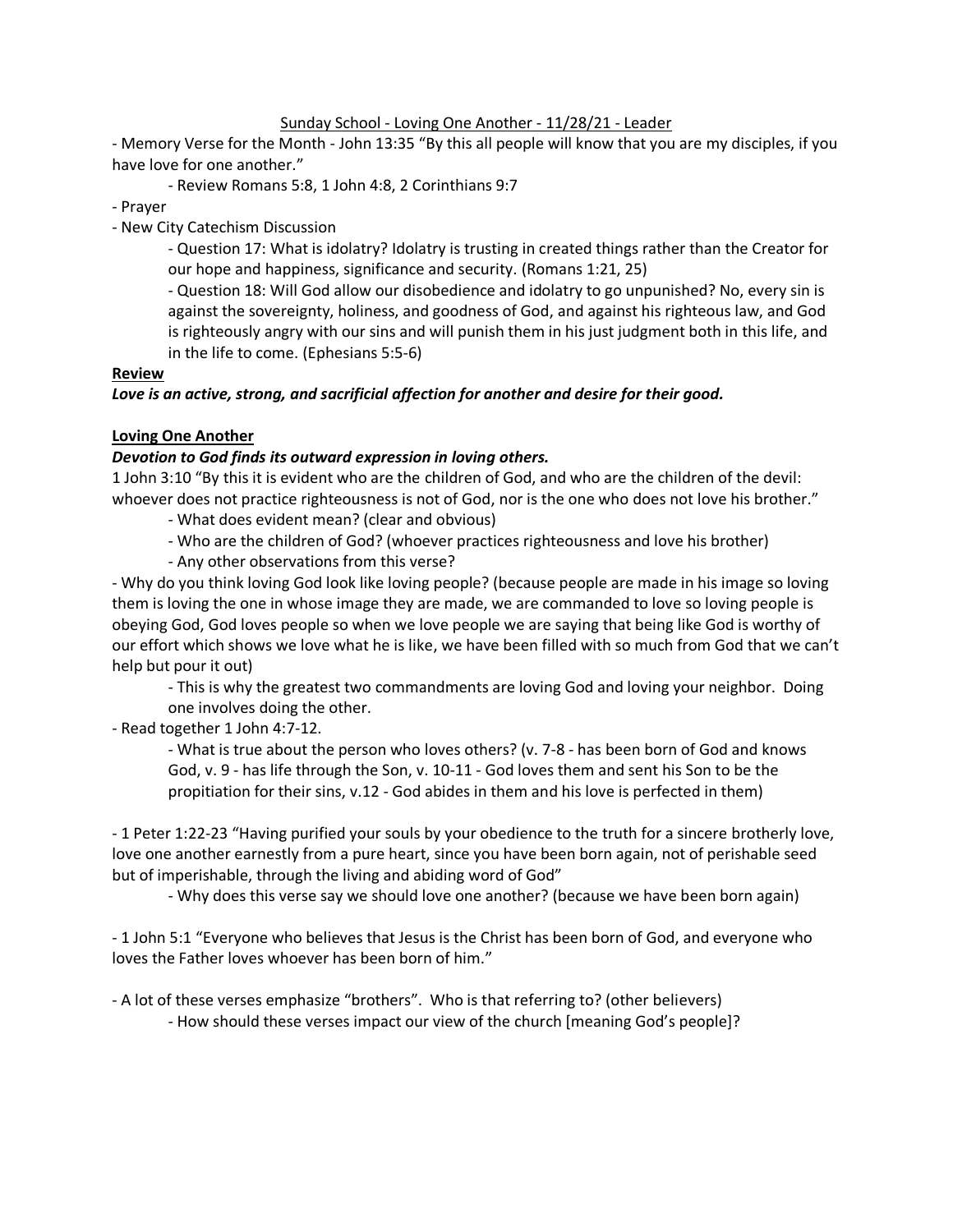### *Do not allow a lack of love for someone to reside in the heart unchecked and unchallenged.*

- 1 John 4:20-21 "If anyone says, "I love God," and hates his brother, he is a liar; for he who does not love his brother whom he has seen cannot love God whom he has not seen. And this commandment we have from him: whoever loves God must also love his brother."

- How do we know if someone is lying when they say "I love God"? (they don't love their brother)

- What are some examples that might illustrate this?

- Why is it dangerous to harbor hate against someone according to this verse? (it is a sign you do not love God)

- 1 John 3:17 "But if anyone has the world's goods and sees his brother in need, yet closes his heart against him, how does God's love abide in him?"

- James 2:15-16 "If a brother or sister is poorly clothed and lacking in daily food, and one of you says to them, "Go in peace, be warmed and filled," without giving them the things needed for the body, what good is that?"

- If God's love abide in us, how should we treat people in need? (open our heart to them and meet their needs)

- What are some needs people have that you could meet?

- Prayer - Including: confession, adoration, thanksgiving, supplication

#### *For Next Time:*

*- Memorize John 13:35 "By this all people will know that you are my disciples, if you have love for one another."*

*- Review Romans 5:8, 1 John 4:8, and 2 Corinthians 9:7.*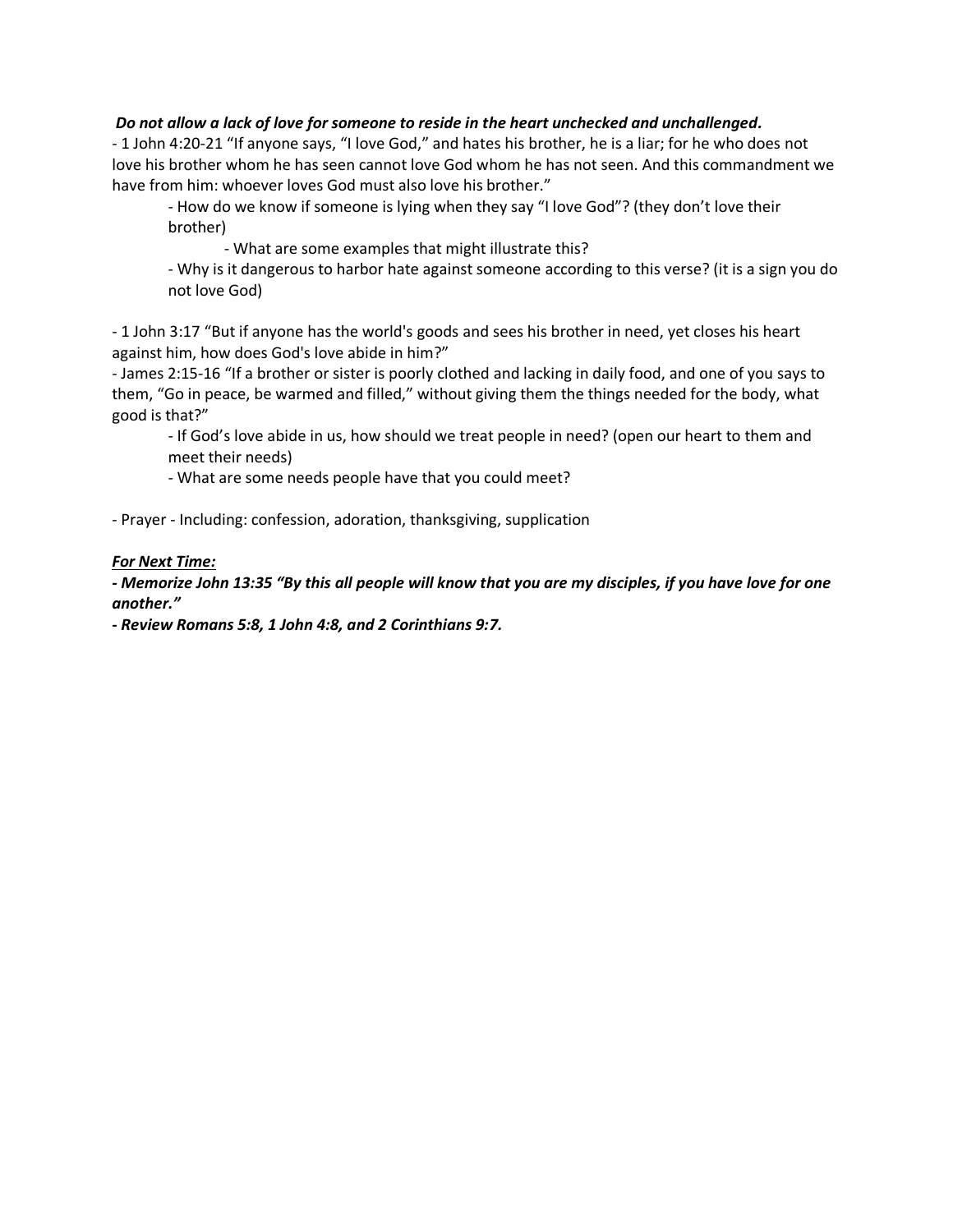## Sunday School - Love is Patient and Kind - 12/5/21 - Leader

- Memory Verse for the Month - John 13:35 "By this all people will know that you are my disciples, if you have love for one another."

- Review Romans 5:8, 1 John 4:8, 2 Corinthians 9:7

- Prayer

- New City Catechism Discussion

- Question 19: Is there any way to escape punishment and be brought back into God's favor? Yes, to satisfy his justice, God himself, out of mere mercy, reconciles us to himself and delivers us from sin and from the punishment for sin, by a Redeemer. (Isaiah 53:10-11)

- Question 20: Who is the Redeemer? The only Redeemer is the Lord Jesus Christ, the eternal

Son of God, in whom God became man and bore the penalty for sin himself. (1 Timothy 2:5) **Review**

# *Love is an active, strong, and sacrificial affection for another and desire for their good.*

- 1 Corinthians 13:4-8a "**Love is patient and kind**; love does not envy or boast; it is not arrogant or rude. It does not insist on its own way; it is not irritable or resentful; it does not rejoice at wrongdoing, but rejoices with the truth. Love bears all things, believes all things, hopes all things, endures all things. Love never ends."

## **Love is Patient**

# *Patience joyfully accepts delay, suffering, and the shortcomings of others.*

Patience is demonstrated by how we interact with others.

- Acts 26:3 "Listen to me patiently"

- 1 Thessalonians 5:14 "And we urge you, brothers, admonish the idle, encourage the fainthearted, help the weak, be patient with them all."

- 1 timothy 4:2 "preach the word; be ready in season and out of season; reprove, rebuke, and exhort, with complete patience and teaching."

We demonstrate patience with others in 2 ways:

1. Responding to provocation (intentional)

- Provocation tends to arouse anger. What do each of these verses say about anger?

- Proverbs 14:29 "Whoever is slow to anger has great understanding, but he who has a hasty temper exalts folly."

- Proverbs 15:18 "A hot-tempered man stirs up strife, but he who is slow to anger quiets contention."

- Proverbs 16:32 "Whoever is slow to anger is better than the mighty, and he who rules his spirit than he who takes a city."

- Proverbs 29:22 "A man of wrath stirs up strife, and one given to anger causes much transgression"

- What would be some loving ways to respond to provocation? Consider these verses. How do we love someone who is provoking us?

- Proverbs 15:1 "A soft answer turns away wrath, but a harsh word stirs up anger."

- Proverbs 19:11 "Good sense makes one slow to anger, and it is his glory to overlook an offense."

- Remember in our definition of love that it is strong: it can hold up under provocation.

- How did Jesus respond in love to the provocation of our sin?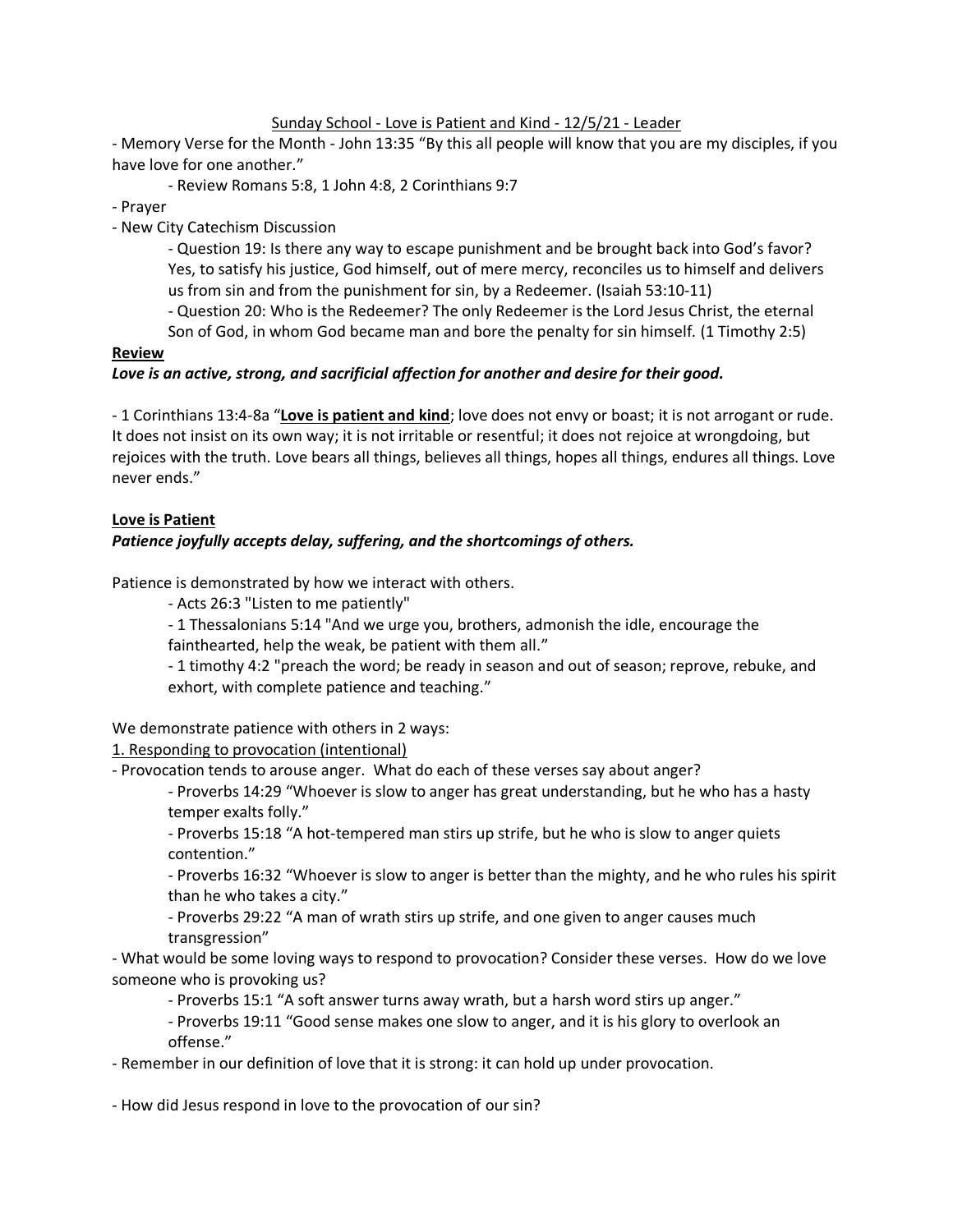2. Tolerating Shortcomings (unintentional)

- What are some examples of situations where we may be irritated or disappointed by others who do not intend to irritate? How would love respond to irritations or disappointments?

- Irritation with others often comes from pride, where we think we know best and are smarter or more capable. How does love view others?

- Ephesians 4:2-3 "with all humility and gentleness, with patience, bearing with one another in love, eager to maintain the unity of the Spirit in the bond of peace." What does bearing with one another in love look like from this verse? (eager to maintain the unity of the spirit in the bond of peace, basically patience)

- Remember our definition of love that it is sacrificial: it sacrifices our own desires or pride by enduring the shortcomings of others.

### **Love is Kind**

- Kindness is a sincere desire for the happiness of others. Goodness is kindness in action.

- Galatians 6:10 "So then, as we have opportunity, let us do good to everyone, and especially to those who are of the household of faith." Who are we to love by doing good to? Especially?

- We should not only want to be kind and good to others but to stir up others to do good.

- Hebrews 10:24-25 "And let us consider how to stir up one another to love and good works, not neglecting to meet together, as is the habit of some, but encouraging one another, and all the more as you see the Day drawing near."

- Where specifically does this verse say we are to stir one another up? (in our meeting together, again the vital importance of the local church)

- Galatians 6:9 "And let us not grow weary of doing good, for in due season we will reap, if we do not give up."

- What is our temptation in doing good to others? (getting weary and giving up)

- How does love respond when growing weary?

- Remember our definition of love that it is active: it continues to do good even when it is hard and inconvenient.

- How did/does Jesus show love to us through kindness and goodness?

- Prayer - Including: confession, adoration, thanksgiving, supplication

# *For Next Time:*

*- Memorize John 13:35 "By this all people will know that you are my disciples, if you have love for one another."*

*- Review Romans 5:8, 1 John 4:8, and 2 Corinthians 9:7.*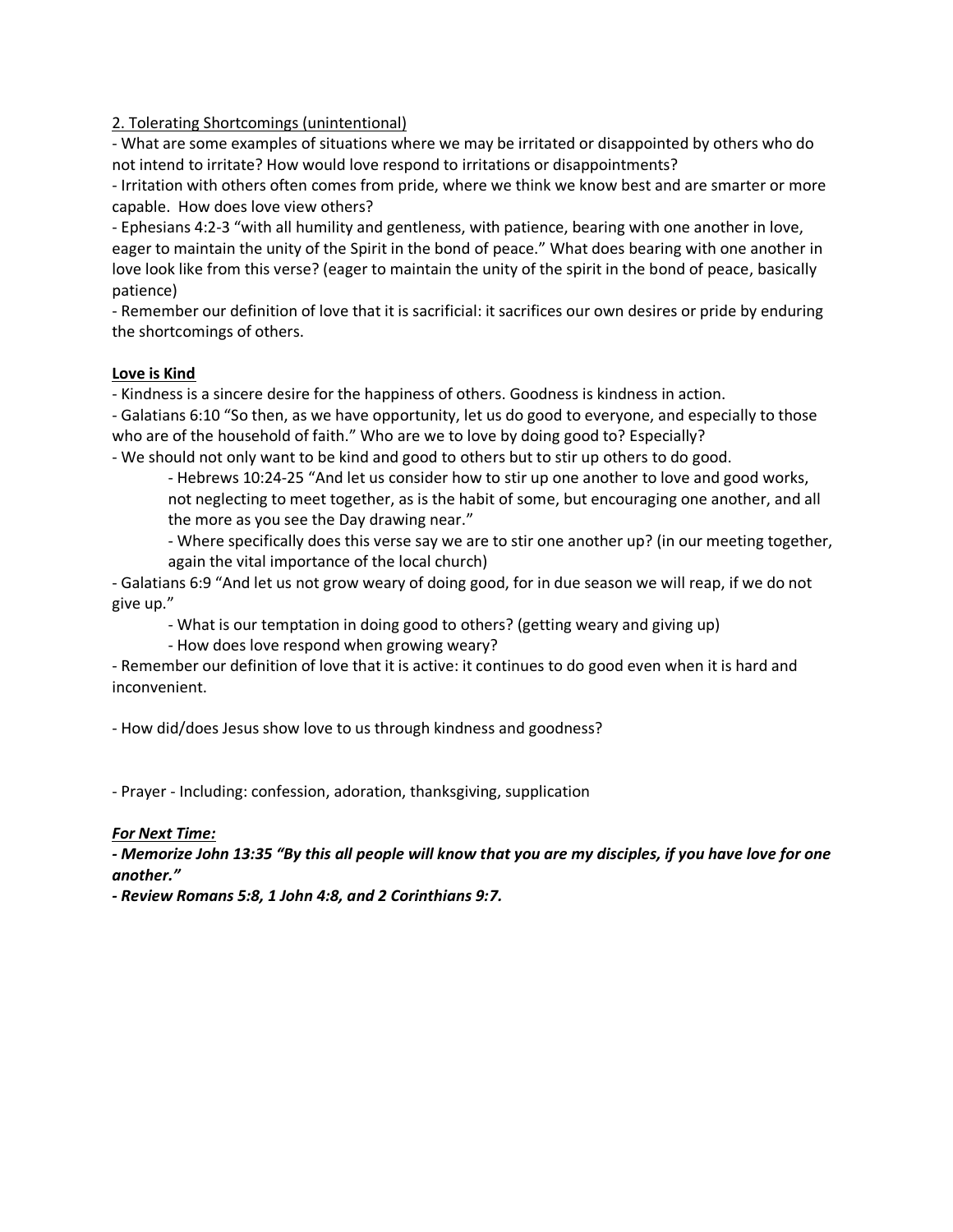Sunday School - Love Does Not Envy or Boast - 12/12/21 - Leader

- Memory Verse for the Month John 13:35
	- Review Romans 5:8, 1 John 4:8, 2 Corinthians 9:7

- Prayer

- New City Catechism Discussion

- Question 21: What sort of Redeemer is needed to bring us back to God? One who is truly human and also truly God. (Isaiah 9:6)

- Question 22: Why must the Redeemer be truly human? That in human nature he might on our behalf perfectly obey the whole law and suffer the punishment for human sin; and also that he might sympathize with our weaknesses. (Hebrews 2:17)

- Question 23: Why must the Redeemer be truly God? That because of his divine nature his obedience and suffering would be perfect and effective; and also that he would be able to bear the righteous anger of God against sin and yet overcome death. (Acts 2:24)

### **Review**

### *Love is an active, strong, and sacrificial affection for another and desire for their good.*

- 1 Corinthians 13:4-8a "Love is patient and kind; **love does not envy or boast**; it is not arrogant or rude. It does not insist on its own way; it is not irritable or resentful; it does not rejoice at wrongdoing, but rejoices with the truth. Love bears all things, believes all things, hopes all things, endures all things. Love never ends."

#### **Love does not envy**

- What is envy? (a feeling of discontented or resentful longing aroused by someone else's possessions, qualities, or luck. desire to have a quality, possession, or other desirable attribute belonging to someone else.)

- What are some general examples of envy or some personal experiences of envy?
- Why do we envy? Why does it make us feel better?

- Why is envy sinful? (it is discontentment with what God has given us, it believes that God made a mistake in having us in the situation we are in, envy makes an idol out of whatever we think we need, etc.)

- Why is envy not loving? (it doesn't have an affection for the person but rather for what that person has that we want, it ignores that person in the pursuit of gaining what they have that we desire, instead of being sacrificial it seeks only to gain for oneself, envy is self-focused and not others-focused, etc.)

- Proverbs 14:30 "A tranquil heart gives life to the flesh, but envy makes the bones rot."

- Why do you think envy destroys us? (envy is always looking for something that we don't have and so is never satisfied - we keep spinning our wheels trying to get what other people have and it never satisfies us which is tiring and demoralizing, envy doesn't recognize God's providence over all things and puts our life solely in our hands which is demoralizing since we realize how little control we have)

- Sin entered the world through Adam and Eve's envy of God. They wanted what he had.

- Genesis 3:4-5 "But the serpent said to the woman, "You will not surely die. For God knows that when you eat of it your eyes will be opened, and you will be like God, knowing good and evil."" - According to this verse, what did God have that they envied? (his knowledge)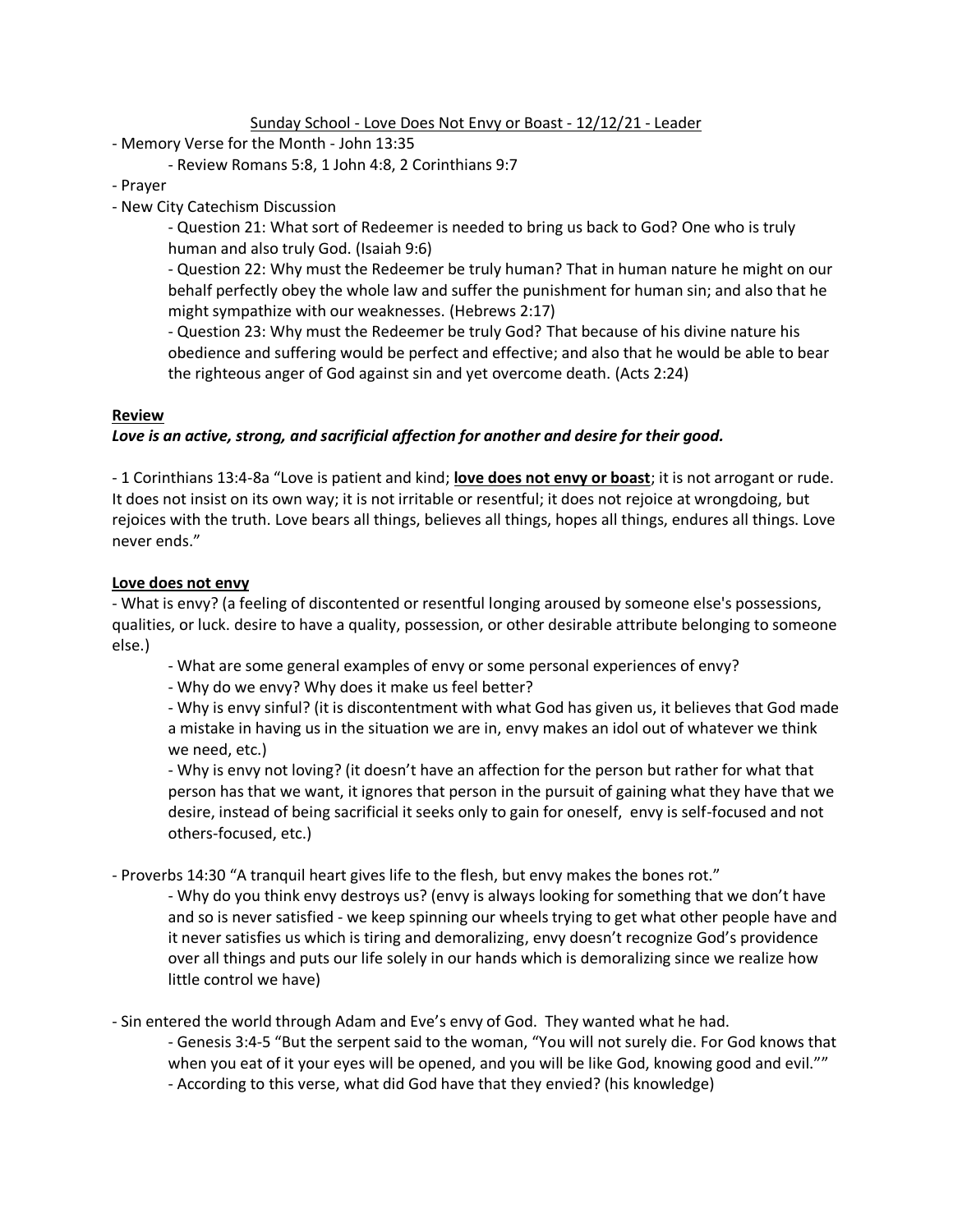- What are some other things about God that people envy? (his power, his control over things, his riches, his worthiness of praise, his independence [not needing others])

- How does this desire to be like God come out in people's lives in sinful ways? (greed for more money, abuse of other people, being domineering and power-hungry, doing anything for more fame, not caring for others/community)

- Sin is often putting ourselves in the place of God which is us envying him.

- Remember in our definition of love that it is sacrificial: love looks to give up for others rather than having others give up for us. Love does not envy.

- How did Jesus respond in love to our envy of him?

## **Love does not boast**

- What is boasting? (excessively proud and self-satisfied talk about one's self)

- What are some things we can boast about? (abilities, possessions, achievements, family, position in life, other people, God, etc.)

- What are some examples of boasting? (David and Goliath comes to mind)

- What do we learn about boasting in these verses?

- Psalm 5:5 "The boastful shall not stand before your eyes"

- Jeremiah 9:23-24 "Thus says the Lord: "Let not the wise man boast in his wisdom, let not the mighty man boast in his might, let not the rich man boast in his riches, but let him who boasts boast in this, that he understands and knows me, that I am the Lord who practices steadfast love, justice, and righteousness in the earth. For in these things I delight, declares the Lord."

- 1 Corinthians 1:28-29 "God chose what is low and despised in the world, even things that are not, to bring to nothing things that are, so that no human being might boast in the presence of God."

- James 4:16 "As it is, you boast in your arrogance. All such boasting is evil."

- Why is boasting not loving? (because it is self-exalting rather than others exalting, it is more concerned with one's self-image than with others, boasting draws attention to self rather than to God)

- 1 Corinthians 4:7 "What do you have that you did not receive? If then you received it, why do you boast as if you did not receive it?"

- What do we have that we did not receive from someone else? (nothing)

- What do we have that we did receive from someone else? (everything)

- So why is boasting ridiculous? (we have nothing apart from God, there is nothing that we could ever have or accomplish that didn't ultimately come from the hand of God)

- Remember in our definition of love that it is affection for *another*: love does not ultimately land on yourself but on someone else. Love does not boast.

- How did/does Jesus show love to us through kindness and goodness?

- Prayer - Including: adoration (for example see psalms 111/145), confession, thanksgiving, supplication *For Next Time:*

*- Memorize John 13:35 - Review Romans 5:8, 1 John 4:8, and 2 Corinthians 9:7.*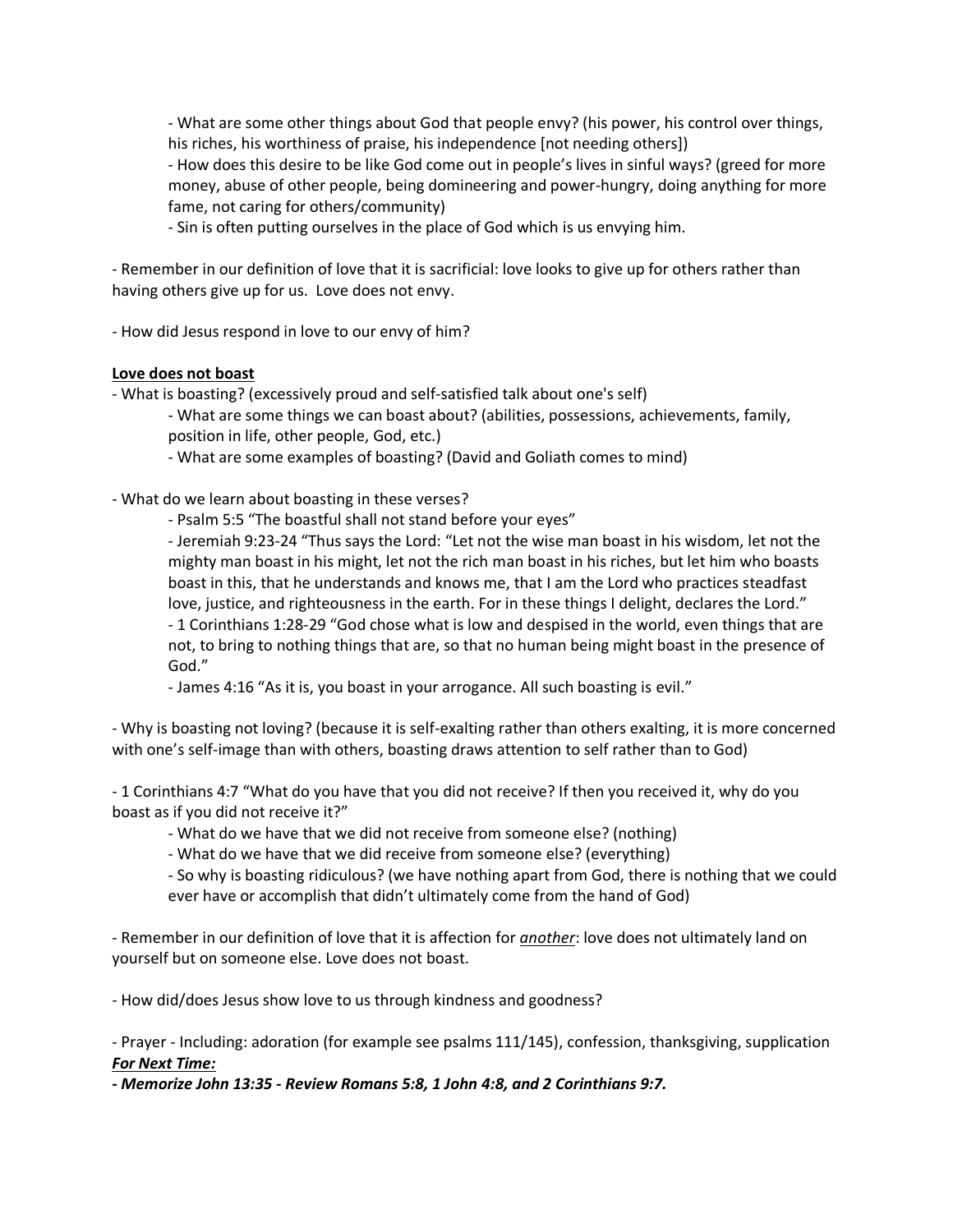#### Sunday School - Love is not Proud - 12/19/21 - Leader

- Memory Verse for the Month John 13:35
	- Review Romans 5:8, 1 John 4:8, 2 Corinthians 9:7
- Prayer
- New City Catechism Discussion

- Question 24: Why was it necessary for Christ, the Redeemer, to die? Since death is the punishment for sin, Christ died willingly in our place to deliver us from the power and penalty of sin and bring us back to God. By his substitutionary atoning death, he alone redeems us from hell and gains for us forgiveness of sin, righteousness, and everlasting life. (Colossians 1:21-22) - Question 25: Does Christ's death mean all our sins can be forgiven? Yes, because Christ's death on the cross fully paid the penalty for our sin, God graciously imputes Christ's righteousness to us as if it were our own and will remember our sins no more. (2 Corinthians 5:21)

#### **Review**

### *Love is an active, strong, and sacrificial affection for another and desire for their good.*

- 1 Corinthians 13:4-8a "Love is patient and kind; love does not envy or boast; **it is not arrogant or rude. It does not insist on its own way; it is not irritable or resentful**; it does not rejoice at wrongdoing, but rejoices with the truth. Love bears all things, believes all things, hopes all things, endures all things. Love never ends."

#### **Love is not Proud**

- Love is not arrogant, rude, insisting on its own way, irritable or resentful. We can sum these up by saying that love is not proud. What is pride? (elevating and exalting self, primarily concerned for self, viewing self more significant than others, haughtiness [arrogantly superior])

- What is humility [opposite of pride]? (counting others more significant than self, elevating and exalting others, emptying self, being servant-hearted, being leadable and teachable)

- Discuss the following about each of these terms: what is it? how does it demonstrate pride? What are some examples of situations where it is demonstrated?

- Arrogant (having or revealing an exaggerated sense of one's own importance or abilities: it demonstrates pride because of thinking too highly of self)

- Proverbs 16:5 "Everyone who is arrogant in heart is an abomination to the Lord; be assured, he will not go unpunished."

- Rude (behaving improperly, offensively impolite or ill-mannered: it demonstrates pride by treating others as if they were less important than us)

- Romans 13:7 "Pay to all what is owed to them: taxes to whom taxes are owed, revenue to whom revenue is owed, *respect to whom respect is owed, honor to whom honor is owed."*

- Insisting on its own way (thinking I am always right demonstrates pride by having an exaggerated sense of your own wisdom)

- Proverbs 12:15 "The way of a fool is right in his own eyes, but a wise man listens to advice."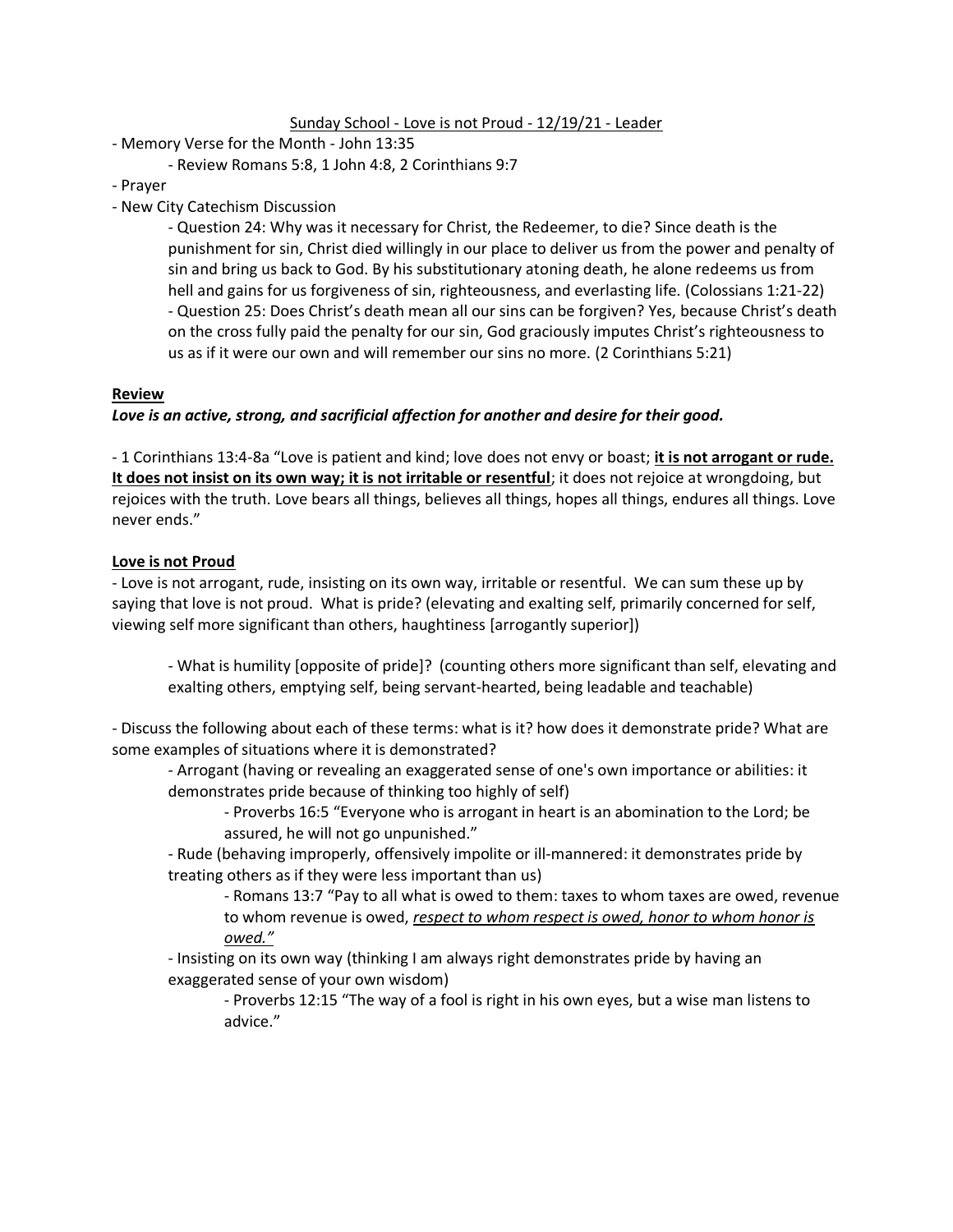- Irritable (having or showing a tendency to be easily annoyed or made angry, easily provoked: demonstrates pride by viewing others as an inconvenience or thinking that we don't deserve to be hassled)

- James 1:19-20 "Know this, my beloved brothers: let every person be quick to hear, slow to speak, slow to anger; for the anger of man does not produce the righteousness of God."

- Resentful (feeling or expressing bitterness or indignation at having been treated unfairly, keeps an account of wrongs: demonstrates pride by viewing how we are treated as the most important thing)

- Leviticus 19:18 "You shall not take vengeance or bear a grudge against the sons of your own people, but you shall love your neighbor as yourself: I am the Lord.

- What do the following verses indicate is the relationship between love and pride?

- 2 Timothy 3:2 "For people will be lovers of self, lovers of money, proud, arrogant, abusive, disobedient to their parents, ungrateful, unholy" (the proud love themselves, not others)

- Job 39:13 "The wings of the ostrich wave proudly, but are they the pinions and plumage of love?" (no. an example of love and pride not going together)

- 1 Peter 3:8 "Finally, all of you, have unity of mind, sympathy, brotherly love, a tender heart, and a humble mind." (humility and love go together)

- Psalm 31:23 "Love the Lord, all you his saints! The Lord preserves the faithful but abundantly repays the one who acts in pride." (the one who acts in pride does not love the lord) - Philippians 4:2 "with all humility and gentleness, with patience, bearing with one another in love" (humility is important to bearing with one another in love)

- Remember in our definition of love that it is affection and desire for the good of others: love does not ultimately land on yourself but on someone else. Love is not proud. It is not arrogant or rude. It does not insist on its own way. It is not irritable or resentful.

- How did Jesus show love through his humility? Philippians 2:5-8

- Prayer - Including: adoration (for example see psalms 111/145), confession, thanksgiving, supplication

### *For Next Time:*

*- Memorize John 13:35 - Review Romans 5:8, 1 John 4:8, and 2 Corinthians 9:7.*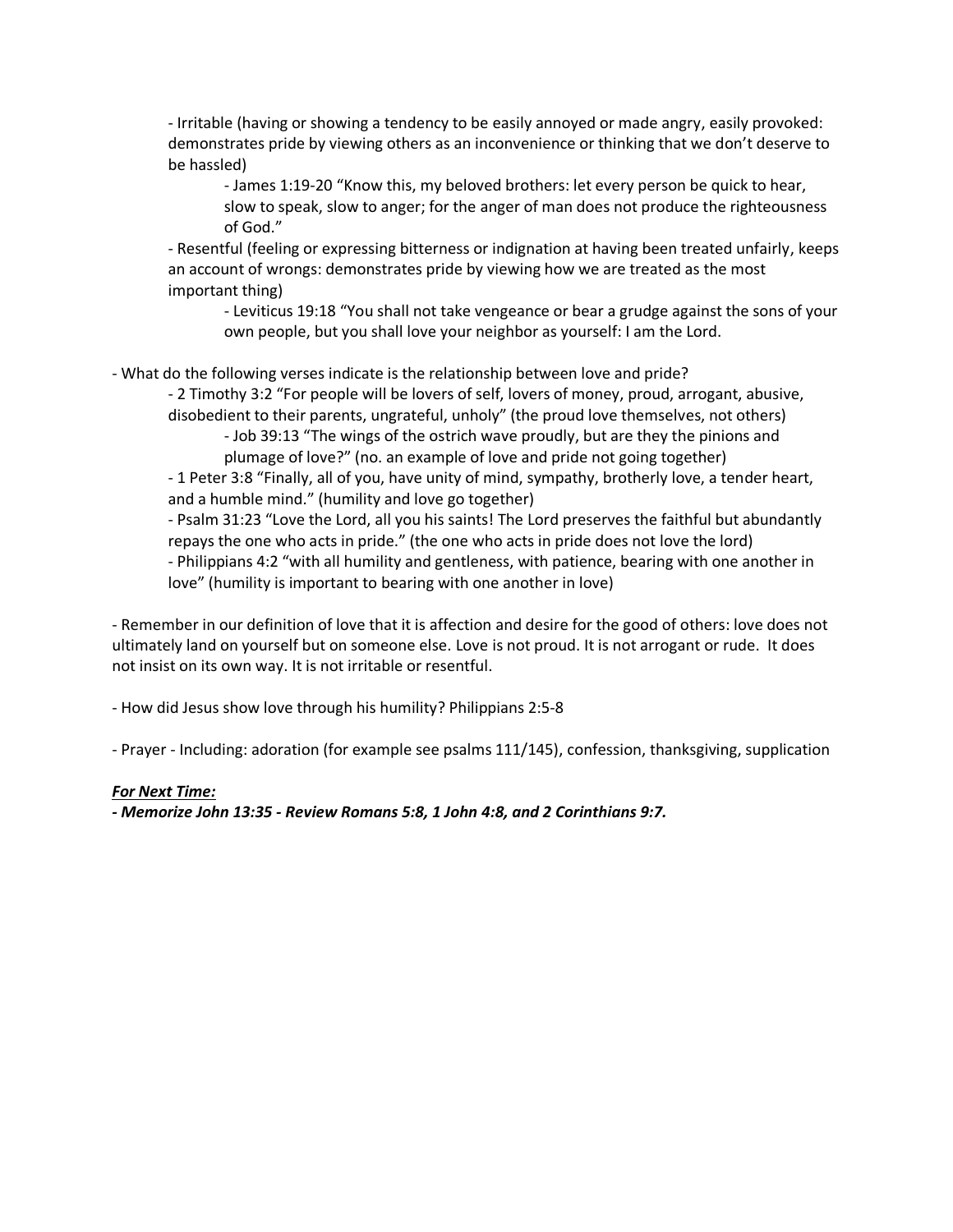Sunday School - Love does not Rejoice at Wrongdoing - 1/2/22 - Leader

- Memory Verse for the Month 1 Corinthians 13:4-8a
	- Review John 13:35, Romans 5:8, 1 John 4:8, 2 Corinthians 9:7
- Prayer
- New City Catechism Discussion

- Question 26: What else does Christ's death redeem? Christ's death is the beginning of the redemption and renewal of every part of fallen creation, as he powerfully directs all things for his own glory and creation's good. (Colossians 1:19-20)

- Question 27: Are all people, just as they were lost through Adam, saved through Christ? No, only those who are elected by God and united to Christ by faith. Nevertheless God in his mercy demonstrates common grace even to those who are not elect, by restraining the effects of sin and enabling works of culture for human well-being. (Romans 5:17)

#### **Review**

### *Love is an active, strong, and sacrificial affection for another and desire for their good.*

- 1 Corinthians 13:4-8a "Love is patient and kind; love does not envy or boast; it is not arrogant or rude. It does not insist on its own way; it is not irritable or resentful; **it does not rejoice at wrongdoing,** but rejoices with the truth**.** Love bears all things, believes all things, hopes all things, endures all things. Love never ends."

#### **Love does not rejoice with wrongdoing**

- What is wrongdoing?
	- 1 John 5:17 "All wrongdoing is sin"

- What is sin? (Sin is rejecting or ignoring God in the world he created, rebelling against him by living without reference to him, not being or doing what he requires in his law resulting in our death and the disintegration of all creation.)

- What does it mean to rejoice with wrongdoing/sin in each of these verses?

- Hebrews 11:24-25 "By faith Moses, when he was grown up, refused to be called the son of Pharaoh's daughter, choosing rather to be mistreated with the people of God than to enjoy the fleeting pleasures of sin.**"** (enjoy the fleeting pleasures of sin)

**-** 2 Thessalonians 2:11-12 "Therefore God sends them a strong delusion, so that they may believe what is false, in order that all may be condemned who did not believe the truth but had pleasure in unrighteousness." (taking pleasure in unrighteousness)

- Proverbs 17:5 "he who is glad at calamity will not go unpunished." (to be glad at calamity)
- Psalm 141:4 "Do not let my heart incline to any evil,
- to busy myself with wicked deeds

in company with men who work iniquity,

 and let me not eat of their delicacies!" (heart incline to evil, busy self with wicked deeds, eat of the delicacies of the wicked)

- What are some examples of rejoicing with wrongdoing?

Reasons why rejoicing with wrongdoing (sin) is not love

1. It does not love **unbelievers** because their sin will be punished by God.

- What do these verses say is the result of wrongdoing?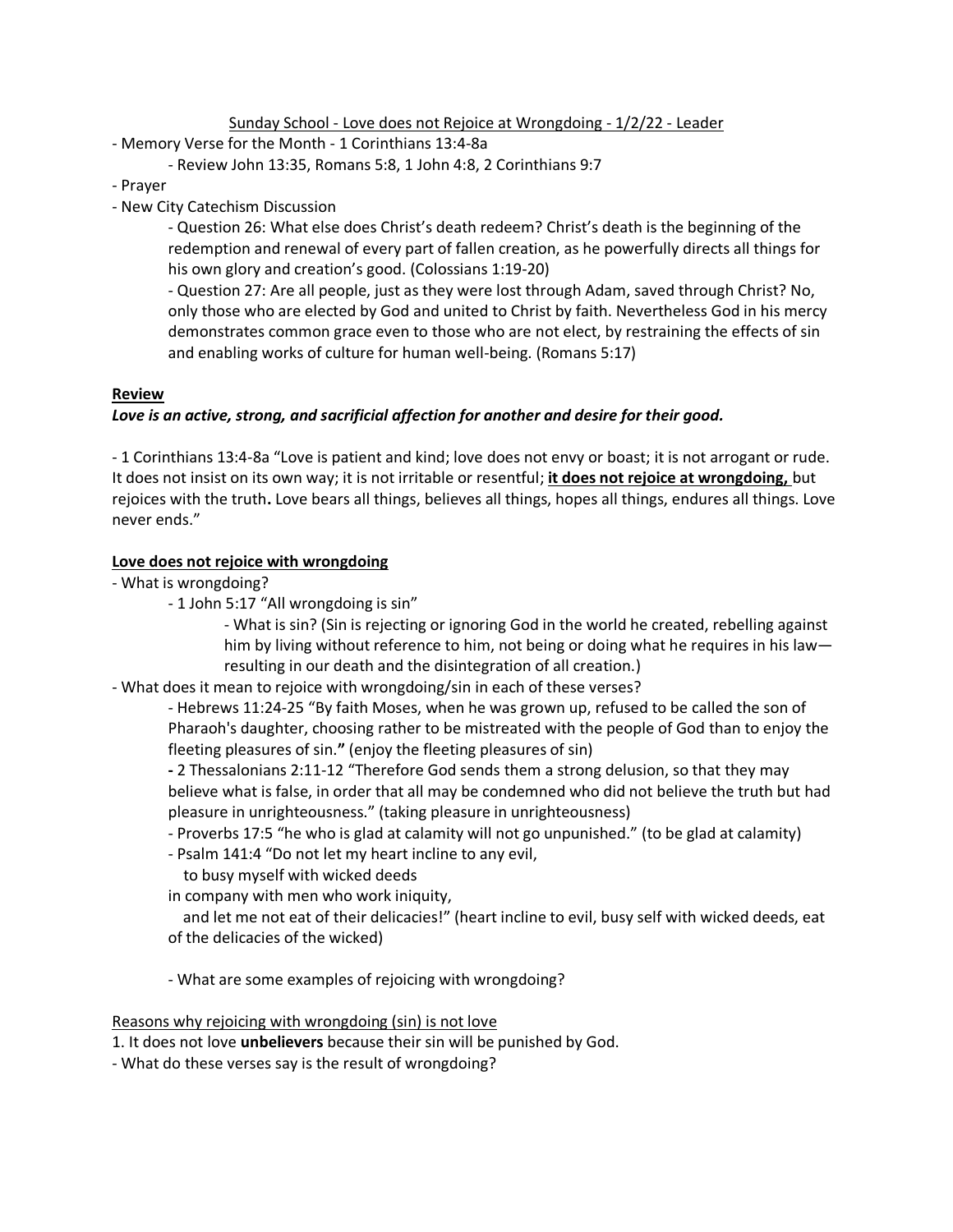- Colossians 3:25 "For the wrongdoer will be paid back for the wrong he has done, and there is no partiality."

- Ephesians 5:5-7 "For you may be sure of this, that everyone who is sexually immoral or impure, or who is covetous (that is, an idolater), has no inheritance in the kingdom of Christ and God. Let no one deceive you with empty words, for because of these things the wrath of God comes upon the sons of disobedience. Therefore do not become partners with them"

- Why would it be a temptation to join in with wrongdoing?

- What do wrongdoers really need? (Christ) Will rejoicing in their wrong show them this need?

2. It does not love **believers** because wrongdoing hinders their walk with God.

- Galatians 6:1 "Brothers, if anyone is caught in any transgression, you who are spiritual should restore him in a spirit of gentleness."

- James 5:19-20 "My brothers, if anyone among you wanders from the truth and someone brings him back, let him know that whoever brings back a sinner from his wandering will save his soul from death and will cover a multitude of sins."

- How should we interact with other believer's sin?

3. It does not love **God** because it rejoices with what He hates.

- How should we feel about wrongdoing from these verses and why?

- Psalm 119:53 "Hot indignation seizes me because of the wicked, who forsake your law." (anger against the wickedness because it violates God's law)

- Psalm 119:139 "My zeal consumes me, because my foes forget your words." (zealous against them because they ignore God's word)

- Matthew 21:12-13 "And Jesus entered the temple and drove out all who sold and bought in the temple, and he overturned the tables of the money-changers and the seats of those who sold pigeons. He said to them, "It is written, 'My house shall be called a house of prayer,' but you make it a den of robbers."" (driven to action because of the dishonoring of God)

Has anyone never rejoiced at wrongdoing? (yes, Jesus)

- Hebrews 1:9 "You have loved righteousness and hated wickedness; therefore God, your God, has anointed you with the oil of gladness beyond your companions."

- How did God respond to Jesus' hating wickedness and loving righteousness? (anointing him as the ultimate king)

- Prayer - Including: adoration (for example see psalms 111/145), confession, thanksgiving, supplication

### *For Next Time:*

*- Memorize 1 Corinthians 13:4-8a. Review John 13:35, Romans 5:8, 1 John 4:8, and 2 Corinthians 9:7.*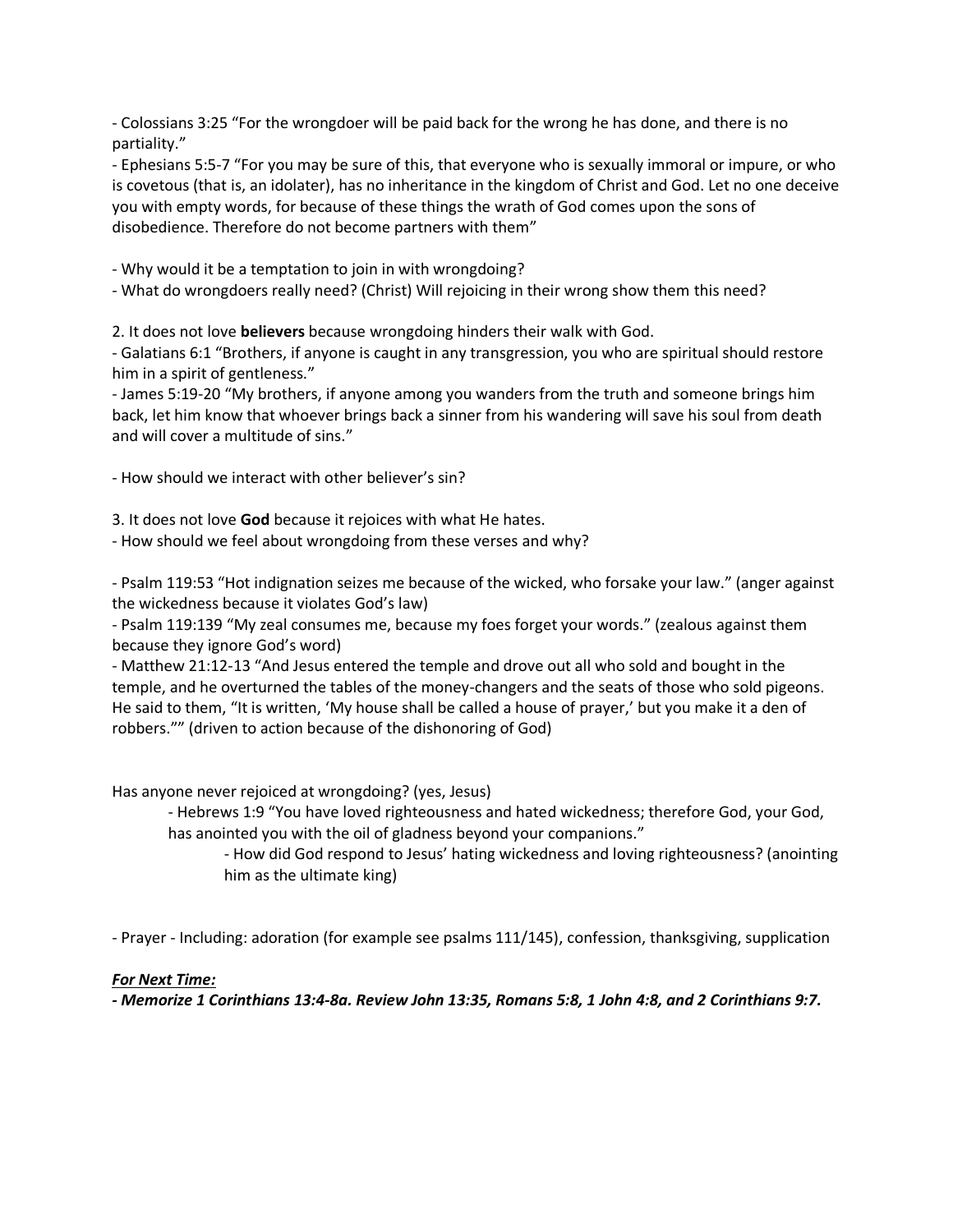Sunday School - Love Rejoices with the Truth - 1/9/22 - Leader

- Memory Verse for the Month 1 Corinthians 13:4-8a
	- Review John 13:35, Romans 5:8, 1 John 4:8, 2 Corinthians 9:7
- Prayer
- New City Catechism Discussion

- Question 28: What happens after death to those not united to Christ by faith? At the day of judgment they will receive the fearful but just sentence of condemnation pronounced against them. They will be cast out from the favorable presence of God, into hell, to be justly and grievously punished, forever. (John 3:16-18, 36)

- Question 29: How can we be saved? Only by faith in Jesus Christ and in his substitutionary atoning death on the cross; so even though we are guilty of having disobeyed God and are still inclined to all evil, nevertheless, God, without any merit of our own but only by pure grace, imputes to us the perfect righteousness of Christ when we repent and believe in him. (Ephesians 2:8-9)

### **Review**

### *Love is an active, strong, and sacrificial affection for another and desire for their good.*

- 1 Corinthians 13:4-8a "Love is patient and kind; love does not envy or boast; it is not arrogant or rude. It does not insist on its own way; it is not irritable or resentful; it does not rejoice at wrongdoing, **but rejoices with the truth.** Love bears all things, believes all things, hopes all things, endures all things. Love never ends."

### **Love rejoices with the truth**

- What makes you happy?
	- Why do those things make you happy?

- What is truth/what does it mean for something to be true? (something that does not change based on someone's opinions/experiences/etc.)

- What are some examples of things that are true? (e.g. gender)

- What are some truths that the Bible mentions?
- What is so great about truth from these verses/Why does truth matter?

- Psalm 145:18 "The Lord is near to all who call on him, to all who call on him in truth." (the Lord is near to those who interact with him in accordance with what is true, the Lord is not near to those who call on him based on falsehoods)

- What would it look like for someone to call on the Lord not based on truth? (basically anyway people try to reach God without going through the one mediator Jesus)

- Proverbs 12:19 "Truthful lips endure forever, but a lying tongue is but for a moment." (truth and the person who speaks truth will live forever but falsehood and whoever speaks falsehood will perish, true things last but false things will be exposed and don't stand the test of time) - Proverbs 14:25 "A truthful witness saves lives, but one who breathes out lies is deceitful." (the truth saves people's lives, falsehood allows others to die)

- John 8:32 "you will know the truth, and the truth will set you free." (the truth brings freedom)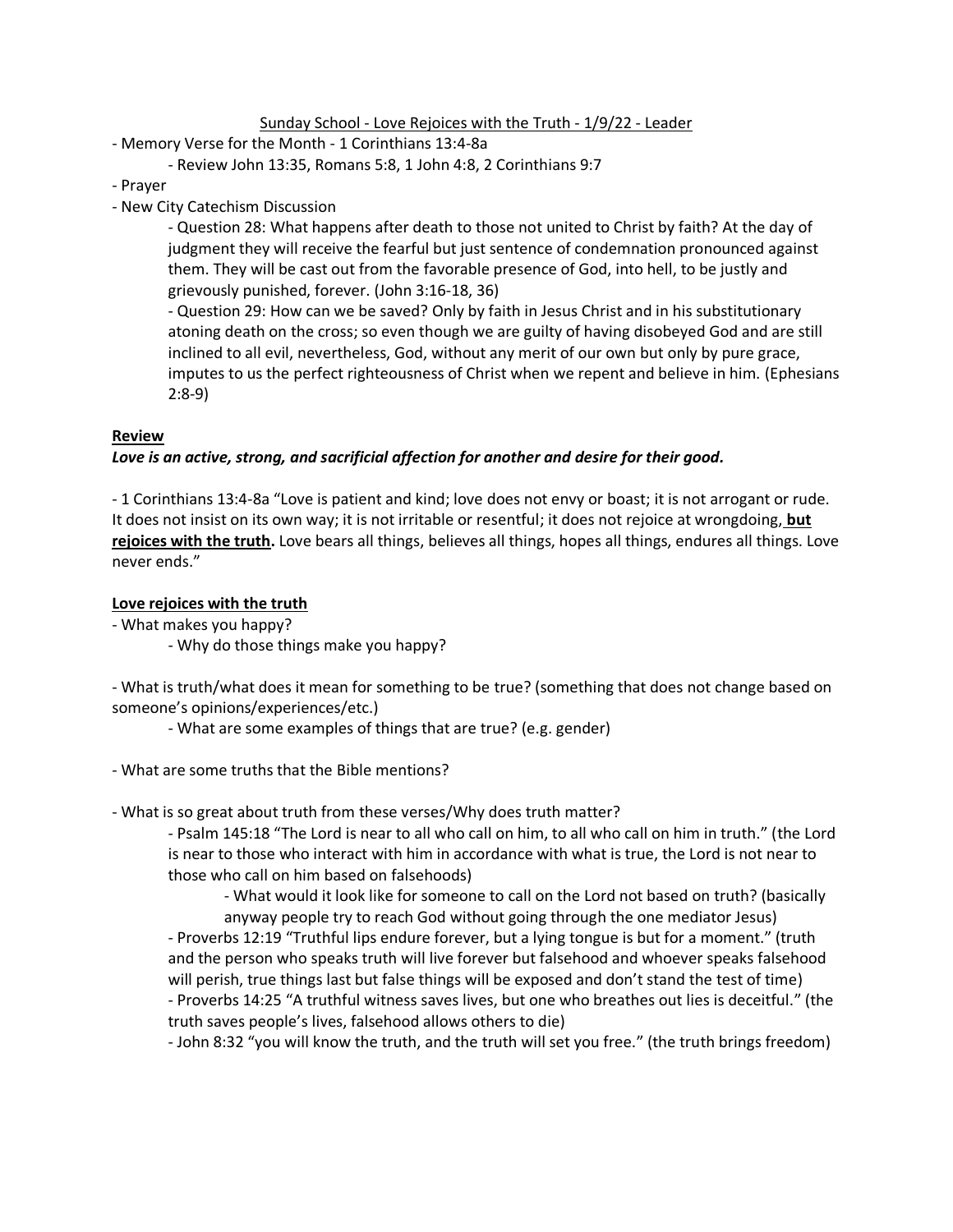- What is most important truth to rejoice with? (the gospel)

- John 14:6 "Jesus said to him, "I am the way, and the truth, and the life. No one comes to the Father except through me."

- Look again at the above verses. How does believing in the truth about Jesus Christ make those 4 verses true?

- Psalm 145:18 "The Lord is near to all who call on him, to all who call on him in truth." (if we believe in Jesus, God responds to those who call on him because Jesus is our mediator)

- Proverbs 12:19 "Truthful lips endure forever, but a lying tongue is but for a moment." (the one who is trusting in Jesus will live forever but whoever does not will perish)

- Proverbs 14:25 "A truthful witness saves lives, but one who breathes out lies is deceitful." (whoever is a witness to Jesus will save the lives of those who believe in him, but if we are not witnesses to Jesus we are deceiving others as to what the truth is)

- John 8:32 "you will know the truth, and the truth will set you free." (believing in Jesus brings true freedom rather than slavery to sin)

- In these verses, what can we enjoy/rejoice in AND what truth gives us a reason to rejoice?

- Romans 5:3 "we rejoice in our sufferings, knowing that suffering produces endurance," (suffering, the truth that God shapes us through suffering/we become more like Christ/the truth that God exists means there is a purpose to existence otherwise everything is meaningless) - Philippians 1:18 "Only that in every way, whether in pretense or in truth, Christ is proclaimed, and in that I rejoice." (the proclaiming of Christ, the truth that Christ is the only way of salvation) - Philippians 2:28 "I am the more eager to send him, therefore, that you may rejoice at seeing him again" (rejoice at seeing people we love, the truth that people are made in the image of God and that fellowship with others is vital to our flourishing)

- Ecclesiastes 2:24-25 "There is nothing better for a person than that he should eat and drink and find enjoyment in his toil. This also, I saw, is from the hand of God, for apart from him who can eat or who can have enjoyment?" (enjoy our toil/eat/drink, the truth that enjoyment is a gift from God and our food is from him)

- Ecclesiastes 5:19 "Everyone also to whom God has given wealth and possessions and power to enjoy them, and to accept his lot and rejoice in his toil—this is the gift of God." (wealth and possessions and work, the truth that these things have been given to us by God)

- Jeremiah 2:7 "And I brought you into a plentiful land to enjoy its fruits and its good things." (the good things of the land, they are given to us by God)

- 1 Timothy 6:17 "As for the rich in this present age, charge them not to be haughty, nor to set their hopes on the uncertainty of riches, but on God, who richly provides us with everything to enjoy." (riches, God provides them for us to enjoy)

- God wants us to enjoy everything he has made, but we can only really do that if it is based on truth and the ultimate truth of what God has done for us in Christ.

- Think back to some of the things that make you happy. How can we rejoice in those things in relation to what Jesus has done for us/How can we enjoy things in a way that testify to the greatness of Christ?

- Prayer - Including: adoration (for example see psalms 111/145), confession, thanksgiving, supplication

### *For Next Time:*

*- Memorize 1 Corinthians 13:4-8a. Review John 13:35, Romans 5:8, 1 John 4:8, and 2 Corinthians 9:7.*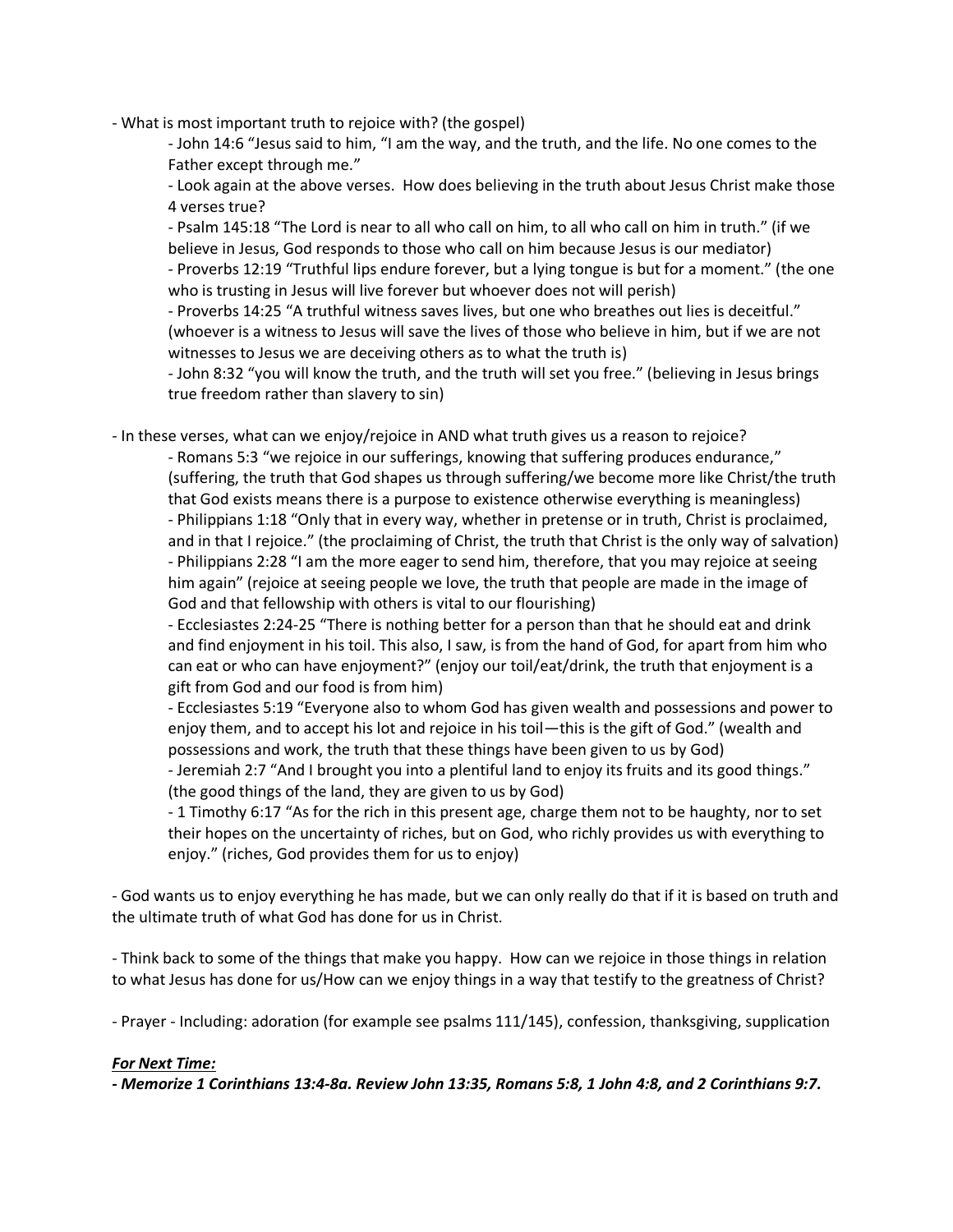#### Sunday School - Love Never Ends - 1/16/22 - Leader

- Memory Verse for the Month 1 Corinthians 13:4-8a
	- Review John 13:35, Romans 5:8, 1 John 4:8, 2 Corinthians 9:7
- Prayer
- New City Catechism Discussion

- Question 30: What is faith in Jesus Christ? Faith in Jesus Christ is acknowledging the truth of everything that God has revealed in his Word, trusting in him, and also receiving and resting on him alone for salvation as he is offered to us in the gospel. (Galatians 2:20) - Question 31: What do we believe by true faith? Everything taught to us in the gospel. The Apostles' Creed expresses what we believe in these words: We believe in God the Father Almighty, Maker of heaven and earth; and in Jesus Christ his only Son our Lord, who was conceived by the Holy Spirit, born of the virgin Mary, suffered under Pontius Pilate, was crucified, died, and was buried. He descended into hell. The third day he rose again from the

dead. He ascended into heaven, and is seated at the right hand of God the Father Almighty; from there he will come to judge the living and the dead. We believe in the Holy Spirit, the holy catholic church, the communion of saints, the forgiveness of sins, the resurrection of the body, and the life everlasting. (Jude 3)

#### **Review**

### *Love is an active, strong, and sacrificial affection for another and desire for their good.*

- 1 Corinthians 13:4-8a "Love is patient and kind; love does not envy or boast; it is not arrogant or rude. It does not insist on its own way; it is not irritable or resentful; it does not rejoice at wrongdoing, but rejoices with the truth**. Love bears all things, believes all things, hopes all things, endures all things. Love never ends."**

### **Love never ends**

Use the below verses to help discuss these questions. [Remember that love rejoices with the truth, so any believing or hoping would be in accordance with truth.]

- What does it mean for love to bear all things? (it can hold up under many stresses/weights/burdens)

- believe all things? (it is rooted in the truth which can never change)
- hope all things? (always acts in accordance with hoping for the ultimate good of others)
- endure all things? (love continues no matter what might threaten to end it)

- never end? (not only does it continue on in general but in the same quality, it doesn't lessen over time but continues strong forever)

- Song of Solomon 8:6-7 "for love is strong as death, jealousy is fierce as the grave. Its flashes are flashes of fire, the very flame of the Lord. Many waters cannot quench love, neither can floods drown it. If a man offered for love all the wealth of his house, he would be utterly despised."

- Proverbs 17:17 "A friend loves at all times, and a brother is born for adversity."

- Matthew 22:39 "You shall love your neighbor as yourself."

- What kinds of things does our love for ourself endure? What if we loved others as constantly as we loved ourselves?

- John 15:13 "Greater love has no one than this, that someone lay down his life for his friends."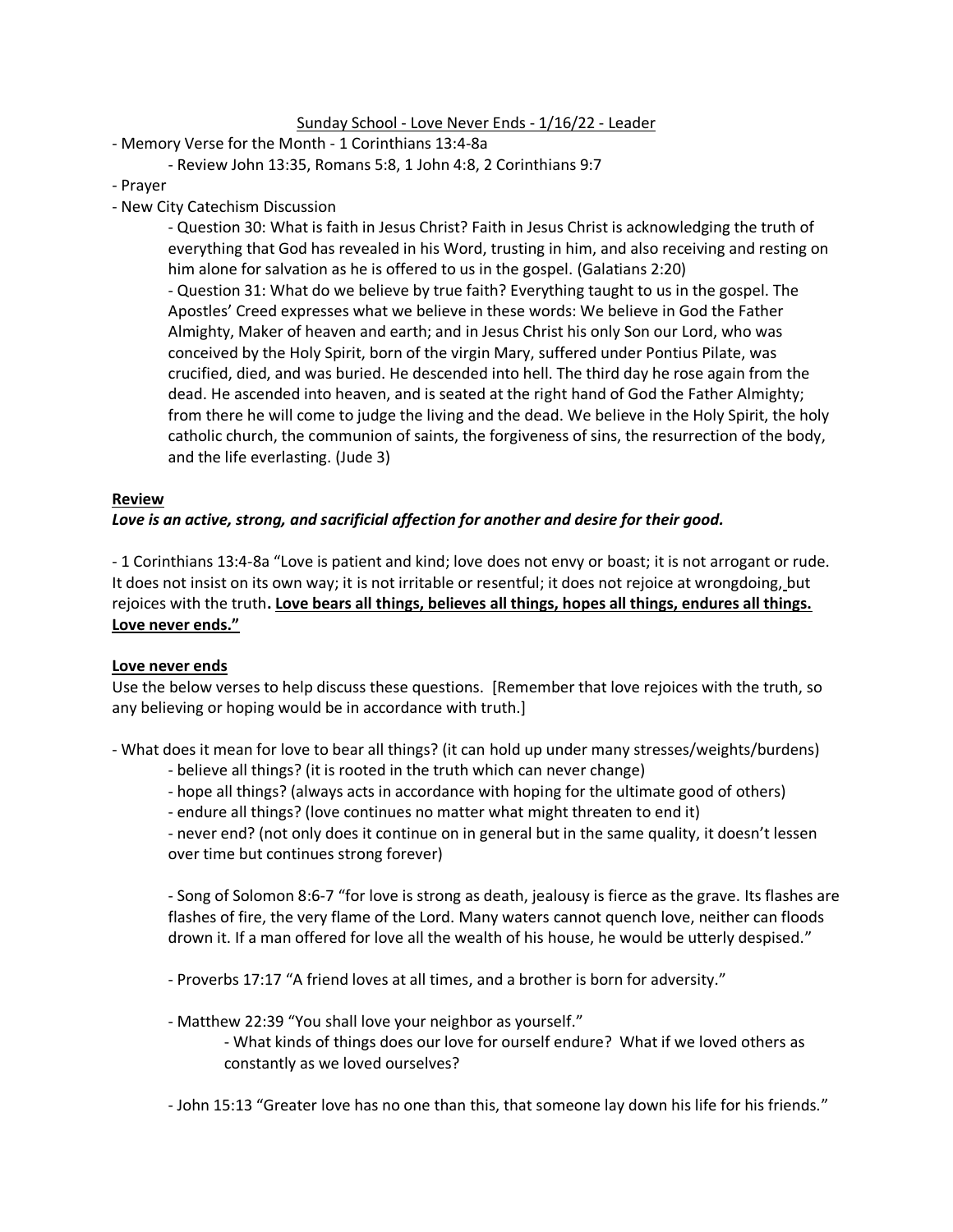#### **God's Love**

- Marvel at God's love from these verses. Who is this love directed towards? (His children)

- Romans 8:38-39 "For I am sure that neither death nor life, nor angels nor rulers, nor things present nor things to come, nor powers, nor height nor depth, nor anything else in all creation, will be able to separate us from the love of God in Christ Jesus our Lord."

- Lamentations 3:22-23 "The steadfast love of the Lord never ceases; his mercies never come to an end; they are new every morning; great is your faithfulness."

- John 13:1 "when Jesus knew that his hour had come to depart out of this world to the Father, having loved his own who were in the world, he loved them to the end."

- Psalm 103:17 "But the steadfast love of the Lord is from everlasting to everlasting on those who fear him"

- God is the perfect picture of love to us, and because he loved us we aspire to love the way he does.

- Why does this quality of God's love (never ending) give us hope? (because we know that if we are trusting in him as his children He will never turn away from us no matter what we go through, God's love is why we can be confident we will be in heaven [if we have faith, see catechism question])

Open to 1 Corinthians 13 and read the entire chapter.

- Love will never end. What things in this chapter will come to an end? (prophecy, tongues, knowledge)
- What is greater between faith, hope and love? (love)

- Prayer - Including: adoration (for example see psalms 111/145), confession, thanksgiving, supplication

#### *For Next Time:*

*- Do Bible Study Worksheet on John 15:9-13.*

*- Memorize 1 Corinthians 13:4-8a. Review John 13:35, Romans 5:8, 1 John 4:8, and 2 Corinthians 9:7.*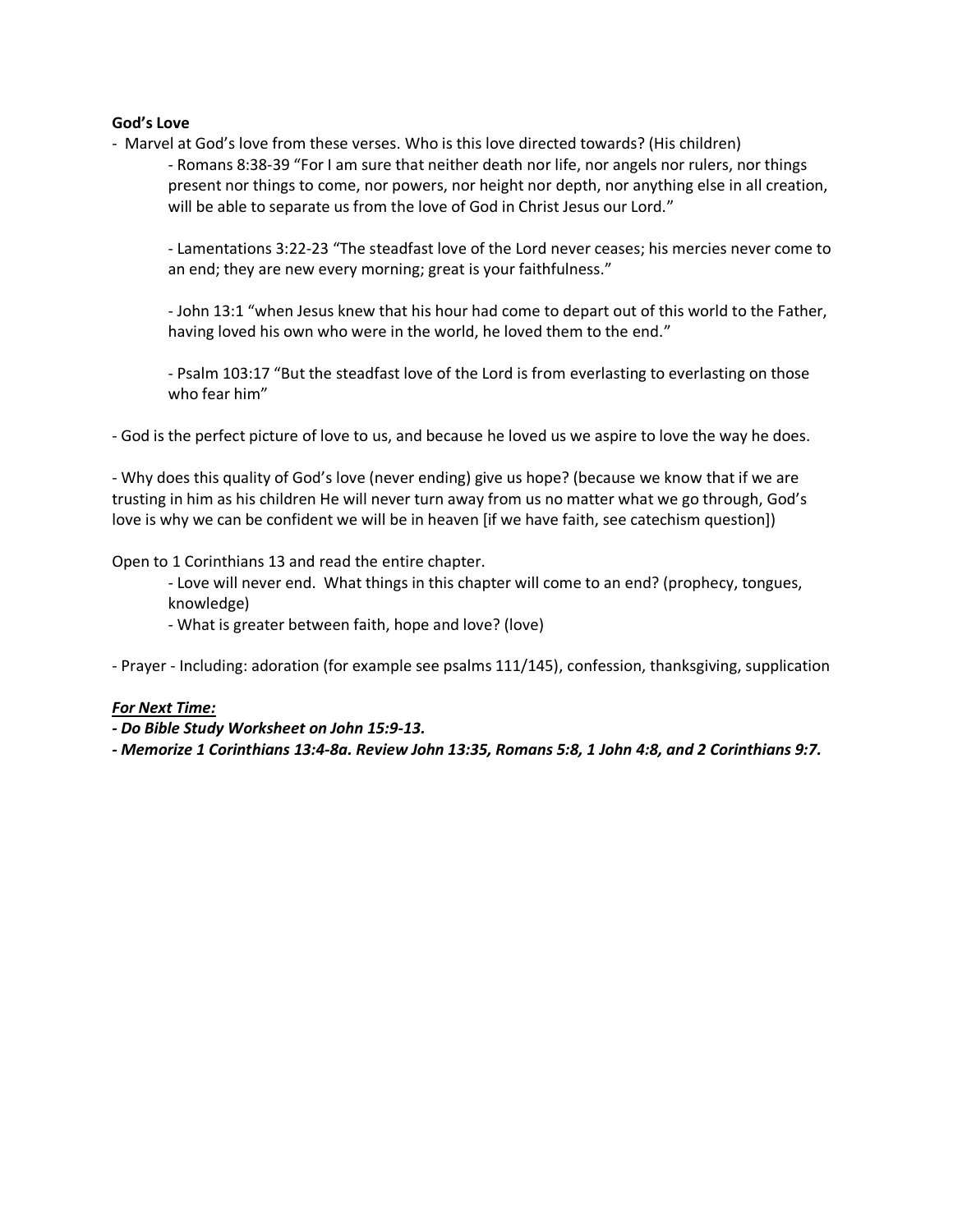Sunday School - God's Love and God's Sovereignty Part 1 - 2/6/22 - Leader

- Memory Verse for the Month - John 15:13 "Greater love has no one than this, that someone lay down his life for his friends."

- Review 1 Corinthians 13:4-8, John 13:35, Romans 5:8, 1 John 4:8, 2 Corinthians 9:7

- Prayer

- New City Catechism Discussion

- Question 32: What do justification and sanctification mean? Justification means our declared righteousness before God, made possible by Christ's death and resurrection for us. Sanctification means our gradual, growing righteousness, made possible by the Spirit's work in us. (1 Peter 1:1-2)

- Question 33: Should those who have faith in Christ seek their salvation through their own works, or anywhere else? No, they should not, as everything necessary to salvation is found in Christ. To seek salvation through good works is a denial that Christ is the only Redeemer and Savior. (Galatians 2:16)

# **Review**

# *Love is an active, strong, and sacrificial affection for another and desire for their good.* **God's Omnipotence and Omniscience**

- What do you think it means for someone to be all-powerful [omnipotent]? (can do anything, nothing outside of them can make them do anything [truly independent], perfectly free will, doesn't need anyone's help to accomplish something, nothing happens apart from them OKing it)

- What would it be like to know someone like that? How would we interact with them? - What do each of the following verses say about God?

- Jeremiah 32:17 "'Ah, Lord God! It is you who have made the heavens and the earth by your great power and by your outstretched arm! Nothing is too hard for you."

- Matthew 19:26 "with God all things are possible."

- Luke 1:37 "For nothing will be impossible with God."

- Ephesians 3:20 "Now to him who is able to do far more abundantly than all that we ask or think"

- Psalm 115:3 "Our God is in the heavens; he does all that he pleases."

- What do you think it means for someone to be all-knowing [omniscient]? (they know everything, they know all possible futures, they know all details of all events, they know all facets of every individual including all thoughts that everyone has, they know how everything works, they know anything that anyone could ever have the faintest thought of doing and all the possible results from those actions)

- What would it be like to know someone like that? How would we interact with them? - What do each of the following verses say about God?

- 1 John 3:20 "God is greater than our heart, and he knows everything."

- 1 Corinthians 2:11 "So also no one comprehends the thoughts of God"

- Isaiah 46:9-10 "I am God, and there is no other; I am God, and there is none like me, declaring the end from the beginning and from ancient times things not yet done"

- Psalm 139:1-4,16 "You know when I sit down and when I rise up; you discern my thoughts from afar. You search out my path and my lying down and are acquainted with all my ways. Even before a word is on my tongue, behold, O Lord, you know it altogether…in your book were written, every one of them, the days that were formed for me, when as yet there was none of them."

- Romans 11:36-39 "Oh, the depth of the riches and wisdom and knowledge of God! How unsearchable are his judgments and how inscrutable his ways! "For who has known the mind of the Lord, or who has been his counselor?" "Or who has given a gift to him that he might be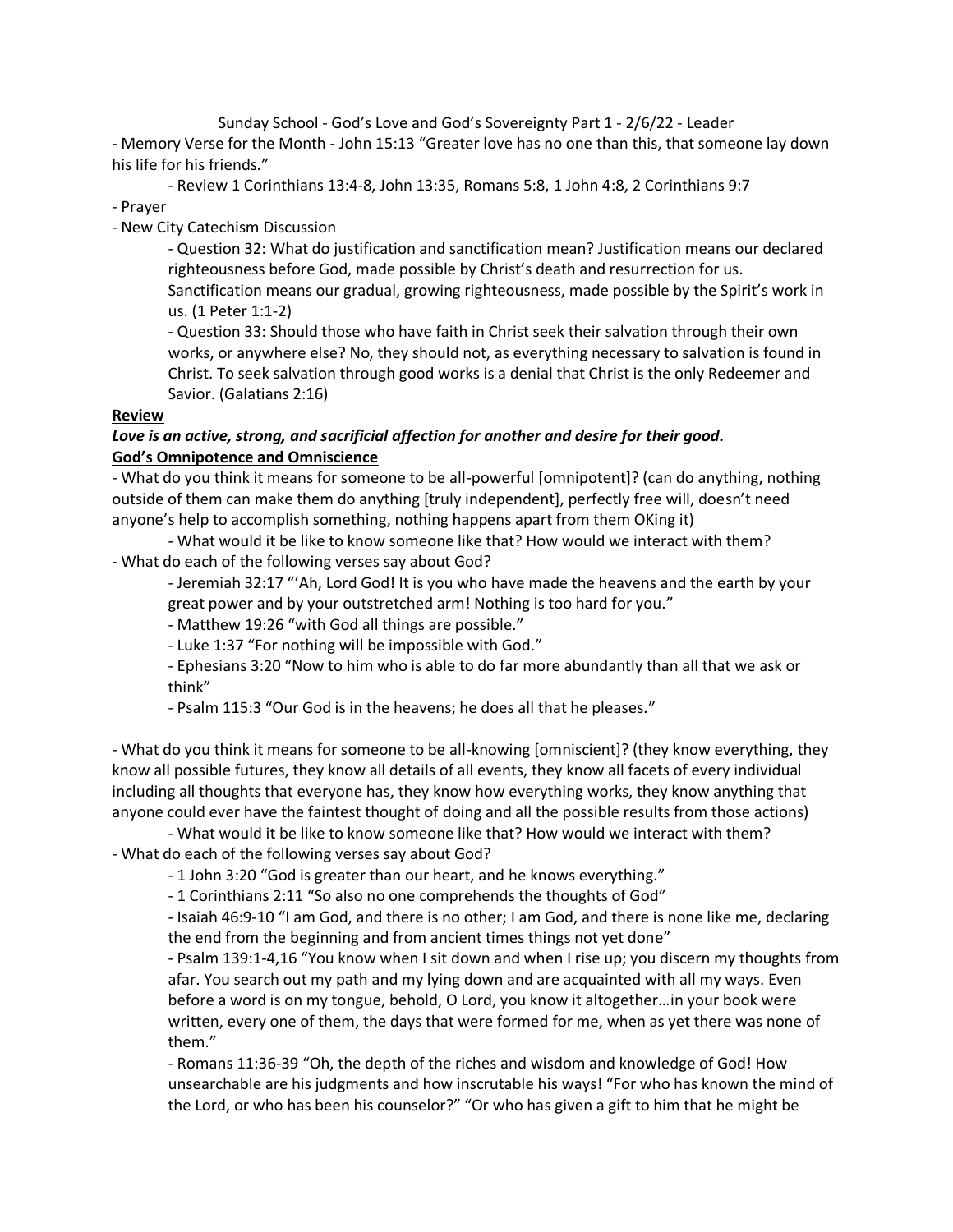repaid?" For from him and through him and to him are all things. To him be glory forever. Amen."

### **God's Sovereignty**

- God's sovereignty is his combination of omnipotence (all-powerful) and omniscience (all-knowing) exercised over his creation. It is his exercise of rule over all things.

- What are some things you think might be included in God's sovereignty? - What is included in God's sovereignty in the following verses?

- Job 12:23 "He makes nations great, and he destroys them; he enlarges nations, and leads them away." (nations)

- Job 37:10-12 "By the breath of God ice is given, and the broad waters are frozen fast. He loads the thick cloud with moisture; the clouds scatter his lightning. They turn around and around by his guidance, to accomplish all that he commands them on the face of the habitable world." (weather)

- Matthew 6:26 "Look at the birds of the air: they neither sow nor reap nor gather into barns, and yet your heavenly Father feeds them." (animals)

- Proverbs 16:33 "The lot is cast into the lap, but its every decision is from the Lord." ("chance")

- Ephesians 1:11 "him who works all things according to the counsel of his will" (everything)

- Genesis 50:20 "As for you, you meant evil against me, but God meant it for good, to bring it about that many people should be kept alive, as they are today." (the evil of others)

- Job 1:21 "The Lord gave, and the Lord has taken away; blessed be the name of the Lord." (trials and suffering)

- Ephesians 1:4-5 "he chose us in him before the foundation of the world, that we should be holy and blameless before him. In love he predestined us for adoption to himself as sons through Jesus Christ, according to the purpose of his will" (the salvation of people)

- Why is it important that God is sovereign? (so that nothing can thwart his plans, nothings can snatch believers from his hands, so that he can work things out for his glory and our good)

- What would it be like to have a God who was sovereign but not loving? (scary, he would not save people, he would let people do evil to us for no purpose, he would work things against us rather than for us)

- It is very important that a loving God be sovereign. Why? (so that he could actually carry out his plan of love in the world, so that he could make sure that people were brought into his love, so that no one can snatch his people from him, so that he could send Jesus to the cross by the hands of men, etc.)

- If God were not loving he wouldn't save us. If he were not sovereign, he couldn't save us. God's sovereignty is why God's love can actually be shown to us.

- Prayer - Including: adoration (for example see psalms 111/145), confession, thanksgiving, supplication

# *For Next Time:*

*- Memorize John 15:13, 1 Corinthians 13:4-8a. Review John 13:35, Romans 5:8, 1 John 4:8, and 2 Corinthians 9:7.*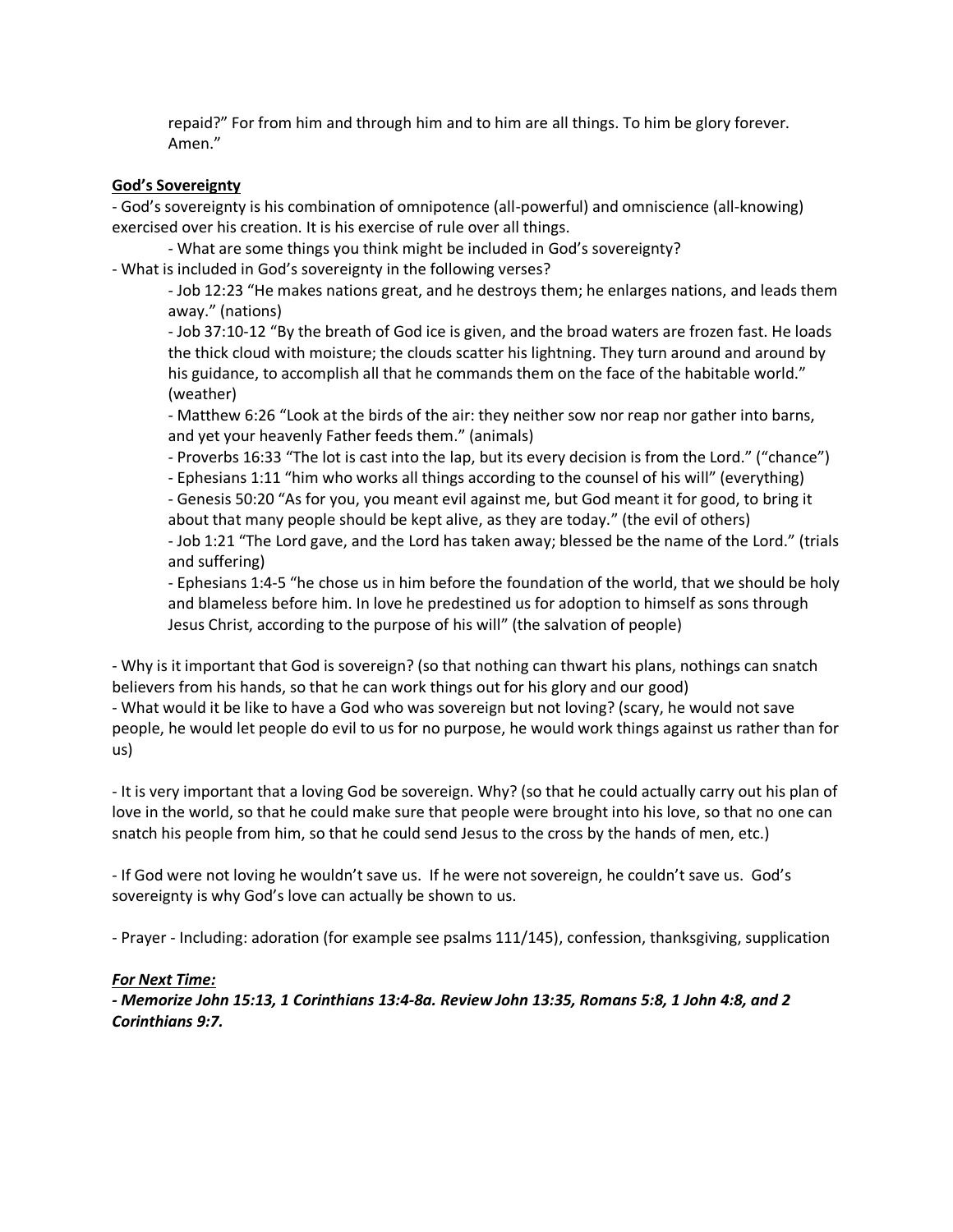Sunday School - God's Love and God's Sovereignty Part 2 - 2/13/22 - Leader

- Memory Verse for the Month - John 15:13 "Greater love has no one than this, that someone lay down his life for his friends."

- Review 1 Corinthians 13:4-8, John 13:35, Romans 5:8, 1 John 4:8, 2 Corinthians 9:7

- Prayer

- New City Catechism Discussion

- Question 34: Since we are redeemed by grace alone, through Christ alone, must we still do good works and obey God's Word? Yes, because Christ, having redeemed us by his blood, also renews us by his Spirit; so that our lives may show love and gratitude to God; so that we may be assured of our faith by the fruits; and so that by our godly behavior others may be won to Christ. (1 Peter 2:9-12)

- Question 35: Since we are redeemed by grace alone, through faith alone, where does this faith come from? All the gifts we receive from Christ we receive through the Holy Spirit, including faith itself. (Titus 3:4-6)

# **Review**

# *Love is an active, strong, and sacrificial affection for another and desire for their good.*

# **Review God's Sovereignty**

- What is God's sovereignty? (God's sovereignty is his combination of omnipotence (all-powerful) and omniscience (all-knowing) exercised over his creation. It is his exercise of rule over all things.)

- What are some things God's sovereignty includes? (nations, weather, animals, "chance", the evil of others, trials and suffering, the salvation of people, everything)

- Why is it important that God is sovereign? (so that nothing can thwart his plans, nothings can snatch believers from his hands, so that he can work things out for his glory and our good)

- What would it be like to have a God who was sovereign but not loving? (scary, he would not save people, he would let people do evil to us for no purpose, he would work things against us rather than for us)

- It is very important that a loving God be sovereign. Why? (so that he could actually carry out his plan of love in the world, so that he could make sure that people were brought into his love, so that no one can snatch his people from him, so that he could send Jesus to the cross by the hands of men, etc.) - If God were not loving he wouldn't save us. If he were not sovereign, he couldn't save us. God's sovereignty is why God's love can actually be shown to us.

# **God's Sovereignty and Election**

- God's sovereignty includes election [who is saved]. If left to ourselves, we would never choose Him. We need God to give us a new heart.

- Ephesians 1:4-5 "he chose us in him before the foundation of the world, that we should be holy and blameless before him. In love he predestined us for adoption to himself as sons through Jesus Christ, according to the purpose of his will"

- Why did he choose a people for himself? (He loved and willed it > He not only loved us but had the power to act on it [omnipotence])

- 1 Peter 1:3 "According to his great mercy, he has caused us to be born again to a living hope through the resurrection of Jesus Christ from the dead"

- In the above verses, who is primarily responsible for our salvation? (God)

- Yet His sovereignty and our responsibility is mutually compatible. Even though God must give us a new heart, we still must and do choose him of our own free will.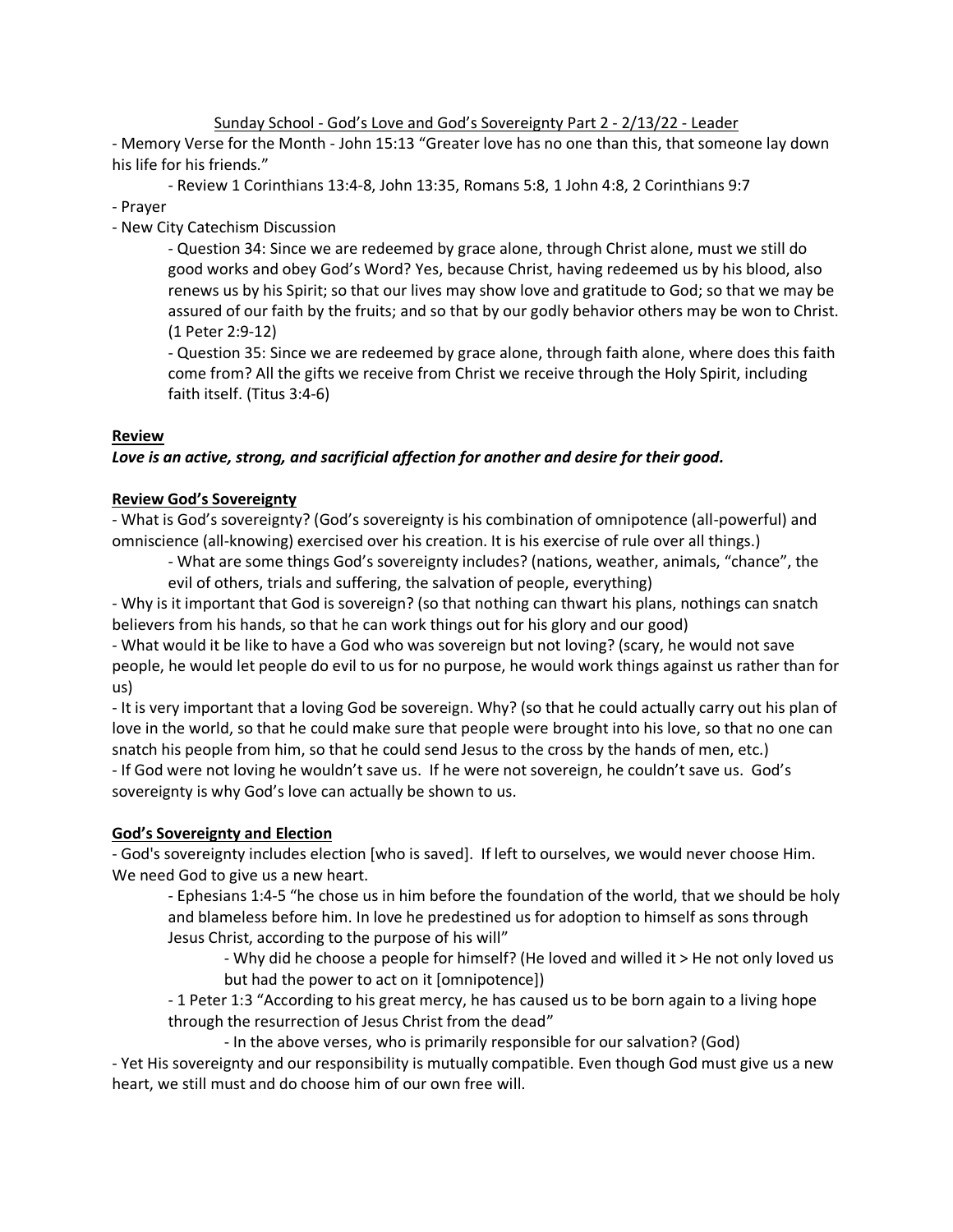- 1 Thessalonians 1:4-5 "For we know, brothers loved by God, that he has chosen you, because our gospel came to you not only in word, but also in power and in the Holy Spirit and with *full conviction*."

- Though loved and chosen by God, the Thessalonians also chose God with full conviction.

- 1 Peter 2:9-10 "But you are a *chosen* race, a royal priesthood, a holy nation, a people for his own possession, that you may *proclaim* the excellencies of him who *called you* out of darkness into his marvelous light. Once you were not a people, but now you are God's people; once you had not received mercy, but now you have received mercy."

- We are chosen and called and have received mercy yet we still choose God and proclaim how great God is.

#### **God's Sovereignty and His Emotions**

**-** What are some emotions that God displays in the Bible? (anger, hate, love, jealousy, joy, laughter, grief, mourning [Jesus])

- How can God have emotion since he knows all things that will happen and is never surprised? (though God knows all things He still interacts with creation and responds in time to what is

happening, just because God knows everything doesn't mean he stops being who he is) - Since God is sovereign, we can't separate His emotions from his knowledge, power, and will. If God displays an emotion, it is because he chooses to.

- God has no emotion that makes him vulnerable from the outside, over which he has no control, or which he has not foreseen. They are all self-initiated.

- God is Impassable = not moved by emotion.

- If He loves, it is because He chooses to love.

- What are some times where your emotions lead you to do something you wouldn't have otherwise done?

- As we grow, we become more impassable. We don't stop feeling emotions but they stop dictating our behavior as much. E.g. a little kid when they don't get what they want vs. an adult (ideally…)

- God's will is also never divorced from his love. Love is who he is, so love is always woven with what God does. If God sovereignly ordains something, it is out of love, yet love isn't what made him do it.

- God does not "fall in love" with us, he sets his affection on us. He does not predestine out of whimsy but in love he predestines us [See Ephesians 1 above].

- Why is it encouraging that God's love isn't just emotional? (it means that God will always continue to love us and that his emotions won't just change someday)

- Why does God love people? (not because of anything anyone has done but because he loves and is love, he loves people because he chooses to love them, he loves his children because he chooses to)

Deuteronomy 7:6-8 "For you are a people holy to the Lord your God. The Lord your God has chosen you to be a people for his treasured possession, out of all the peoples who are on the face of the earth. It was not because you were more in number than any other people that **the Lord set his love on you and chose you**, for you were the fewest of all peoples, but **it is because the Lord loves you**"

- Why is it encouraging that God loves his children not based on you? (because if it is based on us he might stop loving us someday if we are bad enough)

- We should strive to love others this way: not because they are worthy of love but because God loves us this way.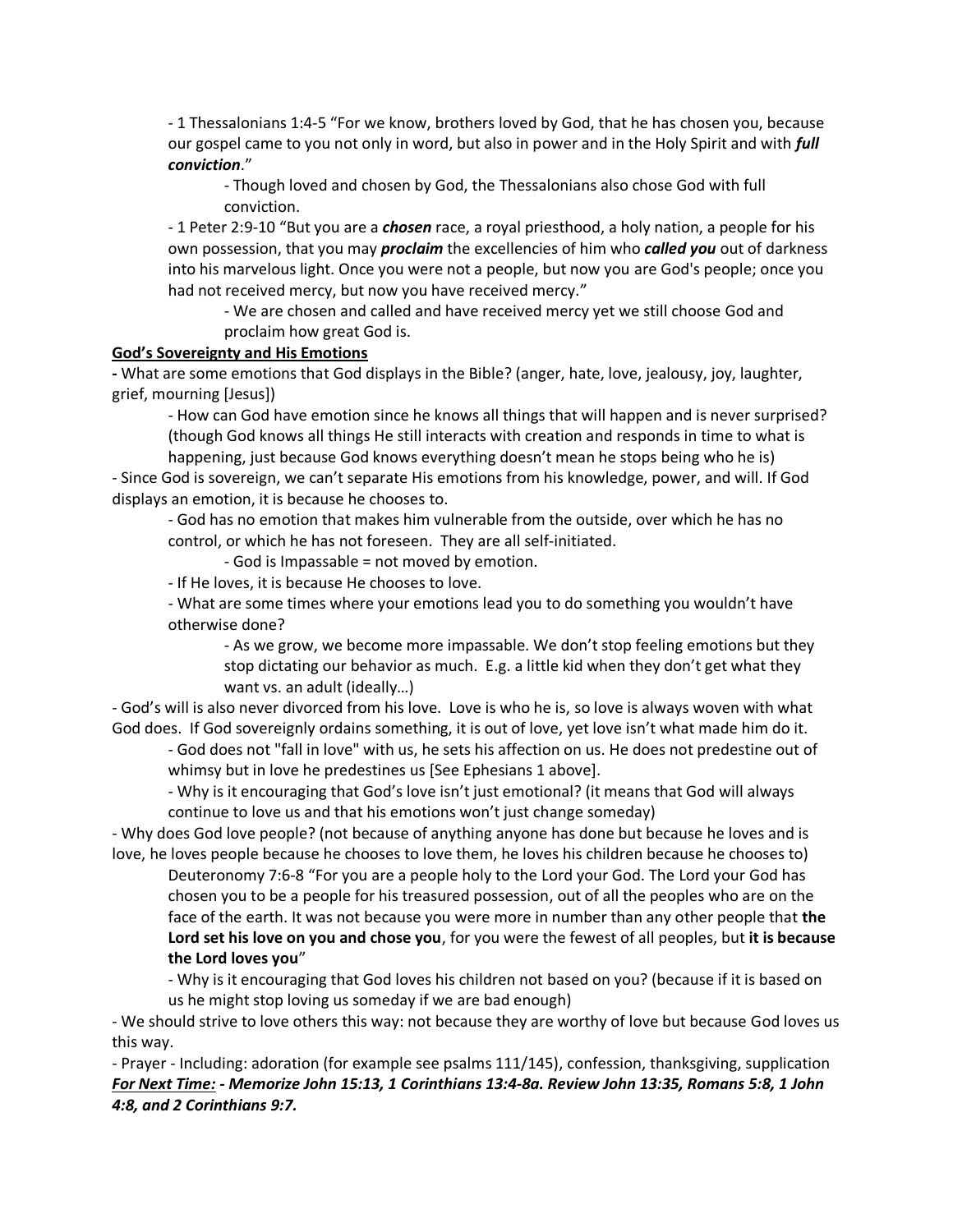### Sunday School - God's Love and God's Wrath Part 1 - 2/20/22 - Leader

- Memory Verse for the Month - John 15:13 "Greater love has no one than this, that someone lay down his life for his friends."

- Review 1 Corinthians 13:4-8, John 13:35, Romans 5:8, 1 John 4:8, 2 Corinthians 9:7

- Prayer

- New City Catechism Discussion

- Question 36: What do we believe about the Holy Spirit? That he is God, coeternal with the Father and the Son, and that God grants him irrevocably to all who believe. (John 14:16-17) - Question 37: How does the Holy Spirit help us? The Holy Spirit convicts us of our sin, comforts us, guides us, gives us spiritual gifts and the desire to obey God; and he enables us to pray and to understand God's Word. (Ephesians 6:17-18)

- God's wrath is an outgrowth of God's holiness and justice.

## **God's Holiness**

1 Peter 1:14-16 "As obedient children, do not be conformed to the passions of your former ignorance, but as he who called you is holy, you also be holy in all your conduct, since it is written, "You shall be holy, for I am holy."

- What is holiness? (without sin, perfect freedom from all evil, the essence of moral purity)

- What are some synonyms we might use for the word holiness? (Sinless, pure, blameless, perfect)

- What is sin? (disobeying God/doing something inconsistent with who God is, valuing something more than God, this could be doing something we should not or not doing something we should)

- Psalm 24:3-4 "Who shall ascend the hill of the Lord? And who shall stand in his holy place? He who has clean hands and a pure heart, who does not lift up his soul to what is false and does not swear deceitfully."

- In this passage, what can the holiness of God allow and not allow to have in His presence? - Because God is perfectly holy, how does He feel about sin? (He hates it. Since he is infinitely holy, he hates sin infinitely. He hates sin so much more than we do.)

- Ultimately, all sin is against God because it disobeys his command, mistreats those in His image, and/or treats other things as more valuable than Him.

- Psalm 51:4 "Against you, you only, have I sinned and done what is evil in your sight" [This was after David stole Uriah's wife and killed him, yet he acknowledges his sin as being against God.]

# **God's Justice**

Genesis 18:25 "Far be it from you to do such a thing, to put the righteous to death with the wicked, so that the righteous fare as the wicked! Far be that from you! Shall not the Judge of all the earth do what is just?"

- What does it mean for someone to be a judge? (to declare someone innocent or guilty)

- What is God the judge of in this passage? (the whole earth)

- What does it mean for a judge to be just? (the wicked are condemned while the righteous are not, the wicked and righteous are not treated the same, the punishment fits the crime, they see the situation truly)

- Ezek. 33:20 "O house of Israel, I will judge each of you according to his ways."

- What would an unjust judge look like?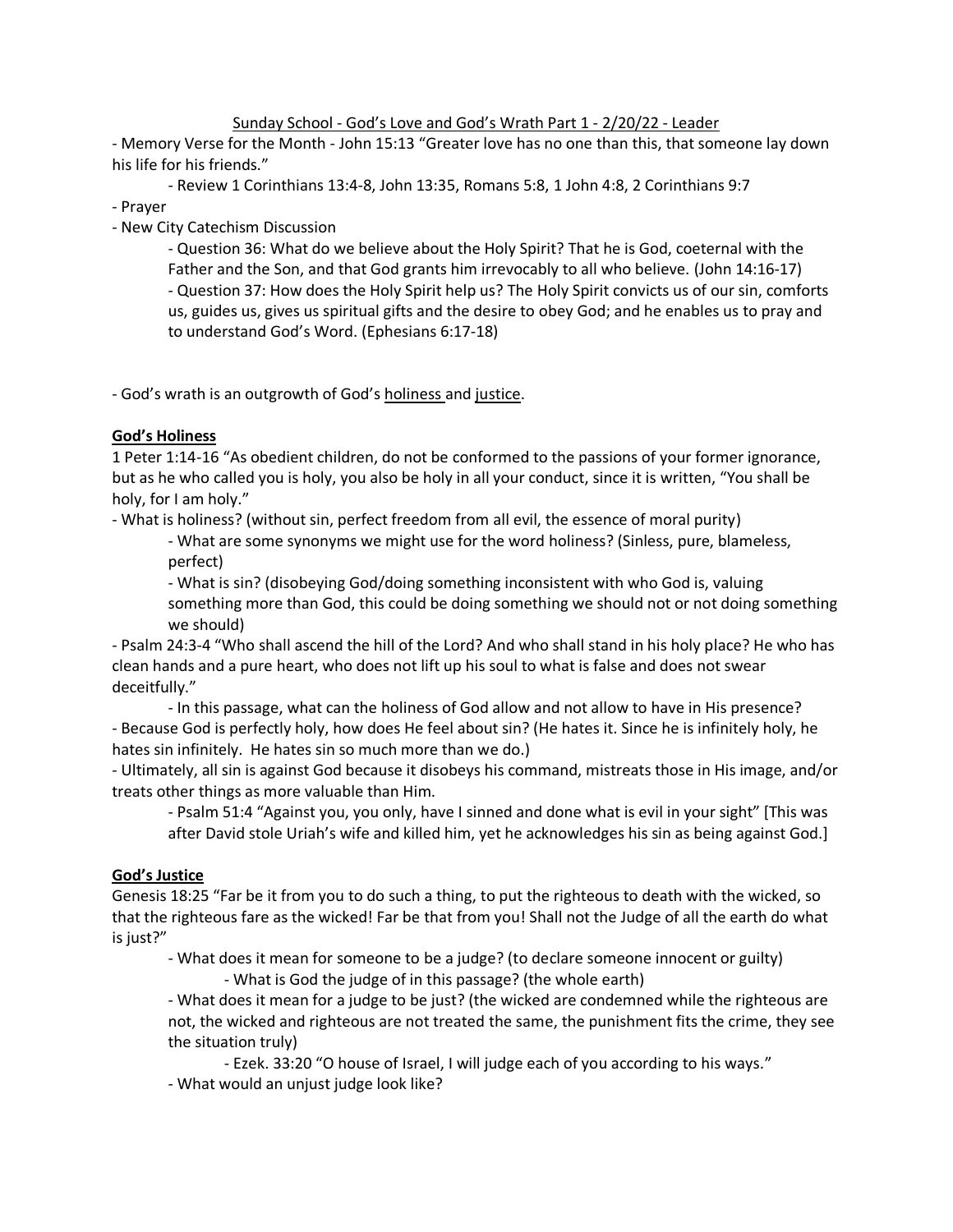- God's Holiness is why any sin against him justly deserves punishment. He is infinitely worthy of our love, obedience, and praise, so to not give him those things perfectly at any point is sin.

- What does justice say sinners deserve? Romans 6:23 (they deserve death)

- Who is a part of this group? Romans 3:23 (everyone)
- What does someone need to do to get God's verdict of innocent? (be perfect their entire life)

- Who has done this and is the only one who ever could? (Jesus)

- In God's mercy, those who are united to Jesus by faith receive the same verdict Jesus received. - God is the most merciful and most just judge there could ever be.

- What if a judge was very just but not merciful? (no one would receive merciful forgiveness)

- What if a judge was very merciful but not just? (evil wouldn't be punished)

- How can God be perfectly merciful and just? (by carrying out the sentence on someone else in our place, the crime is still punished but we are allowed to go free because Jesus willingly took it for us)

**God's Justice and Love -** If a judge sentenced a murderer to jail time, would we call that judge unloving? - In the same way, God's justice doesn't mean he isn't loving. We all want justice, just not when we are the ones who are guilty.

- We can praise God that in his love He made it possible for our sins to be justly punished and yet still be declared innocent if we have faith in Christ.

### **God's Wrath and Love -** God's wrath is the outworking of His justice towards the guilty.

### **-** *There is no love without wrath. If you love something then you also hate whatever threatens it.*

- God loves purity, holiness, and goodness, therefore hates whatever threatens it which is sin. - Downplaying his wrath downplays His holiness and other perfections.
- God loves people and therefore hates whatever threatens them which is sin.
	- Downplaying God's wrath downplays His love for people.

- A holy God must have just wrath in order to punish sin, and He does this out of love for those things that sin threatens to destroy.

- Prayer - Including: adoration (for example see psalms 111/145), confession, thanksgiving, supplication

# *For Next Time: - Memorize John 15:13, 1 Corinthians 13:4-8a. Review John 13:35, Romans 5:8, 1 John 4:8, and 2 Corinthians 9:7.*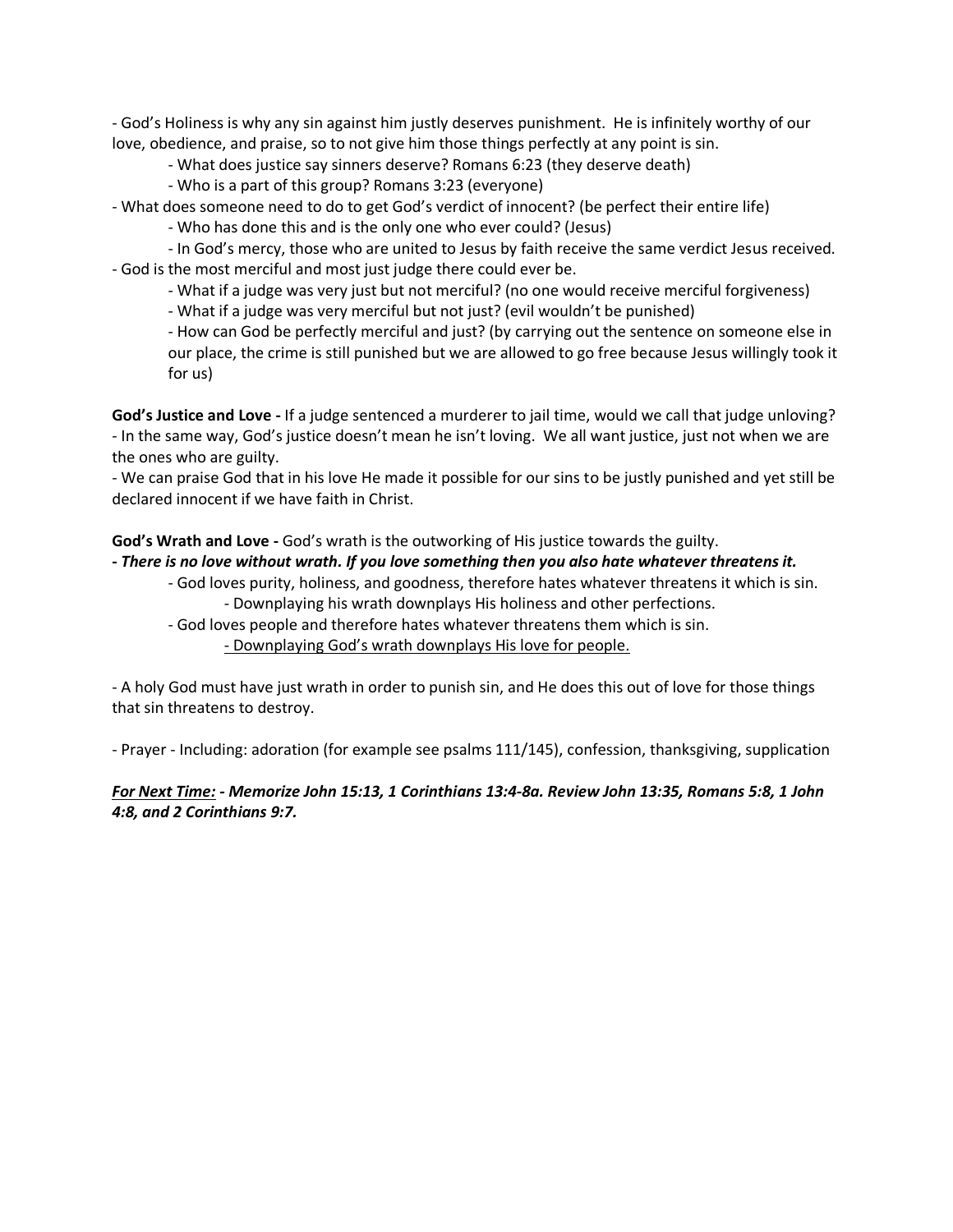### Sunday School - God's Love and God's Wrath Part 2 - 2/27/22 - Leader

- Memory Verses John 15:13, 1 Corinthians 13:4-8, John 13:35, Romans 5:8, 1 John 4:8, 2 Cor. 9:7
- Prayer
- New City Catechism Discussion

- Question 38: What is prayer? Prayer is pouring out our hearts to God in praise, petition, confession of sin, and thanksgiving. (Psalm 62:8)

- Question 39: With what attitude should we pray? With love, perseverance, and gratefulness; in humble submission to God's will, knowing that, for the sake of Christ, he always hears our prayers. (Philippians 4:6)

## **Review**

**God's Wrath and Love -** God's wrath is the outworking of His justice towards the guilty.

## **-** *There is no love without wrath. If you love something then you also hate whatever threatens it.*

- God loves purity, holiness, and goodness, therefore hates whatever threatens it which is sin. - Downplaying his wrath downplays His holiness and other perfections.
- God loves people and therefore hates whatever threatens them which is sin.

## - Downplaying God's wrath downplays His love for people.

- A holy God must have just wrath in order to punish sin, and He does this out of love for those things that sin threatens to destroy.

## **Love and Wrath Relationship**

## *Things that make it hard to envision God's love and wrath together:*

## *1. The Bible speaks of God's wrath with high-intensity language.*

What do these verses say about God's wrath?

- Isaiah 13:9 "Behold, the day of the Lord comes, cruel, with wrath and fierce anger, to make the land a desolation and to destroy its sinners from it."

- Read Ezekiel 5:11-17.

- Revelation 14:9-11 "And another angel, a third, followed them, saying with a loud voice, "If anyone worships the beast and its image and receives a mark on his forehead or on his hand, he also will drink the wine of God's wrath, poured full strength into the cup of his anger, and he will be tormented with fire and sulfur in the presence of the holy angels and in the presence of the Lamb. And the smoke of their torment goes up forever and ever, and they have no rest, day or night, these worshipers of the beast and its image, and whoever receives the mark of its name."

- It can be hard to hear some of these descriptions and think of God as loving.

## *2. Love and wrath normally are separate in people; we normally do not think a wrathful person is loving.*

- When people have wrath, what is it like? Is it loving? Any examples?

- How is God's wrath different?

- God's wrath is not a blind rage. It is an entirely reasonable and willed response to offenses against his holiness. He also still loves people though we have offended Him.

# *3. Misconception #1: We often hear that "God hates the sin but loves the sinner" as though He can't have love and wrath towards a person at the same time.*

- Have you heard anyone say this before? Do you think people have good intentions when saying this?

- Though God only hates sin and does love sinners, the idea that God has only love for the sinner is false. 14 times in the first 50 psalms we are told that God hates the sinner, his wrath is on the liar, and so forth. God's wrath rests on sin and the sinner.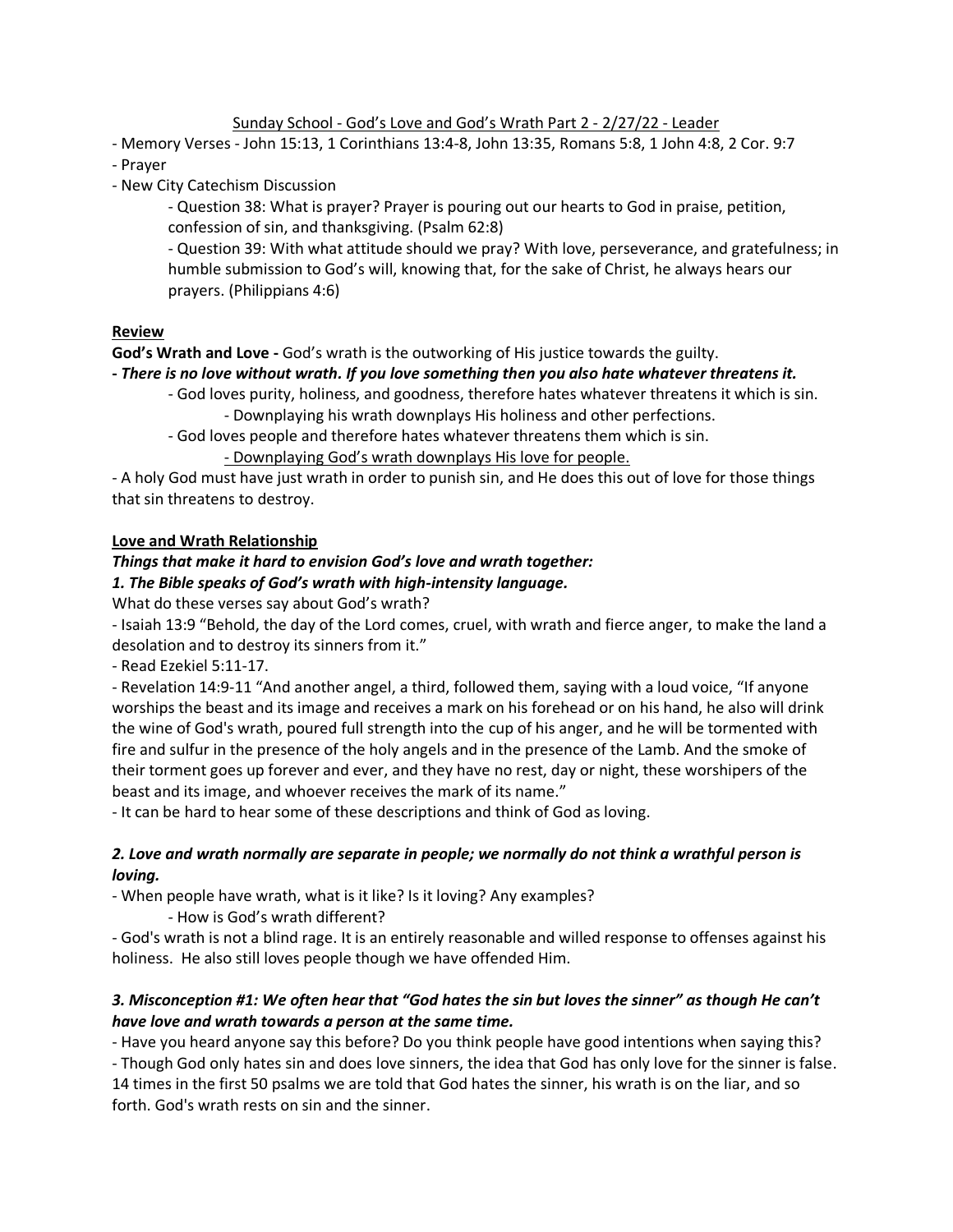- Psalm 11:5 "The Lord tests the righteous, but his soul hates the wicked and the one who loves violence."

- Proverbs 6:16-19 "There are six things that the Lord hates, seven that are an abomination to him: haughty eyes, a lying tongue, and hands that shed innocent blood, a heart that devises wicked plans, feet that make haste to run to evil, a false witness who breathes out lies, and one who sows discord among brothers.

- John 3:36 "Whoever believes in the Son has eternal life; whoever does not obey the Son shall not see life, but the wrath of God remains on him."

- God can love and have wrath for the same person at the same time because the love is based on what God is like while the wrath is based on what we are like in our sin.

- How do the 5 types of God's love help us see that God can love and have wrath against the same person? (God has a love for all creation which includes humans and a love for all mankind by which he sent Jesus that all could believe in him but if they aren't his children they will still suffer God's wrath despite how much love God has shown them [trinity, creation, mankind, children, obedience])

# *4. Misconception #2: It is a common misconception that God's wrath is more clear than his love in the Old Testament but reversed in the New Testament, as though his love and wrath don't go together.* - We feel this way because in the Old Testament, we see the wrath being carried out quickly and

constantly throughout the OT.

- However, the descriptions of New Testament wrath, though in the future, are far more intense. See Revelation 14 above.

- We feel this way because in the Old Testament, God's wrath was poured out on people on earth who were living just like us, and so we feel that intensity.

- However, New Testament wrath is poured out for eternity, not just in this life. - The reality is that both wrath and love are ratcheted up in the New Testament with both love and wrath finding their peak at the cross.

- How do we see love and wrath being displayed at the cross?

# *5. Misconception #3: We tend to think of God as being opposed to us (rather than loving us) until Jesus came to calm Him down, as though the Father is wrathful but Jesus is loving.*

- The reality is that the Father, though wrathful, in His deep love for us initiated this plan of salvation for us. John 3:16

- Romans 3:23-25 "for all have sinned and fall short of the glory of God, and are justified by his grace as a gift, through the redemption that is in Christ Jesus, whom *God put forward* as a propitiation by his blood, to be received by faith."

- The reality is that Jesus, though loving, is the holy and just bringer of wrath.

- 2 Thessalonians 1:7-8 "when the Lord Jesus is revealed from heaven with his mighty angels in flaming fire, inflicting vengeance on those who do not know God and on those who do not obey the gospel of our Lord Jesus."

- Read Revelation 19:11-16.

**Bottom line**: The Bible is clear that God is both wrathful and loving, that these can be displayed at the same time to the same person, and that the cross of Christ is the heights of these things coming together.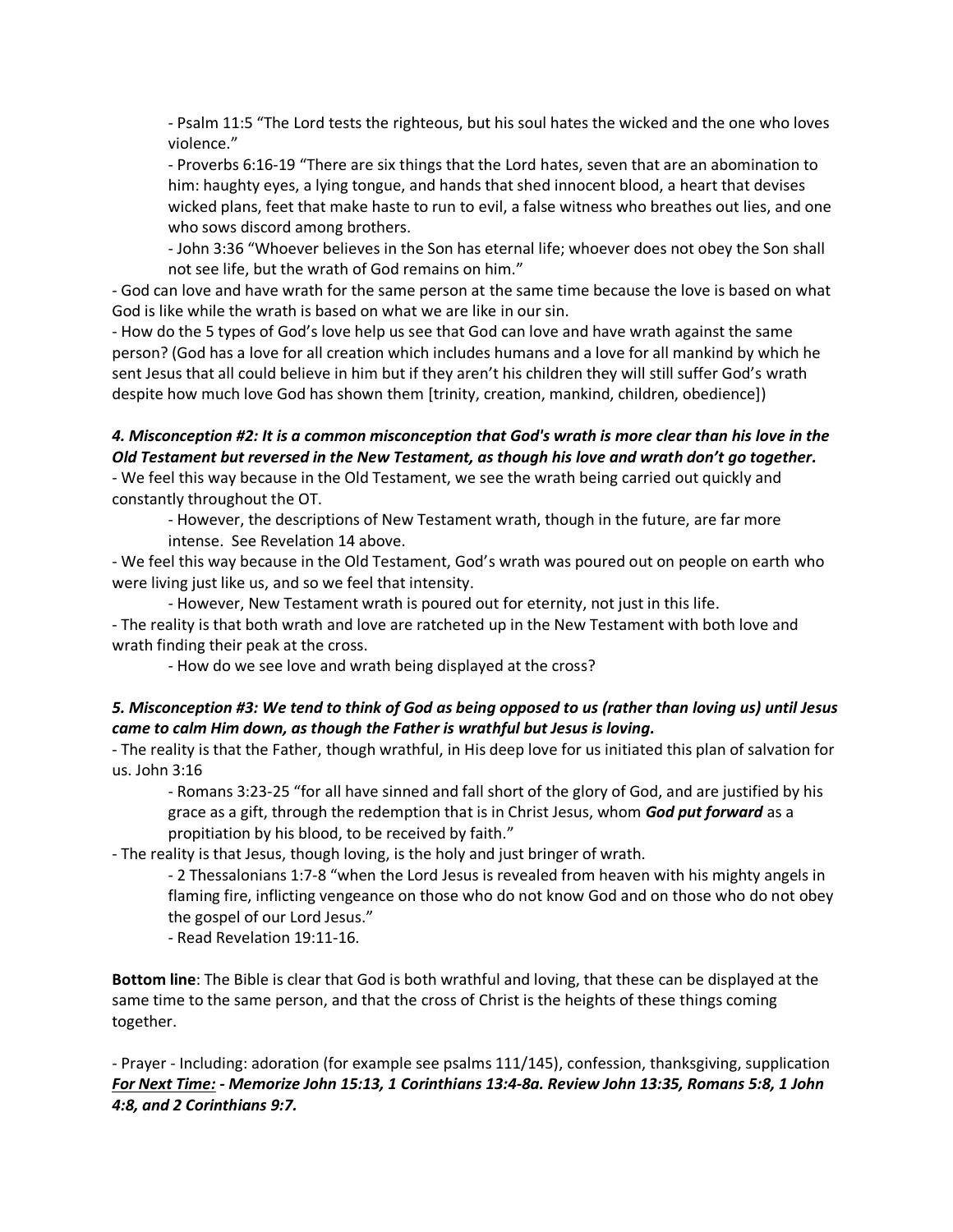## Sunday School - God's Love and God's Wrath Part 3: Hell - 3/20/22

- Memory Verses - John 15:13, 1 Corinthians 13:4-8, John 13:35, Romans 5:8, 1 John 4:8, 2 Cor. 9:7

- Prayer

- New City Catechism Discussion
	- Question 40: What should we pray? The whole Word of God directs and inspires us in what we
	- should pray, including the prayer Jesus himself taught us. (Ephesians 3:14-21)
	- Question 41: What is the Lord's prayer? Matthew 6:9-13

### **Review**

**God's Wrath and Love -** God's wrath is the outworking of His justice towards the guilty.

### **-** *There is no love without wrath. If you love something then you also hate whatever threatens it.*

- God loves purity, holiness, and goodness, therefore hates whatever threatens it which is sin. - Downplaying his wrath downplays His holiness and other perfections.

- God loves people and therefore hates whatever threatens them which is sin.

- Downplaying God's wrath downplays His love for people.

- A holy God must have just wrath in order to punish sin, and He does this out of love for those things that sin threatens to destroy.

- The Bible is clear that God is both wrathful and loving, that these can be displayed at the same time to the same person, and that the cross of Christ is the heights of these things coming together. **Hell**

Disclaimer: Hell is one of the most painful and difficult topics of the Bible, and it is OK to feel sorrow and confusion when we think about the reality of eternal torment in light of God's love. It is a devastating reality.

- What do you think of when you think of hell? What is so disturbing about it (which it should do to you)?

- What do the following verses say about hell?

- Matthew 25:46 "And these will go away into eternal punishment, but the righteous into eternal life."

- Mark 9:43-48 "And if your hand causes you to sin, cut it off. It is better for you to enter life crippled than with two hands to go to hell, to the unquenchable fire. And if your foot causes you to sin, cut it off. It is better for you to enter life lame than with two feet to be thrown into hell. And if your eye causes you to sin, tear it out. It is better for you to enter the kingdom of God with one eye than with two eyes to be thrown into hell, 'where their worm does not die and the fire is not quenched.'"

- Revelation 14:9-11 "And another angel, a third, followed them, saying with a loud voice, "If anyone worships the beast and its image and receives a mark on his forehead or on his hand, he also will drink the wine of God's wrath, poured full strength into the cup of his anger, and he will be tormented with fire and sulfur in the presence of the holy angels and in the presence of the Lamb. And the smoke of their torment goes up forever and ever, and they have no rest, day or night, these worshipers of the beast and its image, and whoever receives the mark of its name."

- Try to imagine the moment after death for an unbeliever, standing at the brink of an eternity of punishment for which there will never be any hope of escape, forever. What would that feel like?

- Read and discuss article "What does Hell say about God?" [https://www.desiringgod.org/articles/what](https://www.desiringgod.org/articles/what-does-hell-say-about-god)[does-hell-say-about-god](https://www.desiringgod.org/articles/what-does-hell-say-about-god)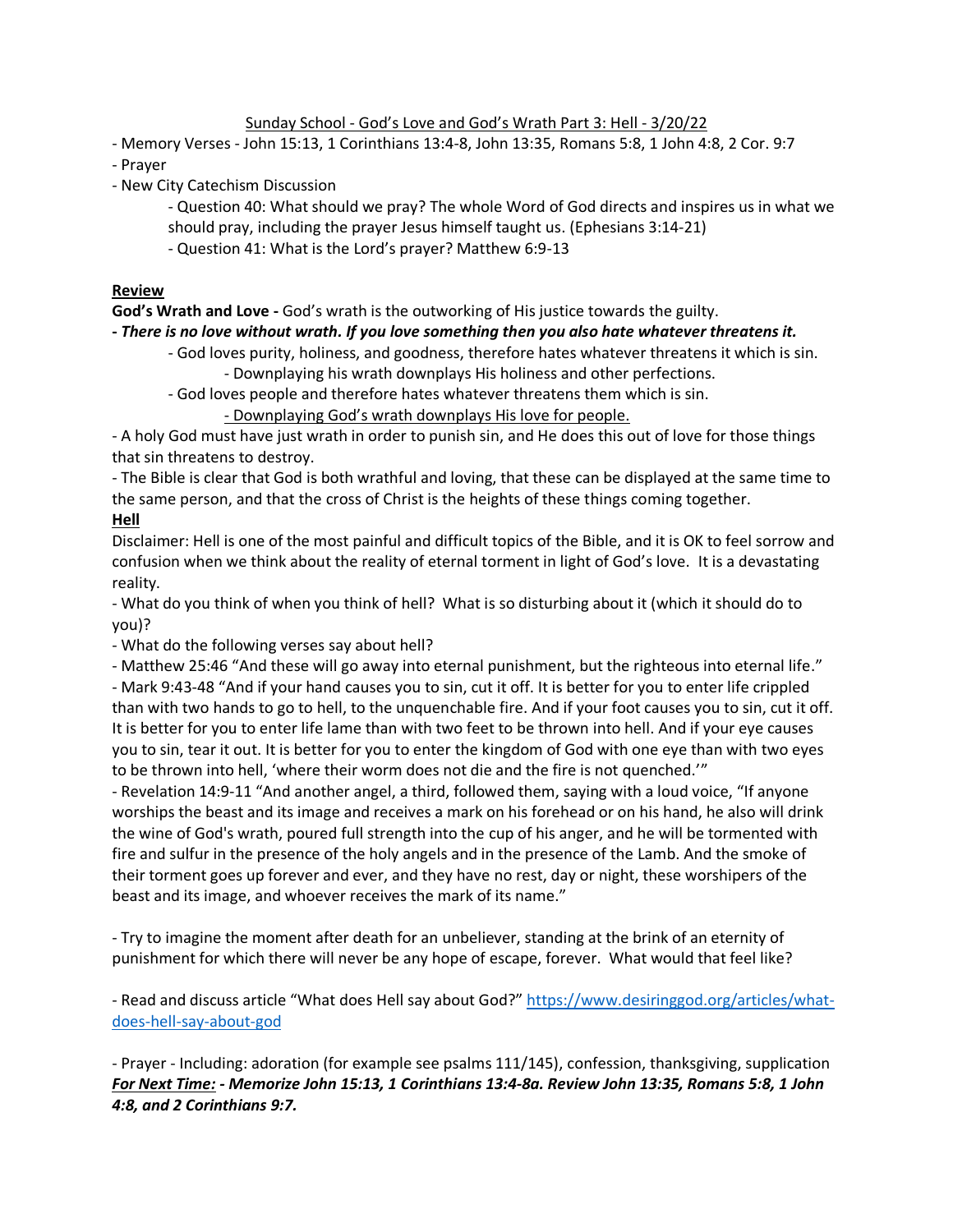### Sunday School - God's Love and God's Wrath Part 4 - 3/27/22

- Memory Verses - John 15:13, 1 Corinthians 13:4-8, John 13:35, Romans 5:8, 1 John 4:8, 2 Cor. 9:7

- Prayer
- New City Catechism Discussion

- Question 42: How is the Word of God to read and heard? With diligence, preparation, and prayer; so that we may accept it with faith, store it in our hearts, and practice it in our lives. (2 Timothy 3:16-17)

## **Review**

- Questions?

**God's Wrath and Love -** God's wrath is the outworking of His justice towards the guilty.

### **-** *There is no love without wrath. If you love something then you also hate whatever threatens it.*

- God loves purity, holiness, and goodness, therefore hates whatever threatens it which is sin. - Downplaying his wrath downplays His holiness and other perfections.
- God loves people and therefore hates whatever threatens them which is sin.

- Downplaying God's wrath downplays His love for people.

- A holy God must have just wrath in order to punish sin, and He does this out of love for those things that sin threatens to destroy.

- The Bible is clear that God is both wrathful and loving, that these can be displayed at the same time to the same person, and that the cross of Christ is the heights of these things coming together.

# **Four truths about Hell**

1. Who will be in Hell

- "God has hidden her [an unbeliever] from us. At death, God repossesses all borrowed virtue, the full torrent of her wicked heart is unleashed. She will be fully given over to her sin."

- Who will be in Hell?
- 2. What Hell says about God

- "Contrary to how we might write redemption's story, the lake of fire warms us with the reminder that our God is powerful, righteously severe, and abundantly merciful toward his own. Heaven will not be heaven, in God's perfect plan, without the reminder of God's righteous condemnation — this beyond, even, eternally exposing the scars of Christ. We will be sobered. We will be amazed. We will be thankful for God's mercy to us."

- What does Hell say about God?

3. What Hell says about Christ

*-* "With all the torment they experience, they remain but near the surface of that burning lake which Christ, out of love for his people, plunged to the bottom."

- What does Hell say about Christ?

4. What we learn from fairy tales

- "We know the rightness of the villains being punished. We just don't like the fact that we  $$ and those we love — are by nature the villains of the narrative."

- What do we learn from fairy tales?

"He is the potter; we are the clay. He is all-wise; we are all-foolish, apart from him. He is the Judge of the world; he will surely do right. And right includes hell…In so doing, he communicates the full range of his power and glory to his people, the full loveliness of his Son, and the perfect harmony of his purpose and plan — of which the redeemed will not detect a single off-note."

### - Questions?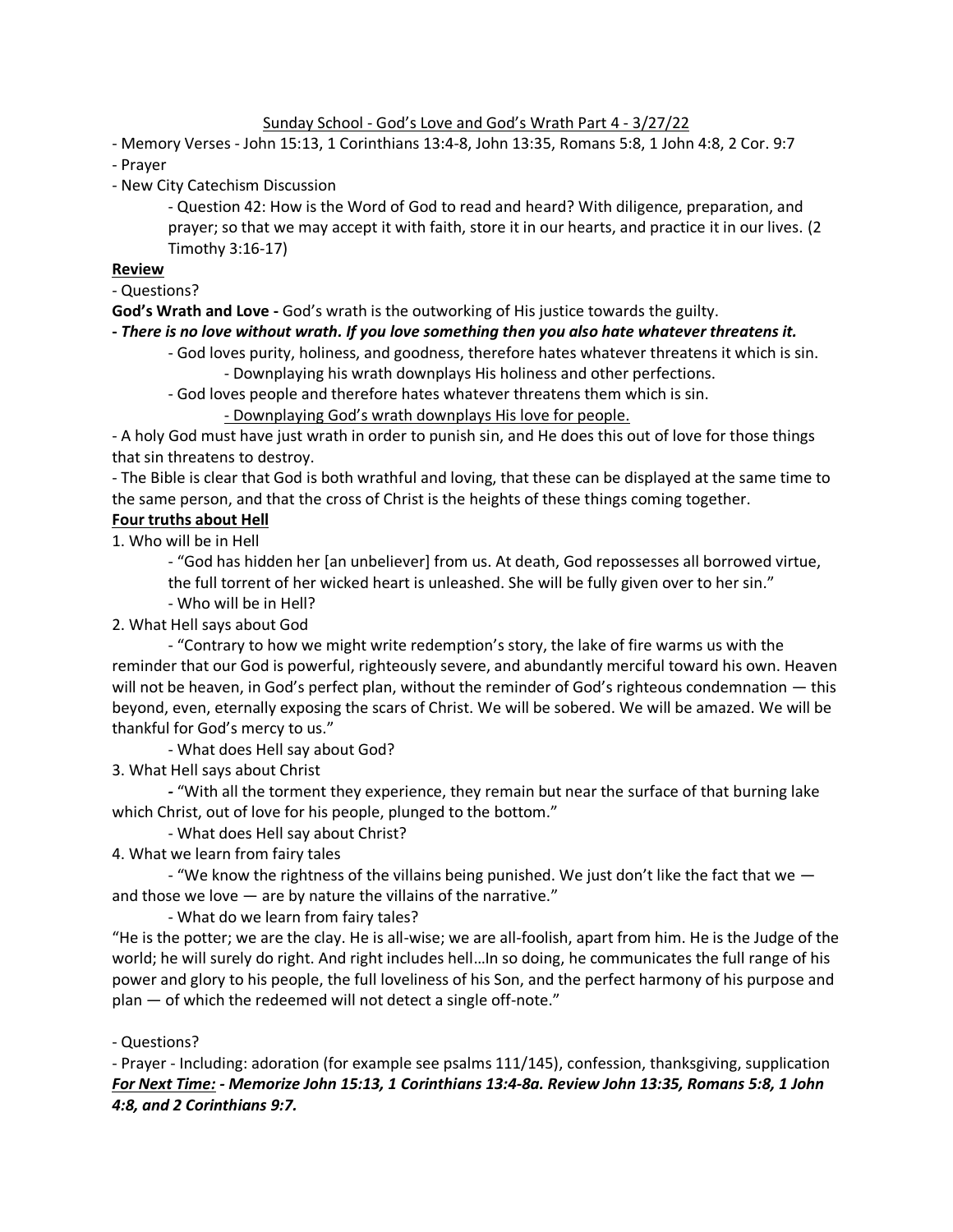## Sunday School - God's Affection for His People - 4/3/22 - Leader

- NEW Memory Verse - Zephaniah 3:17b "he will rejoice over you with gladness; he will quiet you by his love; he will exult over you with loud singing."

- Memory Verses - John 15:13, 1 Corinthians 13:4-8, John 13:35, Romans 5:8, 1 John 4:8, 2 Cor. 9:7

- Prayer
- New City Catechism Discussion

- Question 43: What are the sacraments or ordinances? The sacraments or ordinances given by God and instituted by Christ, namely baptism and the Lord's Supper, are visible signs and seals that we are bound together as a community of faith by his death and resurrection. By our use of them the Holy Spirit more fully declares and seals the promises of the gospel to us. (Romans 6:4, Luke 22:19-20)

# **Review**

# *Love is an active, strong, and sacrificial affection for another and desire for their good.*

# **God's Affection for His People**

- What is affection? (affection is an element of God's love that really and truly desires the object of affection. For example, God loves His people not just because He has a wooden commitment to our good but that he actually feels compassion and a tenderness towards us)

- God doesn't love His people because He has to. He has an affectionate desire for us and our good. He has a generously abundant love for His people.

- God loves His people SO MUCH, and we are given many pictures of this in the Bible to help us understand.

- This affection is for the children of God only. Who is a child of God? (those who are united to Christ by faith in what Jesus accomplished for us in his life, death and resurrection for the forgiveness of our sins)

- How do the following verses describe God's love for His people? OR if you are a child of God, how does God feel about you?

- Hosea 11:8b-9 "My heart recoils within me; my compassion grows warm and tender. I will not execute my burning anger; I will not again destroy Ephraim; for I am God and not a man, the Holy One in your midst, and I will not come in wrath." (God's heart is changed within Him towards His people, His heart recoils from the thought of you perishing [that's what the context is], His compassion is aroused, His tenderness towards us comes out, he will not come to us in wrath [strong connection to previous lessons on wrath here], He will not destroy us, he will not execute his burning anger against us, instead he comes to save and tenderly care for us. He feels this way towards us in Christ.)

- Read Ezekiel 16:3-14. (we were worthless and abominable children with nothing to offer and no reputation yet He covered our nakedness, He washed us with water and anointed us with oil, he clothed us in the best clothing and jewelry, he fed us the best food, he made us royalty, he made us beautiful, he bestowed on us splendor/compassion [v.5]. His affection is apparent in how much he lavishes upon us all these things. He feels this way and does these things for us in Christ.)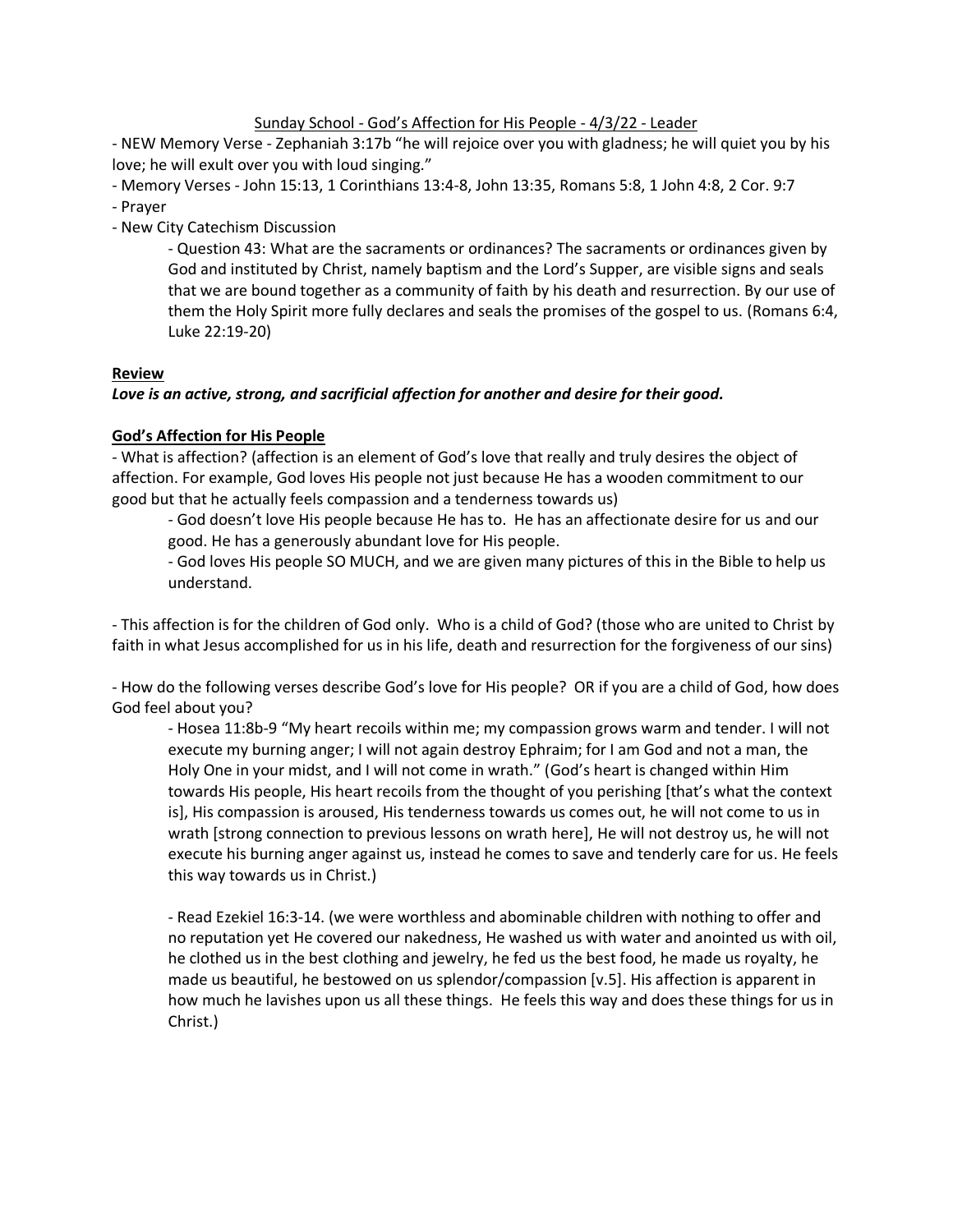- Isaiah 62:5 "For as a young man marries a young woman, so shall your sons marry you, and as the bridegroom rejoices over the bride, so shall your God rejoice over you." (God rejoices over His people as a bridegroom rejoices over His bride, unhindered affection and love as if she is the only woman in the world, the way he looks at her)

- How does a bridegroom feel towards His bride?

- Zephaniah 3:17 "The Lord your God is in your midst, a mighty one who will save; he will rejoice over you with gladness; he will quiet you by his love; he will exult over you with loud singing." (God rejoices over us, he is glad towards us, he desires to comfort us by his love, he sings over us in his joy and exultation, his joy and gladness towards us are amazing in this verse. He acts and feels towards us this way in Christ.)

- Read Ephesians 1:3-14. (he has lavished upon us every spiritual blessing in the heavenly places, he chose us/predestined and adopted us when we were nothing [Like Ezekiel passage], chosen to be holy and blameless/adoption/Redemption/forgiveness/knowledge/inheritance/Holy Spirit)

- Revelation 21:1-4 "Then I saw a new heaven and a new earth, for the first heaven and the first earth had passed away, and the sea was no more. And I saw the holy city, new Jerusalem, coming down out of heaven from God, prepared as a bride adorned for her husband. And I heard a loud voice from the throne saying, "Behold, the dwelling place of God is with man. He will dwell with them, and they will be his people, and God himself will be with them as their God. He will wipe away every tear from their eyes, and death shall be no more, neither shall there be mourning, nor crying, nor pain anymore, for the former things have passed away." (He wants to be with us, he wants to be our God and us to be his people and he will do whatever he can to make that happen, He will put a final end to all sadness and pain that we experience) - Everything God did was so that He could be with us. It wasn't because of anything in us but simply because God has a deep affection for us.

- Prayer - Including: adoration (for example see psalms 111/145), confession, thanksgiving, supplication

## *For Next Time: - Memorize John 15:13, 1 Corinthians 13:4-8a. Review John 13:35, Romans 5:8, 1 John 4:8, and 2 Corinthians 9:7.*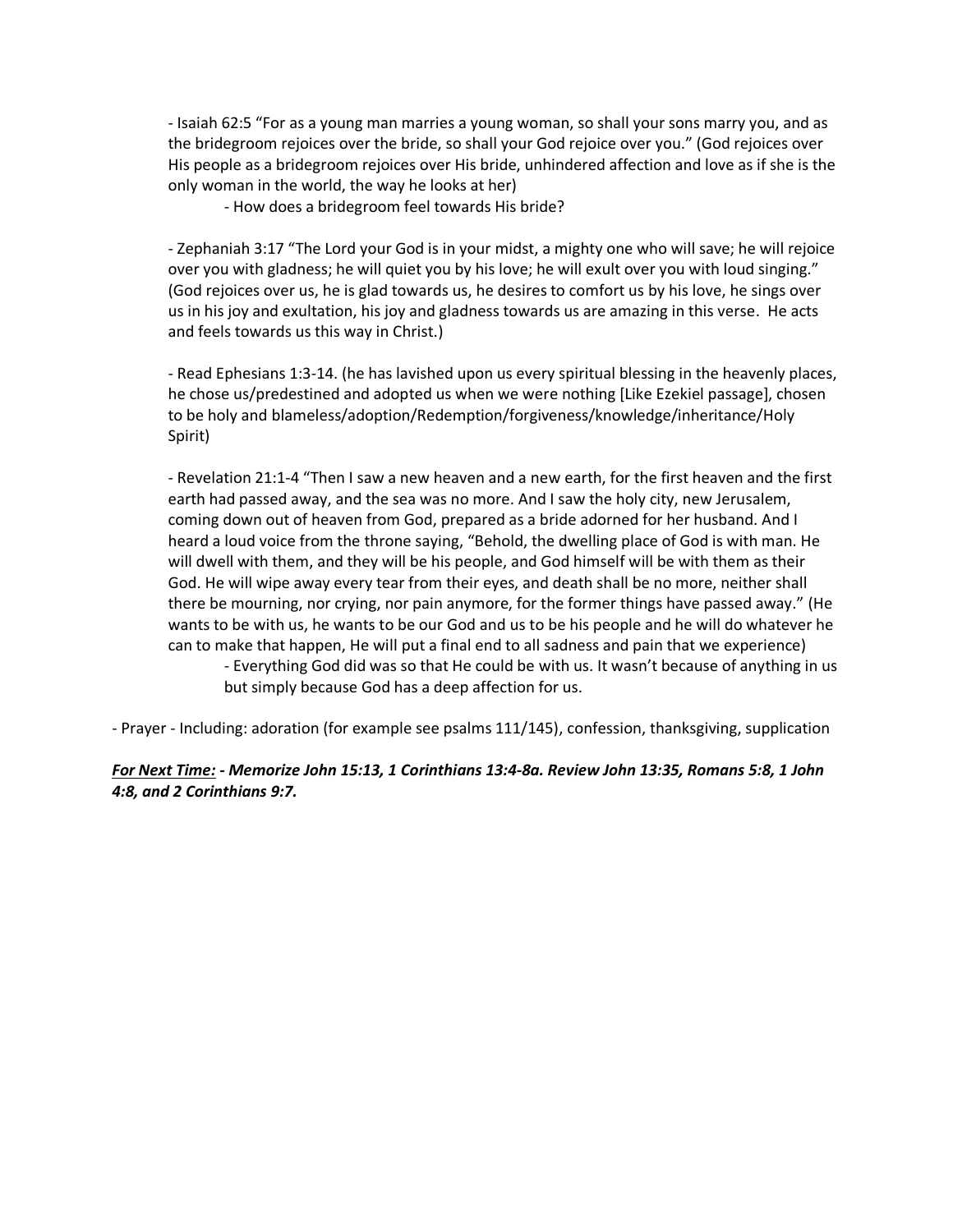## Sunday School - God's Love and Authority - 4/10/22 - Leader

- Memory Verses - Zephaniah 3:17b, John 15:13, 1 Corinthians 13:4-8, John 13:35, Romans 5:8, 1 John 4:8, 2 Cor. 9:7

- Prayer

- New City Catechism Discussion

- Question 44: What is baptism? Baptism is the washing with water in the name of the Father, the Son, and the Holy Spirit; it signifies and seals our adoption into Christ, our cleansing from sin, and our commitment to belong to the Lord and to his church. (Matthew 28:19)

- Question 45: Is baptism with water the washing away of sin itself? No, only the blood of Christ and the renewal of the Holy Spirit can cleanse us from sin.

# *Review - Love is an active, strong, and sacrificial affection for another and desire for their good.*

## **God's Love and Authority**

- One of the most difficult things when talking about God's love is that *almost everyone believes God is loving* [even non-Christians, but we mean two different things when we talk about God's love].

- "That's how He is, isn't he? Why wouldn't He love me?" These days, no one is surprised if you tell them God loves them, but we mean something different than they mean.

- What do we mean when we tell a non-Christian that God loves them? (that God loved them enough to send Jesus to die on the cross as the punishment for their sin IF they would believe in Him)

- God's love actually demands a response > believe.

- What is the experience of God for those who don't believe? (God's wrath) Those who do believe? (God's affection and everlasting unchangeable love)

- What does culture mean when they talk about God's love? (the acceptance of any way that someone chooses to be, puts no limits on anybody or anything they might want to do, does not condemn any acts of "self-expression")

*- When the culture talks about God's love, they also imagine it to be a love that makes no demands of them but allows them to live however they want. They have taken God's authority out of the picture which has completely corrupted their view of His love.*

# *The reality is that God's love makes demands of us. God's love goes hand-in-hand with His authority.*

- His love calls us to surrender ourselves to him. It calls us to repent of our sinful ways and follow Him.

- What are some examples of things Christians do now in response to God's love? (love others, read his word, pray, fellowship with other believers, etc.)

- These demands do not make God unloving; He would actually be unloving if He didn't make demands because leaving us as unbelieving sinners condemns us to Hell and does not allow us to experience His love. I.E. It is loving of Him to command us to do things that will benefit us.

- 1 John 5:3 "For this is the love of God, that we keep his commandments. And his commandments are not burdensome."

- Titus 2:14 "who gave himself for us to redeem us from all lawlessness and to purify for himself a people for his own possession who are zealous for good works."

- John 14:21 "Whoever has my commandments and keeps them, he it is who loves me."
- John 14:23 "If anyone loves me, he will keep my word"

- God's authority is actually a gift to us. God is love but God is also King, and good authority strengthens and grows, nourishes and draws us out. For example, how does it benefit us to have loving yet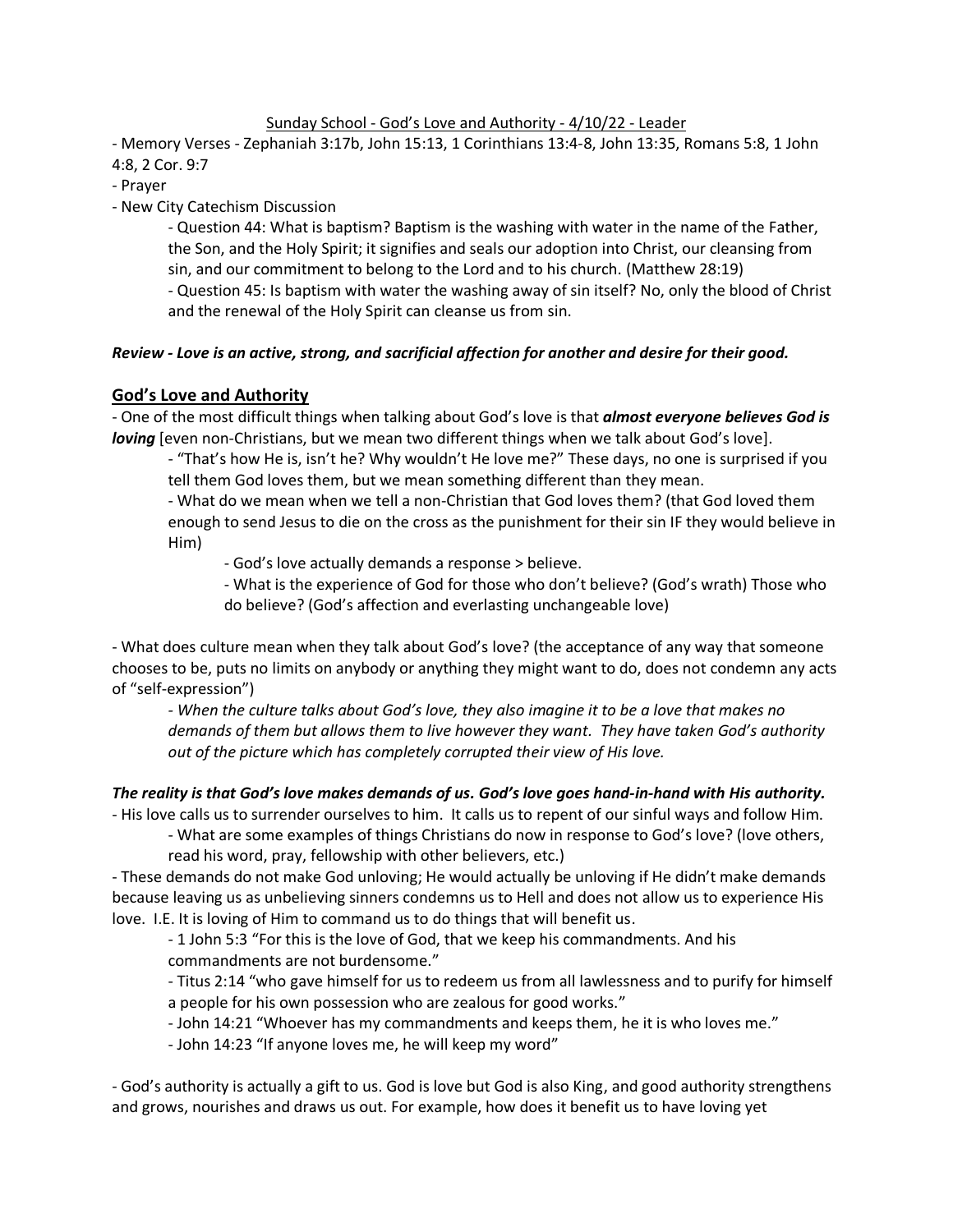authoritative parents versus a parent that just loves but demonstrates no authority? (we learn obedience and humility yet we learn it in a non-frightening environment because they love us, we are able to learn what it means to love but also what it means to obey, good parents help sanctify our sin, parents that aren't authoritative don't shape their kids desires and sin which leads to kids that are unable to live in a world of disappointment/not getting their way/etc., good parents are a picture of God to us, many other reasons)

- Why is it that we always want the best coach or teacher for things?

- Have you ever had a selfless and loving parent, teacher, employer, coach, pastor, or some other authority in your life that you loved? Why were they so great? Did you feel loved by them?

- Have you ever had a not-so-great authority in your life?

- 2 Samuel 23:3-4 "When one rules justly over men, ruling in the fear of God, he dawns on them like the morning light, like the sun shining forth on a cloudless morning, like rain that makes grass to sprout from the earth."

- Good authority brings great things.

- Jeremiah 32:38-41 "And they shall be my people, and I will be their God. I will give them one heart and one way, that they may fear me forever, for their own good and the good of their children after them. I will make with them an everlasting covenant, that I will not turn away from doing good to them. And I will put the fear of me in their hearts, that they may not turn from me. I will rejoice in doing them good, and I will plant them in this land in faithfulness, with all my heart and all my soul."

- What are some things (not people) that are authorities in our lives? (government laws, office rules, traffic laws, rules of sports, meanings of words, gravity, grammar of language, math, etc.)

- Why is authority so important? (authority is the glue that enables people to live together there would be no way to organize our lives together, apart from authority all of life would be shaped by the preferences of the moment, there would be no traditions/predictability of behavior/stability of meaning/shared morality, we wouldn't be able to protect anything valuable over time, etc.)

- Our culture is allergic to authority because we don't know how to call things right and wrong anymore which all authority does (e.g. having a speed limit means it is WRONG to go over the speed limit and RIGHT to go under it). Our society has become about what "I believe is true or right" versus what actually is [=postmodernism].

- Read together Psalm 2. What do we see about God's love and authority? (v. 1-3 people trying to cast off God's authority, v. 4-6 God laughs because it isn't possible and He will send His Son to silence them, v. 7-9 Jesus is the ultimate authority as the ruler of all and destroyer of rebellion, v. 10-12 God's love has made a way out from this wrath > kiss the Son, there is blessing in taking refuge in Him and serving him **GOSPEL**. There is such a clear connection between the loving blessings and their being given to those who accept God's authority [serve with fear, don't "burst bonds/cast His cords off"])

- Prayer - Including: adoration (for example see psalms 111/145), confession, thanksgiving, supplication

#### *For Next Time: - Do Bible Study Worksheet on 1 John 2:1-6.*

*- Memorize Zephaniah 3:17b, John 15:13, 1 Corinthians 13:4-8a. Review John 13:35, Romans 5:8, 1 John 4:8, and 2 Corinthians 9:7.*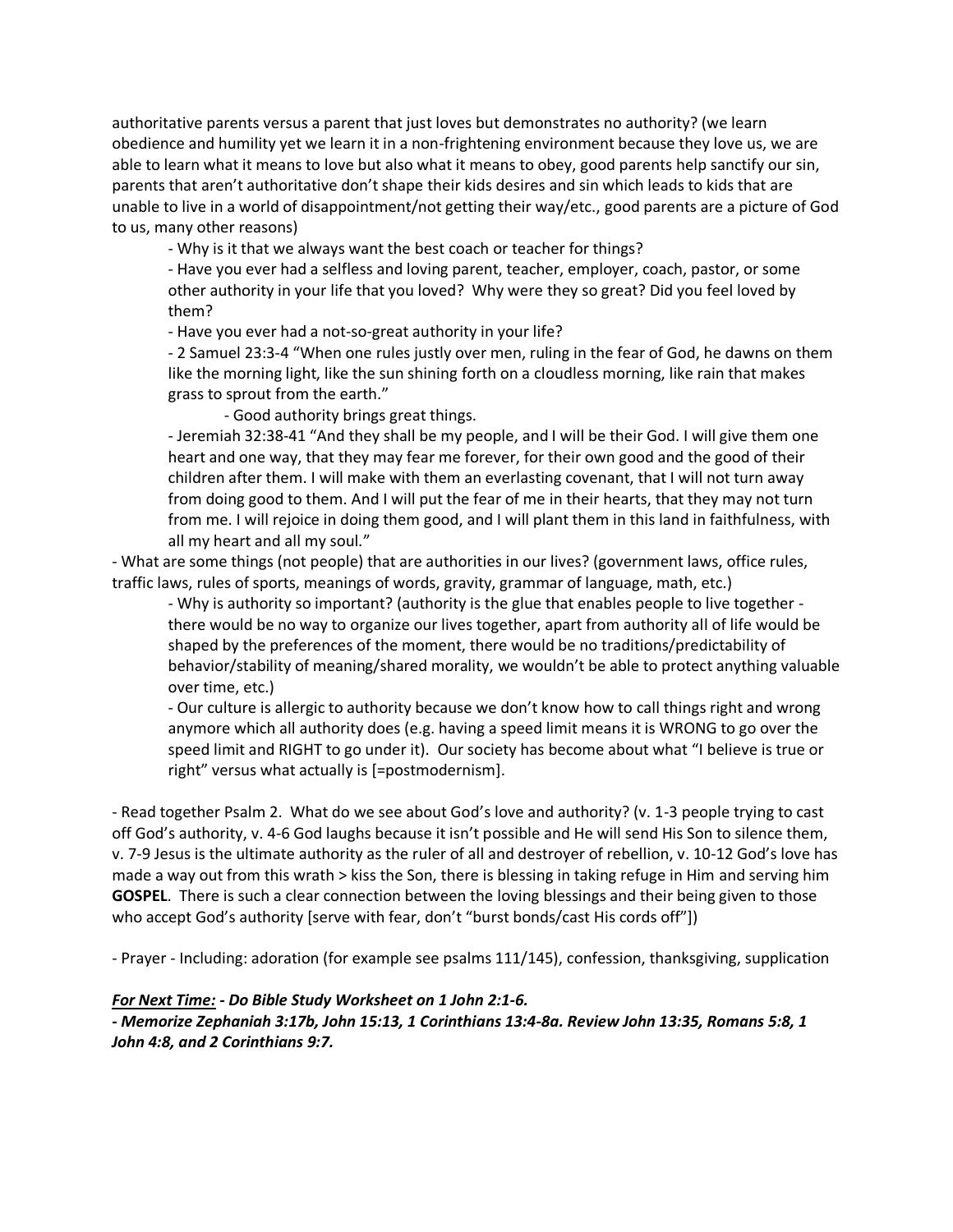### Sunday School - Love Gives Whatever the Cost - 5/1/22 - Leader

- Memory Verses - Zephaniah 3:17b, John 15:13, 1 Corinthians 13:4-8, John 13:35, Romans 5:8, 1 John 4:8, 2 Cor. 9:7

- Prayer
- New City Catechism Discussion

- Question 46: What is the Lord's Supper? Christ commanded all Christians to eat bread and to drink from the cup in thankful remembrance of him and his death. The Lord's Supper is a celebration of the presence of God in our midst; bringing us into communion with God and with one another; feeding and nourishing our souls. It also anticipates the day when we will eat and drink with Christ in his Father's kingdom. (1 Corinthians 11:23--26)

- Question 47: Does the Lord's Supper add anything to Christ's atoning work? No, Christ died once for all. The Lord's Supper is a covenant meal celebrating Christ's atoning work; as it is also a means of strengthening our faith as we look to him, and a foretaste of the future feast. But those who take part with unrepentant hearts eat and drink judgment on themselves. (1 Peter 3:18)

## *Review - Love is an active, strong, and sacrificial affection for another and desire for their good.*

#### **God's love gave whatever the cost**

- God's love for us GIVES and COSTS.

- What does God's love give to…

- Unbelievers? (the offer a perfect sacrifice to take the penalty for their sins if they would believe in Jesus Christ, John 3:16. Things of common grace: creation, conscience, etc.) - Believers? (so many things….Himself, the offer of a perfect sacrifice for us, freedom from wrath, His eternal affection, he has lavished upon us every spiritual blessing in the heavenly places, he chose us/predestined and adopted us when we were nothing, forgiveness of sins, chosen to be holy and blameless, adoption, Redemption, forgiveness, knowledge, inheritance, Holy Spirit, sanctification, glorification, eternity with glorified bodies in new heaven and new earth with him, freedom from guilt and shame, etc. > we want to just think…wow)

- What did God's love cost? (his life: literally God gave up his life, he left heaven which was perfect, he put on human flesh, he suffered at the hands of his creation, humiliated on the cross, etc.)

- Philippians 2:6-8 "though he was in the form of God, did not count equality with God a thing to be grasped, but emptied himself, by taking the form of a servant, being born in the likeness of men. And being found in human form, he humbled himself by becoming obedient to the point of death, even death on a cross."

*-* Read Isaiah 53. What did Jesus have to endure to love us in this passage?

### **Our love should give whatever the cost**

- 1 John 3:16 "By this we know love, that he laid down his life for us, and we ought to lay down our lives for the brothers."

- What are some things that our love for others might cost us from the following verses? (money, time, attention, energy, hearts, lives, doing what we want, convenience, etc.)

- John 15:13 "Greater love has no one than this, that someone lay down his life for his friends." (our life)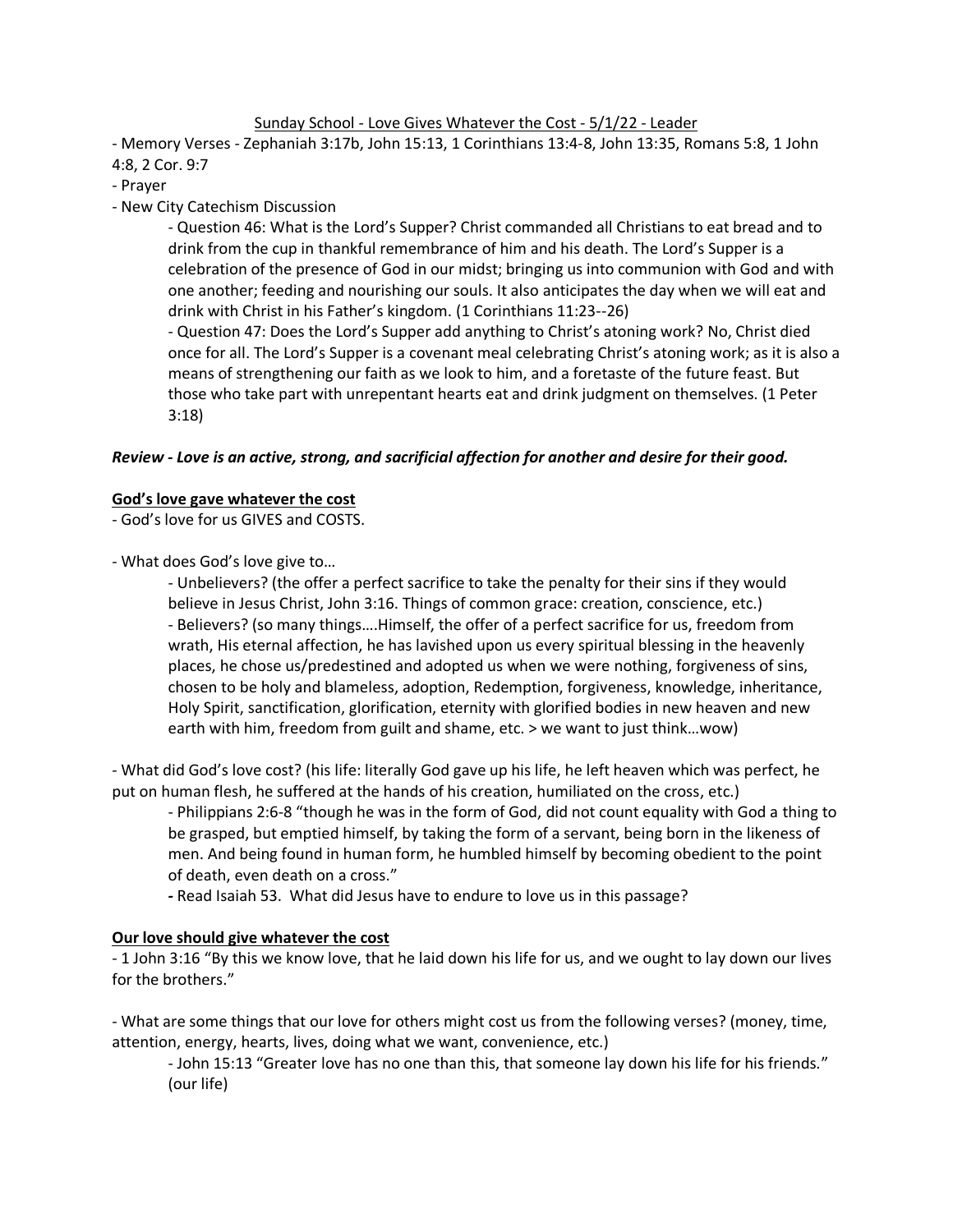- Galatians 5:13 "For you were called to freedom, brothers. Only do not use your freedom as an opportunity for the flesh, but through love serve one another." (our freedom)

- Ephesians 4:2 "bearing with one another in love" (our individualism, being able to just ignore or get away from people that are difficult for us > we bear with them)

- Romans 12 - v.9 "Let your love be genuine" >

- v. 13 "Contribute to the needs of the saints and seek to show hospitality." (money or possessions, whatever we are contributing, our personal space or time as we seek to show hospitality)

- v. 15 "Rejoice with those who rejoice, weep with those who weep." (our emotions/heart)

- v. 16 "Do not be haughty, but associate with the lowly. Never be wise in your own sight." (our reputation as we associate with the lowly, our pride/ego)

- v. 19 "Beloved, never avenge yourselves, but leave it to the wrath of God" (vengeance, getting someone back)

- v. 20 "if your enemy is hungry, feed him; if he is thirsty, give him something to drink" (again vengeance, money/possessions as we seek to care for our enemies)

- If loving others will cost us, why would we do it according to the following verses?

- 1 Peter 2:21 "For to this you have been called, because Christ also suffered for you, leaving you an example, so that you might follow in his steps." (to follow Christ example, we were called to do it)

- John 13:34 "A new commandment I give to you, that you love one another: just as I have loved you, you also are to love one another." (He loved us first, we are commanded to)

- John 13:35 "By this all people will know that you are my disciples, if you have love for one another." (it identifies us as followers of Christ)

- 1 John 4:7-8 "whoever loves has been born of God and knows God. Anyone who does not love does not know God, because God is love." (it is what followers of Christ do)

- 1 John 4:11 "Beloved, if God so loved us, we also ought to love one another." (it is the natural response to what God has done for us)

- 1 Peter 4:18 "Above all, keep loving one another earnestly, since love covers a multitude of sins." Cf. Proverbs 10:12 "love covers all offenses." (it combats sin)

- What are some practical ways we can love people and what will it cost us?

- Prayer - Including: adoration (for example see psalms 111/145), confession, thanksgiving, supplication

## *For Next Time: - Memorize Zephaniah 3:17b, John 15:13, 1 Corinthians 13:4-8a. Review John 13:35, Romans 5:8, 1 John 4:8, and 2 Corinthians 9:7.*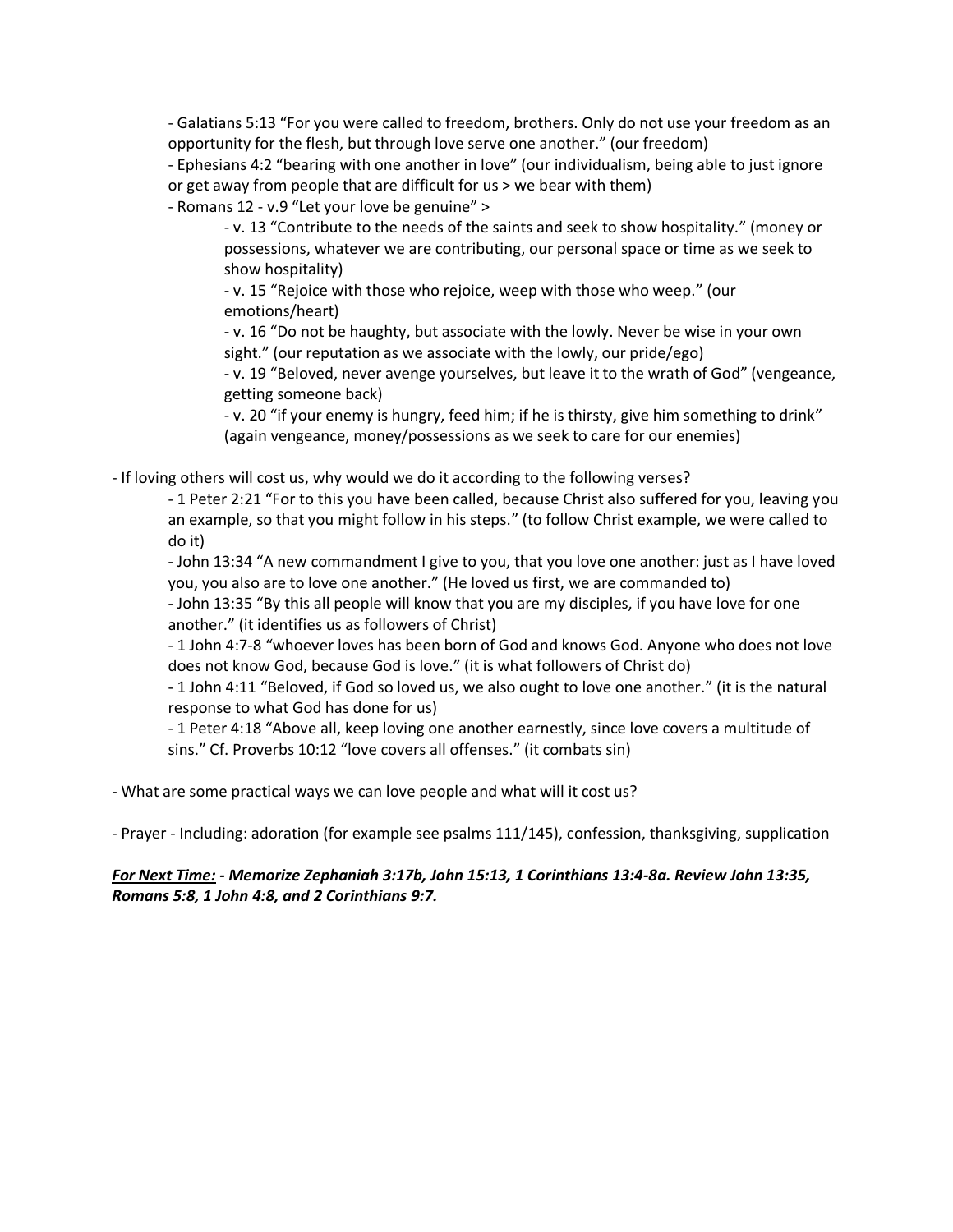## Sunday School - Love Sacrifices to Forgive - 5/8/22 - Leader

- Memory Verses - Zephaniah 3:17b, John 15:13, 1 Corinthians 13:4-8, John 13:35, Romans 5:8, 1 John 4:8, 2 Cor. 9:7

- Prayer

- New City Catechism Discussion

- Question 48: What is the church? God chooses and preserves for himself a community elected for eternal life and united by faith, who love, follow, learn from, and worship God together. God sends out this community to proclaim the gospel and prefigure Christ's kingdom by the quality of their life together and their love for one another. (2 Thessalonians 2:13)

## *Review - Love is an active, strong, and sacrificial affection for another and desire for their good.*

## **God's love sacrificed to forgive**

- Review: What did God sacrifice in order to forgive? (His Son, God gave up his life, he left heaven which was perfect, he put on human flesh, he suffered at the hands of his creation, humiliated on the cross, etc.)

- Philippians 2:6-8 "though he was in the form of God, did not count equality with God a thing to be grasped, but emptied himself, by taking the form of a servant, being born in the likeness of men. And being found in human form, he humbled himself by becoming obedient to the point of death, even death on a cross."

- Jesus sacrificed everything out of love, why? >>>>> to forgive us.

- Colossians 2:13-14 "And you, who were dead in your trespasses and the uncircumcision of your flesh, God made alive together with him, having forgiven us all our trespasses, by canceling the record of debt that stood against us with its legal demands. This he set aside, nailing it to the cross."

- What does God's forgiveness mean for us? (He makes us alive though we were dead, our debt to him is cancelled through the cross, now we can live for Him in this life and live with him in eternity instead of being under his just wrath that was legally demanded because of our trespasses)

### **We ought to sacrifice to forgive others**

- What is forgiveness? (overlooks an offense, keeps no record of debt against someone for what they've done, doesn't demand justice or changed behavior)

- Colossians 3:13 "as the Lord has forgiven you, so you also must forgive."

- What are some things that people will do that require our forgiveness?

- Why is forgiveness hard?

- What do we sacrifice to forgive others? (our sense of justice, satisfying our need for revenge, our desire to be right or heard, our pride)

- What can help us forgive others? (the Holy Spirit must work in us, being in God's word, meditating on what Jesus has done for us, getting counsel from others, praying about it, God will have vengeance, he feels indignation everyday)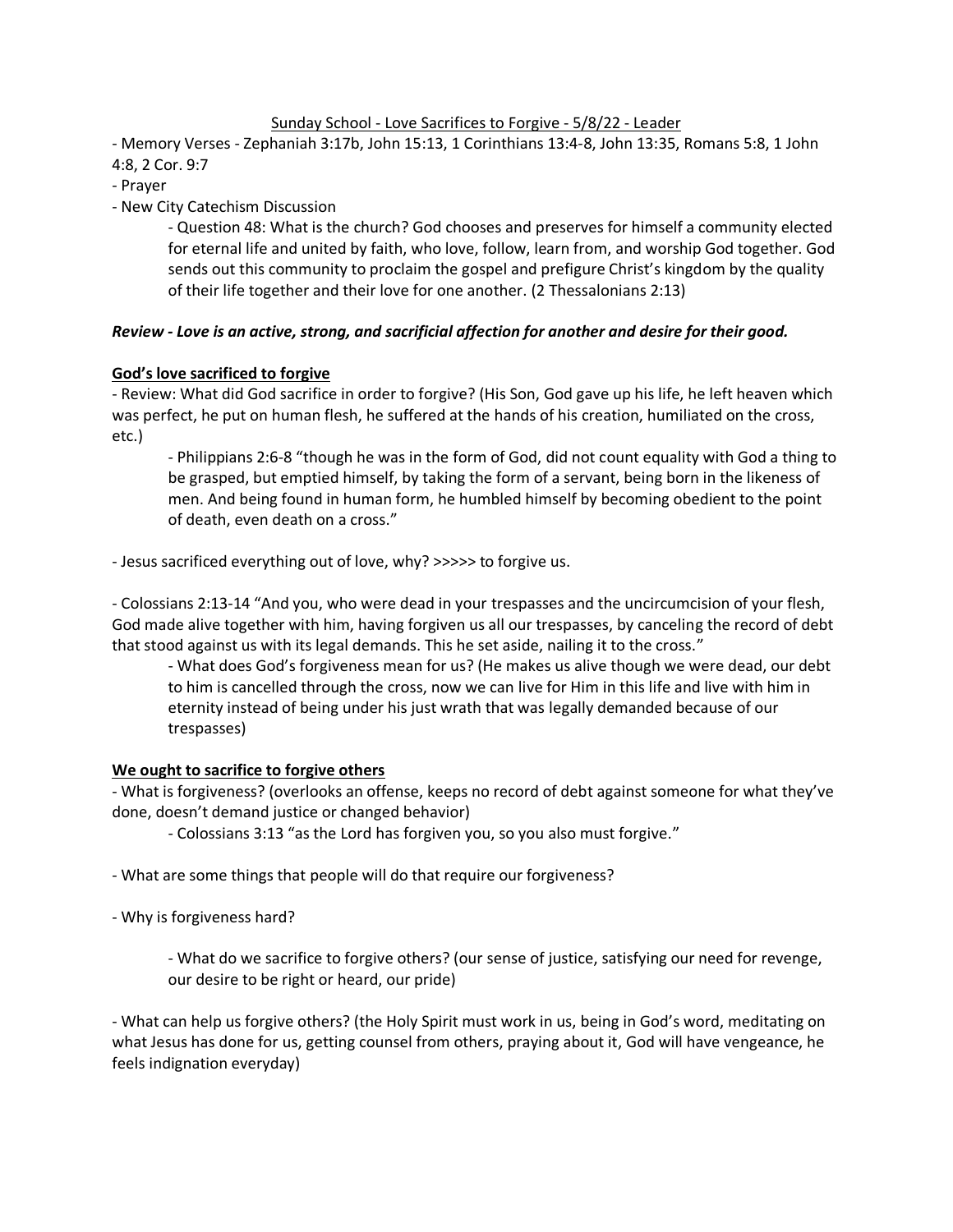- What is the main reason why we forgive? Remember the parable of the unforgiving servant who was forgiven by the king an enormous debt but then went and throttled someone else for pennies without forgiving them [Matthew 18:21-35]. (we forgive because what God has forgiven us for doing to him is infinitely greater than anything someone else could do to us)

- One thing that is very hard is when those who have done something against us are not repentant and don't care and don't apologize. Again, we must remember that God sacrificed to forgive us when we hated him and didn't care and didn't apologize. Romans 5:8,10 "while we were still sinners, Christ died for us…while we were enemies we were reconciled to God by the death of his Son".

#### - What are some other reasons we must forgive?

- Matthew 6:15 "but if you do not forgive others their trespasses, neither will your Father forgive your trespasses." (God does not forgive an unforgiving [aka unregenerate] heart, forgiveness is a sign we are saved, its what Christians do in the power of the Holy Spirit)

- Luke 17:4 "if he sins against you seven times in the day, and turns to you seven times, saying, 'I repent,' you must forgive him." (we are commanded to)

- 2 Corinthians 2:7 "so you should rather turn to forgive and comfort him, or he may be overwhelmed by excessive sorrow." (so that others are not burdened with sorrow over offenses they have caused)

- Think about if there is someone in your life you need to forgive and if you need help doing that.

- Prayer - Including: adoration (for example see psalms 111/145), confession, thanksgiving, supplication

## *For Next Time: - Memorize Zephaniah 3:17b, John 15:13, 1 Corinthians 13:4-8a. Review John 13:35, Romans 5:8, 1 John 4:8, and 2 Corinthians 9:7.*